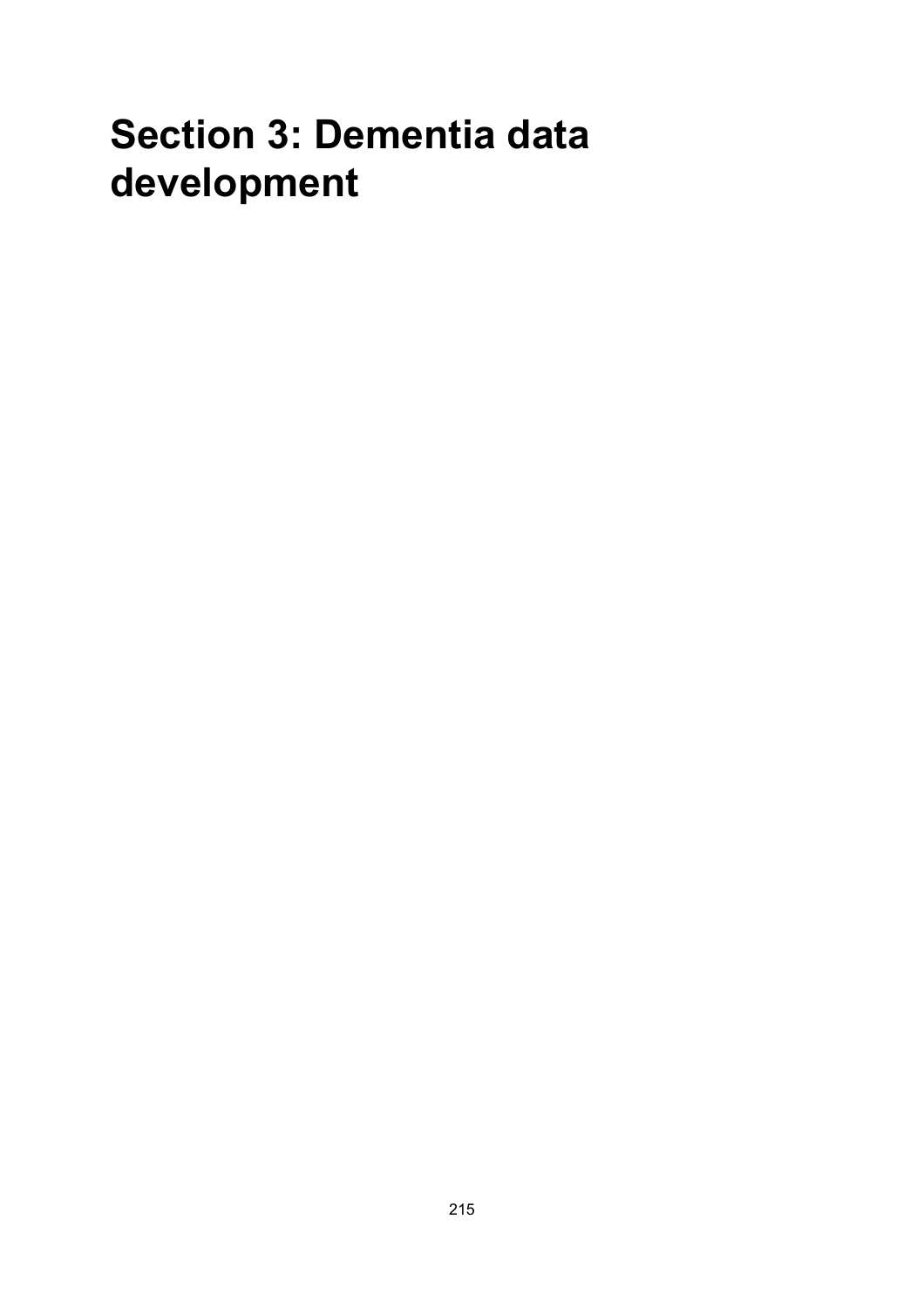# **10 Developing dementia data standards**

# **10.1 Purpose**

This section of the report aims to provide a guide for improving national dementia data in ways that will inform future policy and planning by improving its consistency and comprehensiveness.

This chapter discusses principles and requirements of data development which adhere to recognised data standards. It examines the constraints affecting the collection of data in terms of the context and possible collections methods, including the issue of who provides information, which is of particular relevance for dementia data.

An earlier chapter in the report (Chapter 3) reviewed the scope, purpose and collection context of a number of national data collections, and identified the amount and nature of dementia-relevant data elements included in each collection. Issues associated with existing dementia data were further revealed in the data analysis that comprised section 2 of this report and which were summarised in Chapter 9. Chapter 11 reviews and compares dementia data elements across a selection of relevant data sources in more detail.

Chapter 12 identifies three levels of data elements that would be suitable for inclusion in a range of data collections. The purpose of this report is not to define or prescribe a definitive set of data elements for collection about dementia but to outline key themes and options for potential data elements useable in a wide range of collections. If these data elements are used as a standard 'menu', and if context and purpose are taken into account, this will promote greater consistency and comparability across the field, and improved data quality in many collections.

# **10.2 Principles of data development**

The following policy, planning, provision and performance considerations should guide the development of dementia data elements:

- 1. Policy considerations: the data elements should reflect and be consistent with policy issues with relation to dementia.
- 2. Planning considerations: the data elements should also support decisions about the allocation of resources and funding. When fully developed, they should include clear and concise statements about who should deliver what, to whom and where.
- 3. Provision: data elements should also describe the provision of services that has occurred. These should relate to both policy and planning.
- 4. Performance: data elements should allow analysis of how well the planning and delivery achieved the policy outcomes. This information should be able to inform policy, evaluation and research.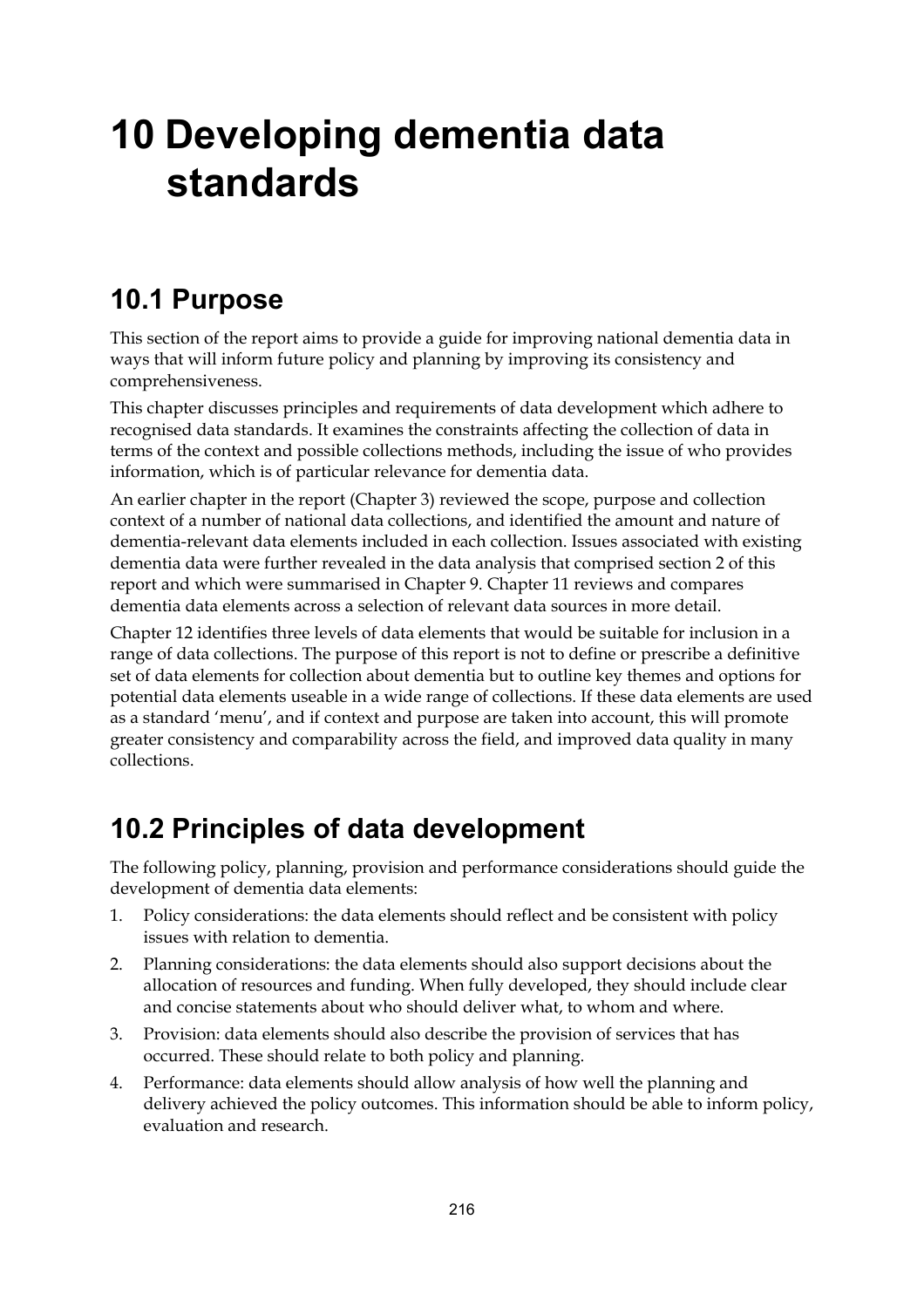In determining the type and 'minimum' level of information required to meet reporting requirements about dementia the following principles were considered. These principles guide decisions about whether a data element is recommended for collection and provide a basis for assessing the suitability of elements selected. These principles should also guide the further development of dementia data:

• *Consistency of data specifications with relevant and available national and international standards* 

This is important in order to avoid duplication of effort and the development of conflicting standards. Data sets that are based on a single set of agreed definitions and standards are more likely to have a high degree of consistency with each other and reduce data development time and cost. The quality of data, including its consistency and comparability, is enhanced when the proper standards are available for that data. The cost of not creating data standards may be high and can include loss of information with staff changes, data redundancy, data conflicts, liability, misapplications, and decisions based upon poorly documented data.

• *Minimisation of burden on respondents* 

Data development should also support the collection and provision of standardised information as a by-product of service providers' administrative practice. This will also improve data accuracy and completeness. Surveys should also be designed with a view to collecting the required information with minimum impost on respondents.

• *Compatibility of data collection and reporting requirements across settings*  This avoids situations where the same data has to be counted or reported differently for different programs.

• *Data must be relevant and meaningful to respondents including service providers* 

Data should provide statistics that support service planning, or provide information necessary for the care and treatment of individuals and the support of their families and carers. They must take account of relevant needs of providers, feasibility and appropriateness of data collection, and current scientific knowledge and technological capacity.

• *Data requirements should take account of usual practice in service delivery* 

Where data are collected from service providers, it is important that data collections describe what actually happens in practice. They need to have practical utility (e.g. support client care). Data specifications should not constrain users or force them to operate in a way that does not reflect usual practice. Where possible, data development should be based on data that service providers already want or need to collect about clients and service provision.

• *Privacy and confidentiality provisions should be adhered to* 

The data development process must ensure that data that are recommended will be collected, disseminated, secured and used in such a way as to protect the privacy and confidentiality of any individual and/or organisation to which it may refer.

The collection methodology and the context of data capture are other considerations when selecting and specifying data elements. Part 10.4 contains a discussion of the constraints that impact upon the collection of dementia data elements and further explores this theme.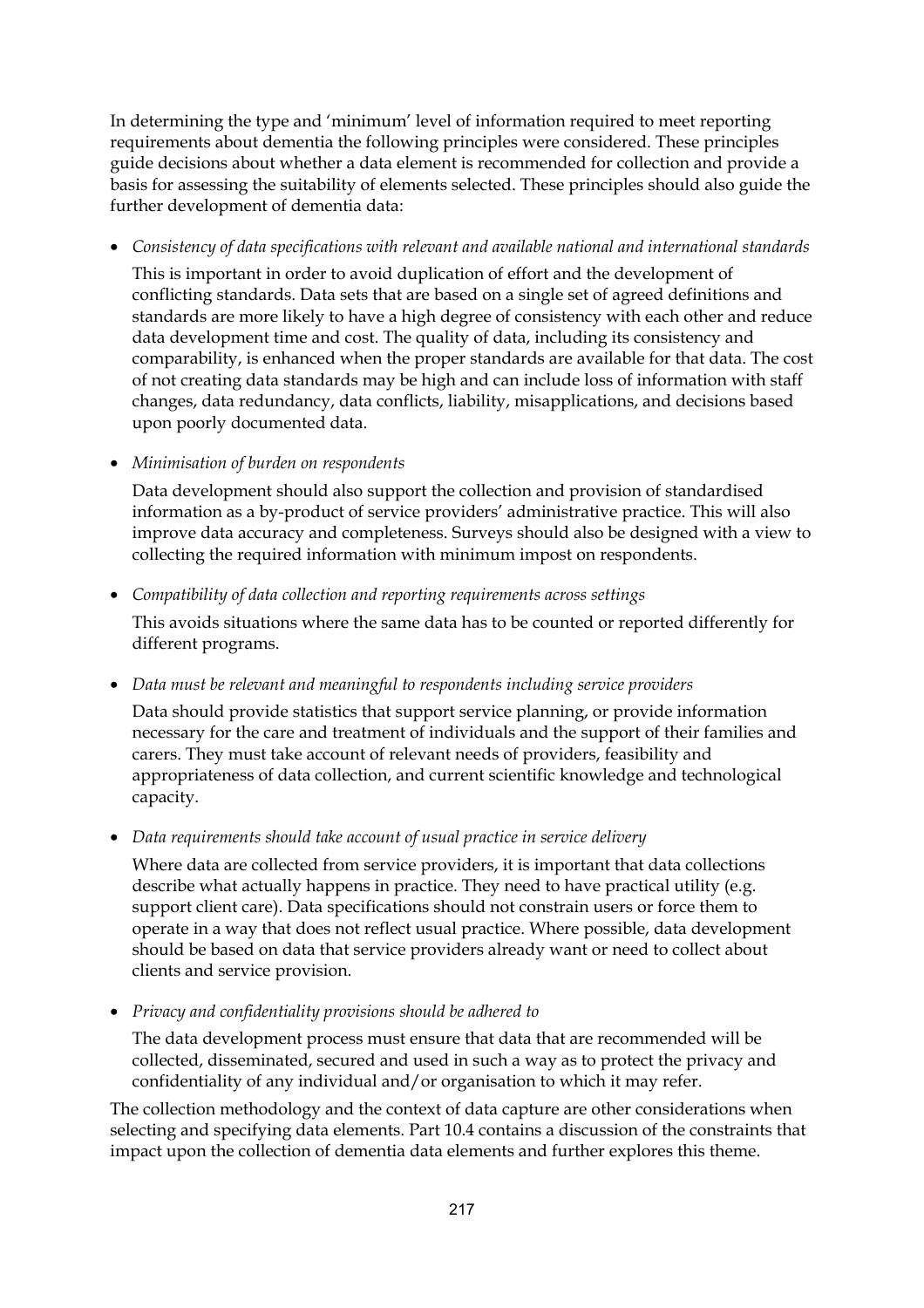# **10.3 Data standards**

Data standards describe the expected meaning and acceptable representation of data for use within a defined context. Adherence to data standards ensures there is mutual understanding of the meaning of underlying concepts between different parties, and promotes consistency and comparability of data for analysis and interpretation.

Descriptions of data (metadata) are defined in the International Standards Organisation/ International Electrotechnical Commission (ISO/IEC) 11179 standard that includes six parts (Box 10.1) (ISO/IEC 2004). These metadata standards allow information to be consistently defined, so that information can be compared across different service delivery settings and sectors and between service level data and population data. The need for consistency of meaning is vital to facilitate information sharing among primary and secondary users of the data. Much of the work involved in establishing a data collection is in the development of data standards to ensure comparability and consistency of the data collected and produced from the collection. The development of data standards is not something that is done at the end of the data development process. It is part of the data development process and carries on throughout the life of the data collection.

## **Box 10.1: Component parts of the ISO/IEC 11179 standard**

*Part 1: Framework—introduces and discusses fundamental ideas of data elements, value domains, data element concepts, conceptual domains, and classification schemes essential to the understanding of this set of standards and provides the context for associating the individual parts of ISO/IEC 11179.* 

*Part 2: Classification—provides a conceptual model for managing classification schemes. There are many structures used to organise classification schemes and there are many subject matter areas that classification schemes describe. So, this Part also provides a two-faceted classification for classification schemes themselves.* 

*Part 3: Registry Metamodel and Basic Attributes—specifies a conceptual model for a metadata registry. It is limited to a set of basic attributes for data elements, data element concepts, value domains, conceptual domains, classification schemes, and other related classes, called administered elements. The basic attributes specified for data elements in ISO/IEC 11179-3:1994 are provided in this revision.* 

*Part 4: Formulation of Data Definitions—provides guidance on how to develop unambiguous data definitions. A number of specific rules and guidelines are presented in ISO/IEC 11179-4 that specify exactly how a data definition should be formed. A precise, well-formed definition is one of the most critical requirements for shared understanding of an administered element; well-formed definitions are imperative for the exchange of information. Only if every user has a common and exact understanding of the data element can it be exchanged trouble-free.* 

*Part 5: Naming and Identification Principles* – provides guidance for the identification of administered *elements. Identification is a broad term for designating, or identifying, a particular data element. Identification can be accomplished in various ways, depending upon the use of the identifier. Identification includes the assignment of numerical identifiers that have no inherent meanings to humans; icons (graphic symbols to which meaning has been assigned); and names with embedded meaning, usually for human understanding, that are associated with the data element's definition and value domain.* 

*Part 6: Registration—provides instruction on how a registration applicant may register a data element with a central Registration Authority and the allocation of unique identifiers for each data element. Maintenance of administered elements already registered is also specified in this document.* 

This report uses and refers to national data standards as described in Australian data standards. National health, community services and housing data standards are contained in the National Health Data Dictionary (NHDD) (National Health Data Committee 2004a), the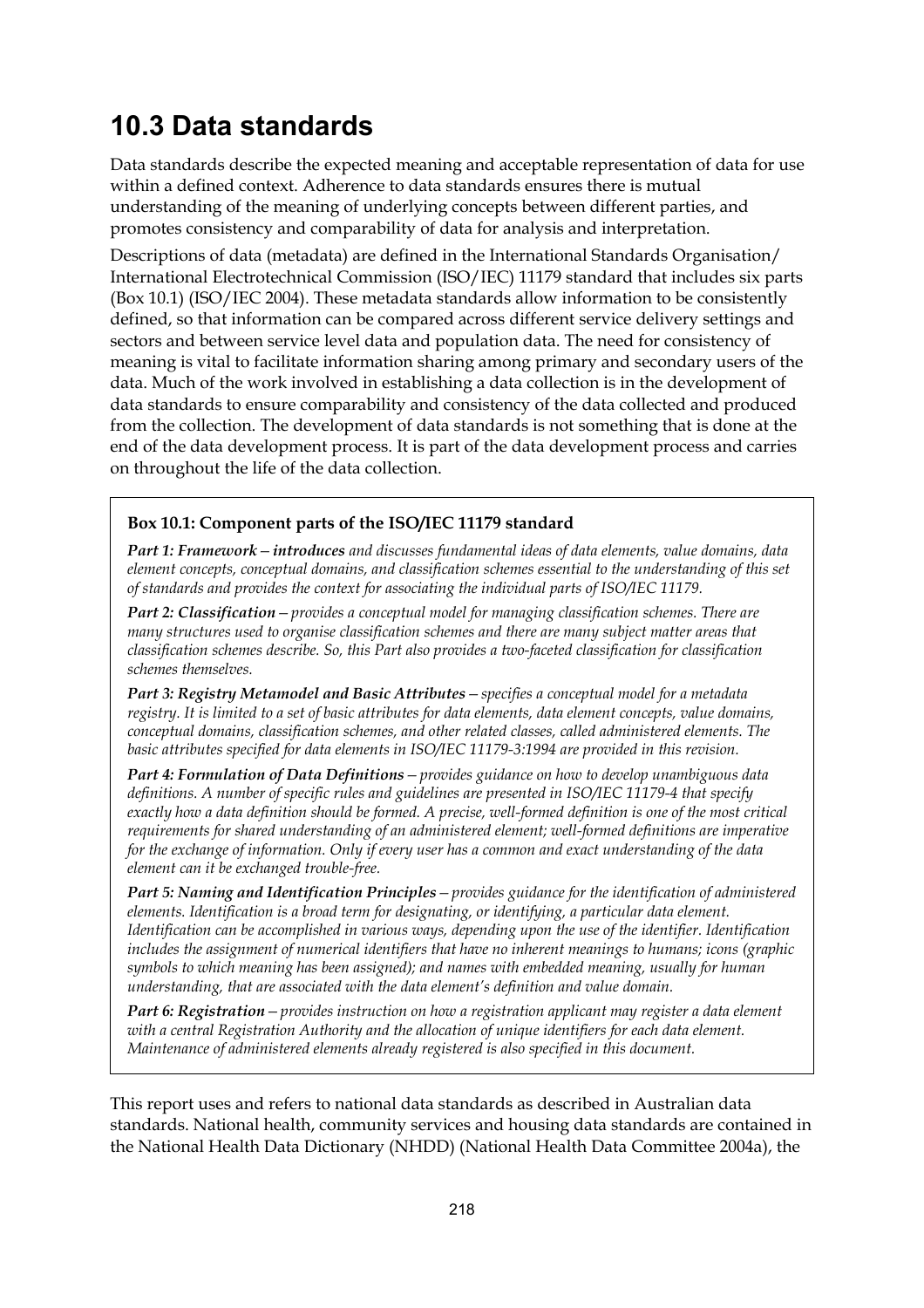National Community Services Data Dictionary (NCSDD) (AIHW 2004g) and the National Housing Assistance Data Dictionary (NHADD) respectively (AIHW 2006b). The dictionaries provide a menu of standard data elements, from which a data collection can be specified.

Under the National Health Information Agreement and the National Health Information Standards Plan for Australia, the NHDD is the authoritative source of health data definitions used in Australia where national consistency is required.

The NCSDD is the reference on agreed data definitions and information standards of relevance to the community services sector. The NCSDD is an initiative under the National Community Services Information Agreement and all signatories to the Agreement have agreed to use the NCSDD as the authoritative source of information about endorsed metadata for use in data collections in the community services field.

The NHADD is the authoritative source of housing data definitions where national consistency is required or desired and it sets out agreed data definitions, classifications and standards developed under the National Housing Data Agreement and the Agreement on National Indigenous Housing Information.

These dictionaries contain the agreed specification of the meaning and representation of individual components of data that have been endorsed for use by the relevant national information authority. That is, each metadata element in the national dictionaries has been endorsed as a national data standard. The dictionaries are also intended to assist a much broader audience (e.g. service providers in developing their own data collections, and information systems, and researchers in either analysing data and/or developing surveys).

As part of the data development process, classification schemes such as the International Classification of Diseases and Related Health Problems, 10th Revision, Australian Modification (ICD-10-AM) (NCCH 2002b), the International Classification of Functioning and Disability (ICF) (WHO 2001) and the International Classification of Primary Care Version 2, Plus (ICPC-2 Plus) (Britt 1997) can contribute toward semantic interoperability, that is, the ability to exchange data such that there is a mutual understanding of the precise meaning of the data and the context in which that meaning is valid. These are official terminological systems that are used to classify data and that are recognised and endorsed by national or international bodies.

In addition, METeOR, or the Metadata Online Registry, has been developed by the AIHW as the its online registry of nationally endorsed data standards and for the health, community services and housing assistance sectors. Data standards presented in the NCSDD and NHDD have been restructured for METeOR in line with the latest version of the international standard for metadata registries.

# **10.4 Constraints that impact upon the collection of dementia data elements**

The scope of this project has been to identify data elements which are desirable for improving the amount and type of information available about dementia. While this project has attempted to take account of the constraints arising from the data collection context, these considerations will become even more important in the further development and implementation of these data elements in collections.

Both the feasibility and/or appropriateness of introducing new data elements to an existing collection or introducing the same data element across multiple existing collections is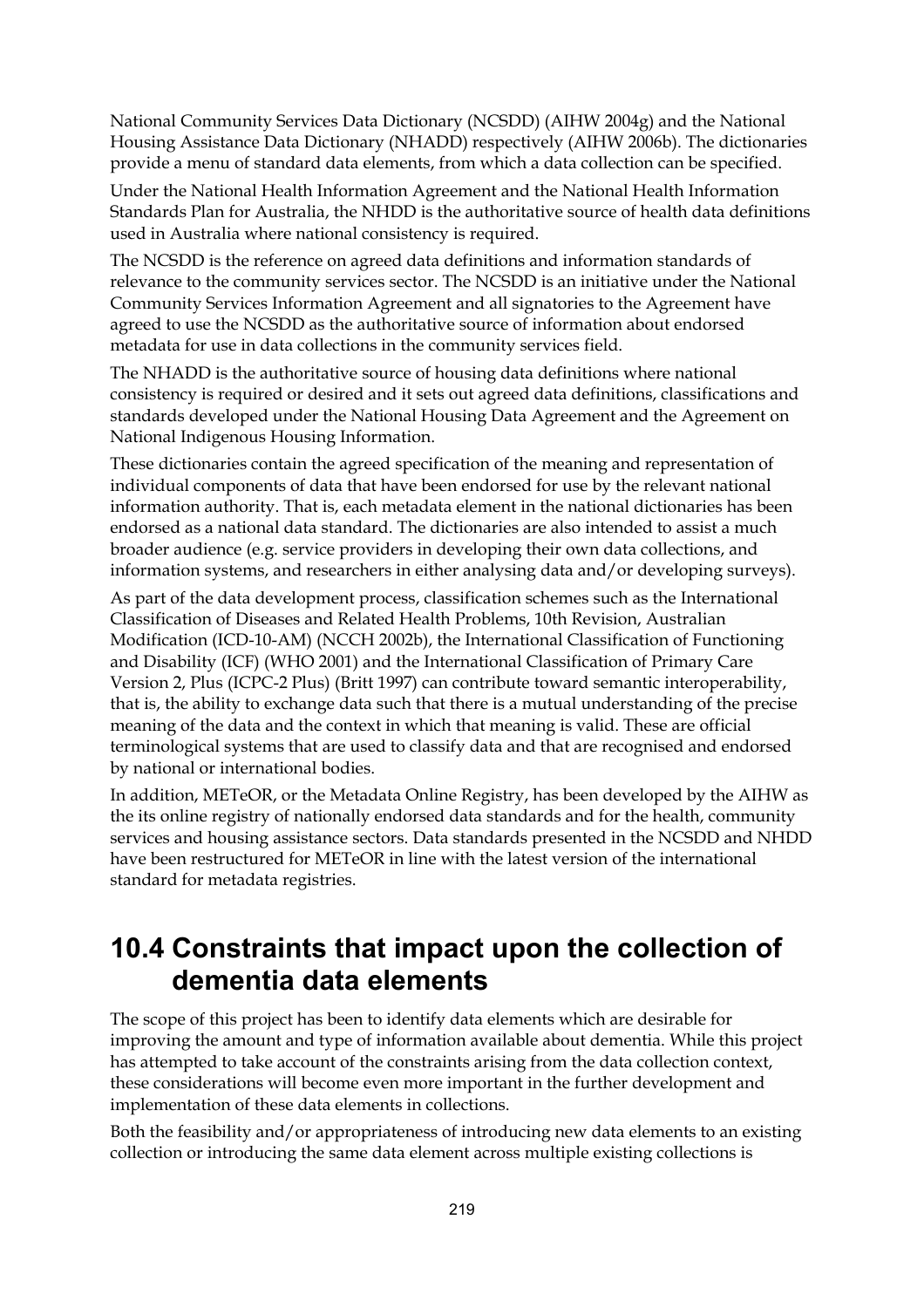influenced by a number of factors. The development of data elements for inclusion in collections involves a mix of 'top-down' and 'bottom-up' approaches. That is, the inclusion of data elements needs to be driven by management and policy requirements but should also be mindful of the operational constraints on the systems and people who need to record and process data.

Data needed to support secondary (or downstream) information purposes (e.g. reporting, policy, governance, decision support) should be derivable from primary data (point of service delivery data). The challenge for data development is to ensure that operational systems designed to support direct care are also capable of generating standard data as a byproduct of the care process, to be used for downstream purposes.

When new data elements are introduced, care should be taken to minimise the burden on data collectors. If the collection of a data element takes significant time or resources, the quality of the data are likely to be compromised if resources and time are limited. This consideration applies not only to service providers but also to population surveys of different types.

To reduce the burden on data recorders in services, and to improve data accuracy, the introduction of data elements should support the collection and provision of standardised information as a by-product of service providers' administrative practice. If the collection of data is used to manage the service it is more likely to be seen as relevant. Data elements that are administrative by-products and can be collected as part of normal processes are more likely to be collected accurately. Data that are not relevant to service delivery or a by-product of service should as far as possible not be collected through routine data collection methods, but through other data collection methods, for example, one-off surveys.

Whether or not a data element can be included in a collection also depends on the scope and purpose of the collection, that is, what population and establishments are included in the collection and what services are provided by the data collector. For example, data elements about type of dementia and type of medications taken are probably not appropriate for collection by a service providing domestic assistance services, but would be relevant for a residential aged care provider or hospital.

The timing and the frequency of data collection can also influence the appropriateness of including some data elements. The data may be collected continuously as a by-product of administrative processes or as part of a one-off survey. In order to monitor change over time it is necessary to collect the same data concerning a person of interest at intervals. The interval of time should be enough that changes can be detected without the need to collect the element too frequently. In addition, some data elements may not be appropriately collected through an initial contact or needs assessment, but may be better collected at a later stage in the service process.

The amount of time needed to collect the data is an important consideration. A data collector who is experiencing time pressures may not be able to dedicate enough time to glean accurate information. The use of closed-end questions, clear question wording and useful instructions are all common ways of ensuring that data collection can occur efficiently.

The physical location where data collection occurs may also have an impact on either the appropriateness of seeking information, or the respondent's ability to respond honestly. For example, collecting information about potentially sensitive topics, such as how a carer is feeling or managing, can be influenced by the level of privacy or intrusion during the collection process.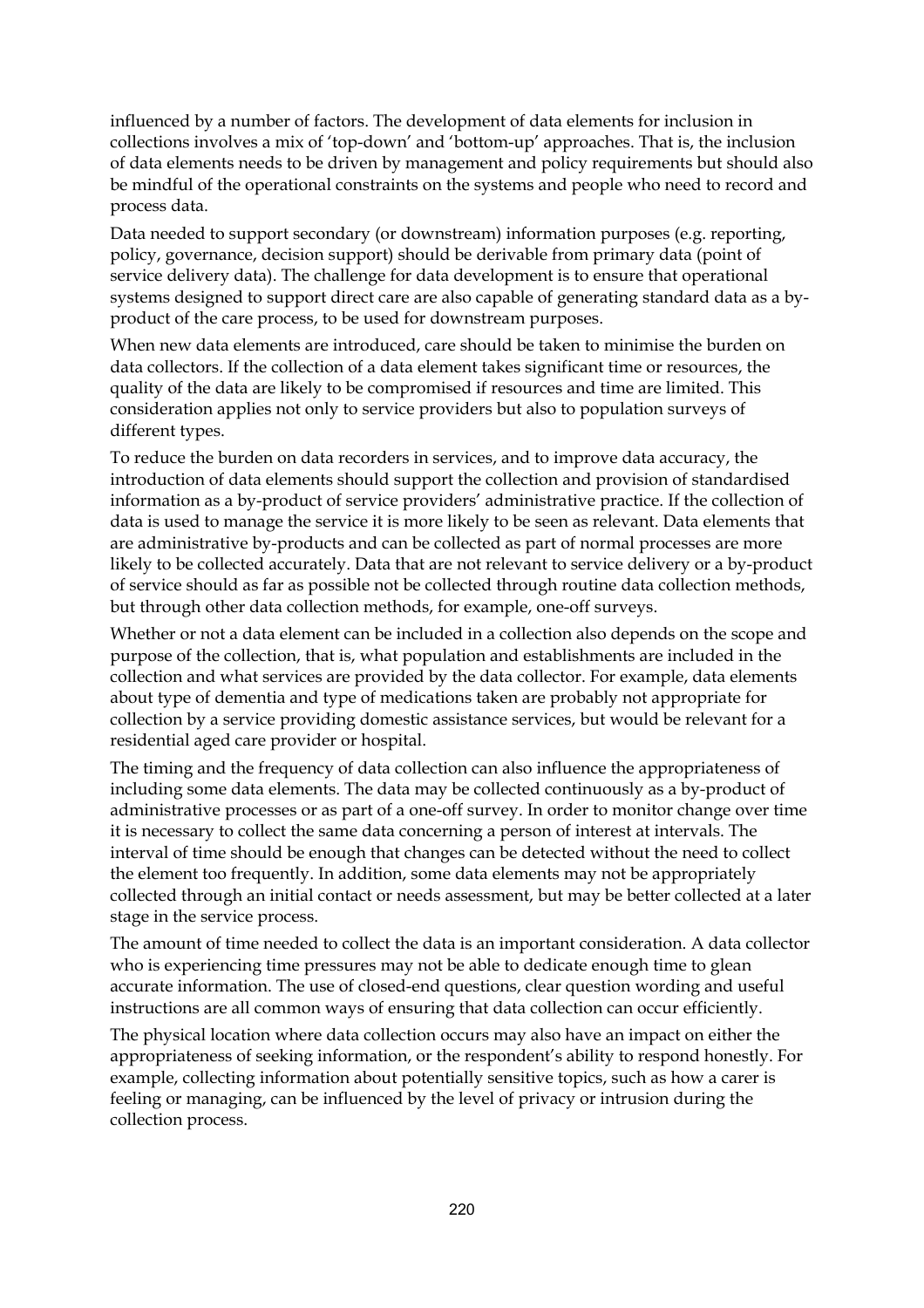The skills and knowledge of the data collector may also have a bearing on the quality of the information gathered. If the collection of accurate information is dependent on specific knowledge and skills, the collection of quality information will be compromised if this is missing.

Any data development activity in relation to dementia data needs to recognise that there are very real issues that affect its collection and quality. There is currently no cure for dementia and treatment approaches are few. Diagnosis is difficult, especially since dementia is a secondary complication for a number of other diseases (e.g. stroke and other cardiovascular diseases, diabetes, Parkinson's disease and acquired immunodeficiency syndrome (AIDS)). In this context, and particularly while there continues to be stigma associated with dementia, there may be little incentive to seek and/or provide a diagnosis. A diagnosis may also not be obtained while any problems remain manageable, or the symptoms of dementia are masked by symptoms of comorbid health conditions. While these factors remain, it is possible that the availability and quality of data about early-stage dementia will continue to be poor. In other words, improving dementia data is not simply a technical process, but will also depend on changes in diagnosis and assessment practices.

# **10.5 Who provides the information?**

Practical difficulties can be encountered in recording reliable information about people with cognitive impairment including dementia. Self-reported health and disability data are provided by either the person in scope for the collection or by a professional, family member or caregiver. In either situation, the accuracy and reliability of the information provided may be compromised by factors such as poor memory, misunderstanding of questions or differing perceptions. These problems affect all data collection activities, but are of particular concern for collection of data about dementia:

*The nature of dementia as a degenerating condition involving cognitive impairment is perceived as a major barrier, since memory, reasoning and speech and language difficulties militate against understanding and self-report although these may still be appropriate for people in the early stages of dementia (Bond 1999:572).* 

Cognitive decline, manifest for example in progressive memory loss and/or difficulty in communicating with others, presents a real limitation on the reliability of information provided by the person with dementia, especially during more advanced stages of dementia. As a consequence, professionals and carers are often called on in health and disability surveys to provide proxy information about the health and functional status of people with dementia.

Studies of proxy-reporting have shown that agreement between subjects and caregivers is greater for easily observable, objective elements and less for more subjective measures. Without validity testing it is difficult to know how proxy-reports vary from self-reports; however, a number of factors influence the accuracy of the information collected. A study of differences between elderly subjects with and without dementia and their caregivers revealed that the agreement between self- and caregiver reports decreased with the severity of dementia (Ostbyte et al. 1997). In this study the authors noted that 'some characteristic of the caregivers other than their formal relationship to the subject (e.g. amount of time spent with the subject or even the "quality" of the relationship) could influence agreement more strongly'. The relationship of the reporter, whether the relationship is professional or personal, to the subject of interest can also affect the accuracy of the data collected.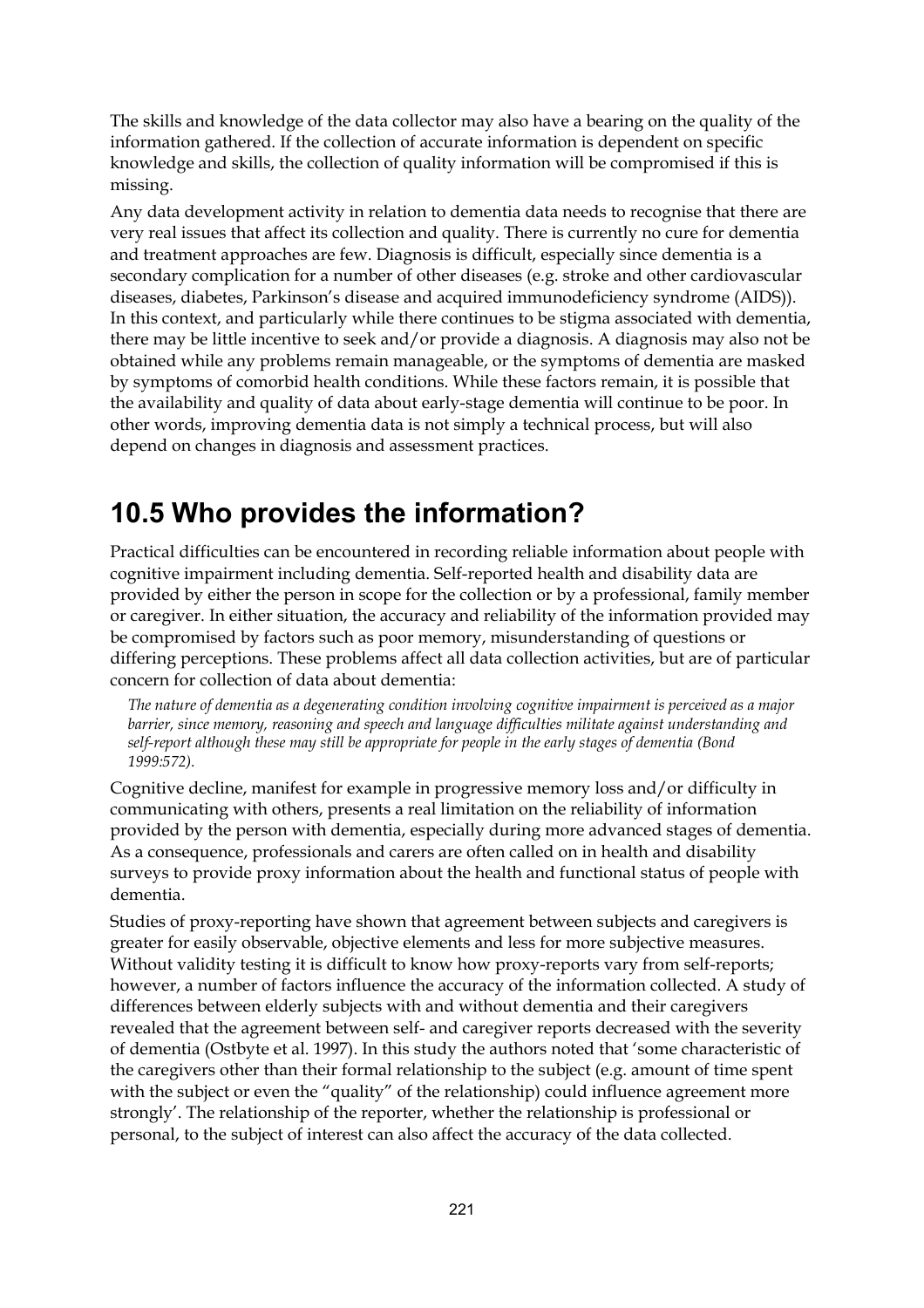A review of proxy-reporting in the Statistics Canada National Population Health Survey found that the reasons for proxy-reporting fall into two categories, necessity and convenience (Shields 2004). Understanding why the information is collected by proxy is necessary to identify factors that may also influence accuracy. Finally, there may be greater agreement between subjects and proxy reporters where the proxy reporter is careful to understand and present the subject's own responses as far as possible, rather than reporting their own judgements about a subject.

Given the significance of reporter details for dementia data, this report proposes that data elements on self-report or proxy-reporting should be considered for inclusion in relevant data collections, providing an indication of the accuracy and reliability of the data.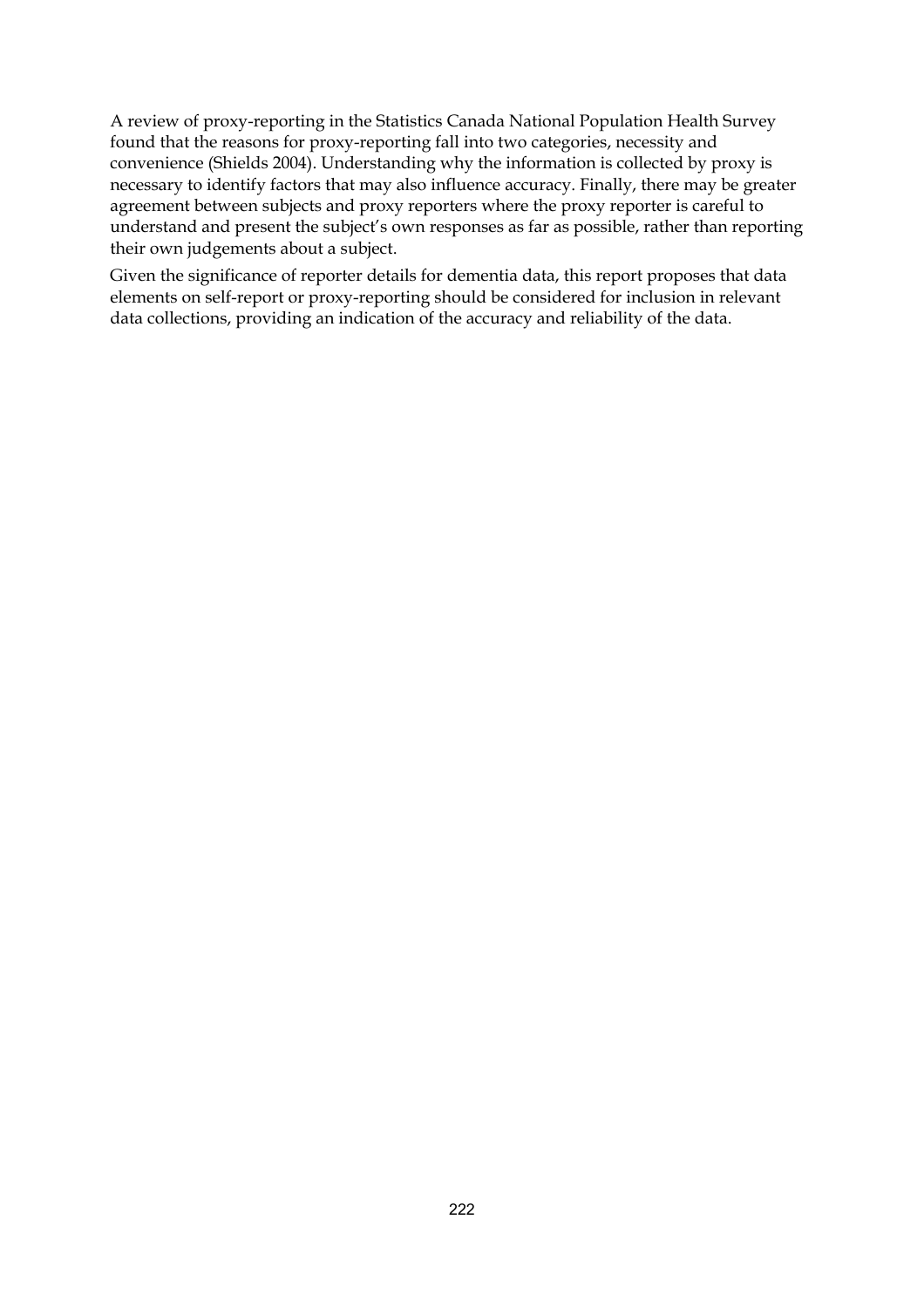# **11 Comparison and mapping of data items**

The scope, purpose and collection context of the data collections described in Chapter 3 in part influences the amount and nature of dementia-related data items included in each collection. This chapter examines these data items in more detail and discusses their comparability between collections.

## **11.1 Identifying people with dementia and cognitive impairment**

This report has already noted that consistent ways of identifying people with dementia and cognitive impairment is a critical requirement for data development in this area. Section 2 of this report illustrates the limitations of existing data collections in this regard, and the resulting differences that arise in prevalence estimates from the variety of definitions and identification approaches used.

Existing data collections vary with respect to the type and amount of data collected which is used to identify people with dementia (Table 11.1, with more detail in Tables 11.4–11.8). Most collect multiple types of information which could be used to assist with the identification of people with dementia and cognitive impairment, including data about whether there is a confirmed diagnosis (diagnosis status), type of dementia, whether there is evidence of cognitive impairment and/or behavioural symptoms, and whether or which dementia-specific treatments are used. Table 11.1 indicates the amount and nature of the information currently collected.

| Number of data<br>items collected | <b>Collections</b>                                    | Type of data items                                                                              |
|-----------------------------------|-------------------------------------------------------|-------------------------------------------------------------------------------------------------|
| 1 data item                       | CACP & EACH census                                    | Diagnosis status                                                                                |
|                                   | <b>NHS</b>                                            | Dementia as one of the health conditions classified as <i>organic mental health</i><br>problems |
| 2 data items                      | <b>NRCP</b>                                           | Diagnosis status, behavioural symptoms                                                          |
|                                   | <b>ALSWH</b>                                          | Diagnosis of Alzheimer's disease or dementia, cognitive impairment                              |
|                                   | Residential aged care (RCS<br>questions), HACC MDS v2 | Cognitive impairment, behavioural symptoms                                                      |
|                                   | <b>PBS</b>                                            | Cognitive impairment, prescription of dementia-specific medication                              |
|                                   | NHMD, BEACH                                           | Cognitive impairment, type of dementia                                                          |
| 3 data items                      | Residential aged care (trial ACFI),<br>SDAC, ACAP     | Cognitive impairment, type of dementia, behavioural symptoms                                    |
| 4 data items                      | <b>DESP</b>                                           | Cognitive impairment, diagnosis status, type of dementia, behavioural symptoms                  |

|            | Table 11.1: Number and type of data items used to identify people with dementia and/or cognitive |  |  |  |
|------------|--------------------------------------------------------------------------------------------------|--|--|--|
| impairment |                                                                                                  |  |  |  |

ACAP: Aged Care Assessment Program, ACFI: Aged Care Funding Instrument, ALSWH: Australian Longitudinal Study of Women's Health, BEACH: Bettering the Evaluation and Care of Health, CACP: Community Aged Care Packages, DESP: Dementia Education & Support Program. EACH: Extended Aged Care at Home, HACC: Home and Community Care, MDS: Minimum Data Set, NHMD: National Hospital Morbidity Database, NHS: National Health Survey, NRCP: National Respite for Carers Program, PBS: Pharmaceutical Benefits Scheme, RCS: Resident Classification Scale, SDAC: Survey of Disability, Ageing and Carers.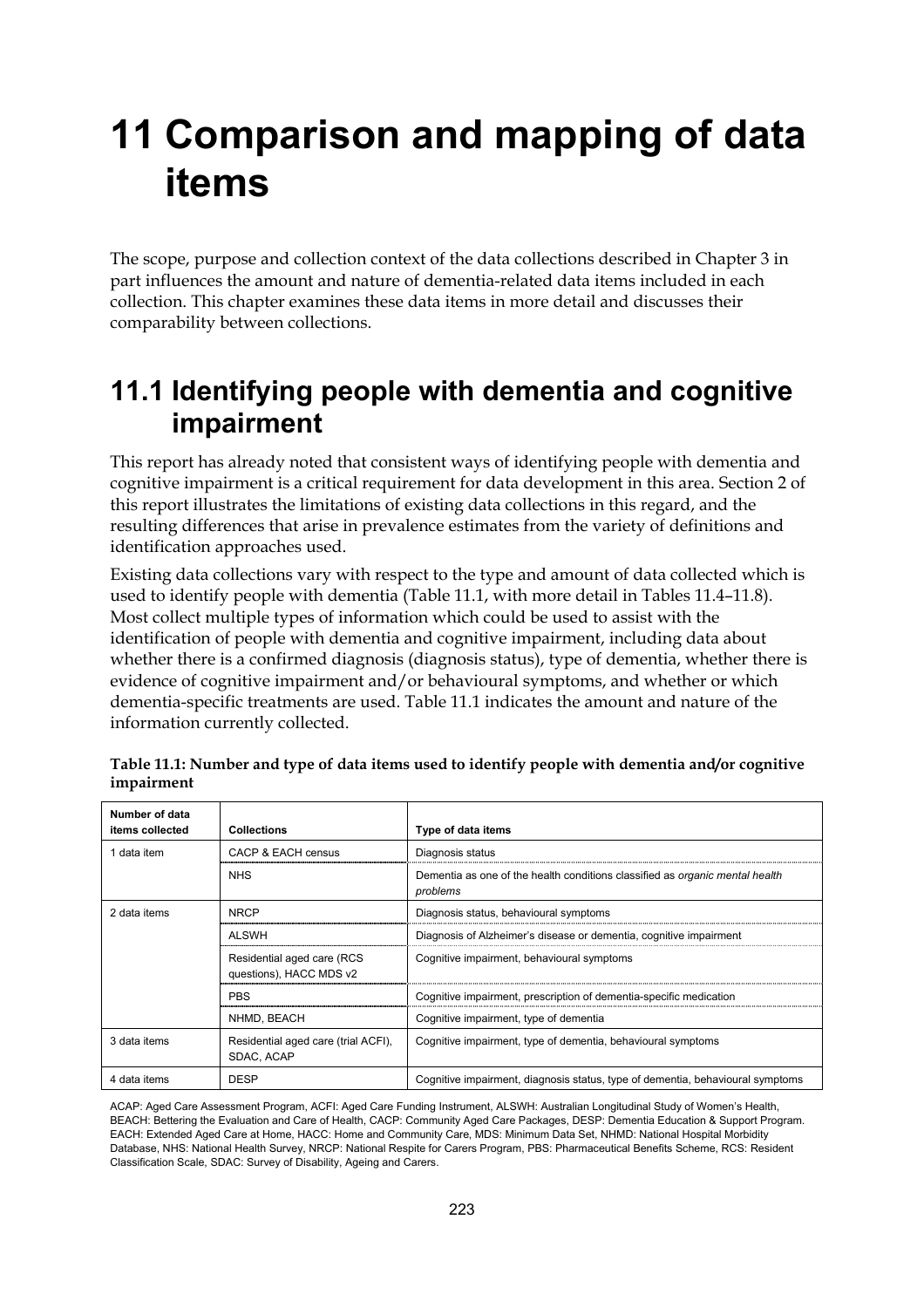Three collections rely on a single data item to identify people with dementia and cognitive impairment:

• Two of these (CACP and EACH census collections) obtain information about dementia diagnosis only with a simple yes/no response category. One (NHS) obtains information about health conditions including dementia, which assumes or implies there is a diagnosis, although, as already noted, dementia is not coded separately hence precluding identification of people with dementia through the collections.

Seven collections obtain two data items that can be used to identify people with dementia or cognitive impairment:

- In six of these collections, a data item about cognitive impairment is used mostly in combination with data about dementia type (NHMD, BEACH), or behavioural symptoms (RCS questions in residential aged care, HACC MDS Version 2).
- Two collections use information about diagnosis status, combined with data about behavioural symptoms (NRCP) or cognitive impairment (ALSWH).
- Programs designed to provide care for people with dementia are more likely to include data items about behavioural symptoms, since these are usually directly related to the need for and level of care, and have a severe impact on carer stress. As mentioned, the NRCP also obtains information about diagnosis status, while the current RCS questions and HACC MDS v2 also include data items about observed areas of cognitive impairment such as memory problems.
- Data about prescription or use of dementia-specific medication can also be used to identify cases of people with dementia. These data are available through the PBS collection and the BEACH survey.

The current trial version of the ACFI, the Australian Bureau of Statistics (ABS) SDAC and the ACAP include three data items: cognitive impairment, dementia type, and behavioural symptoms.

Alzheimer's Australia DESP data collection includes the most comprehensive suite of items, including diagnosis status, type of dementia, cognitive impairment and challenging behaviour.

The variety of data item types reflects the multi-dimensional nature of the dementia syndrome. At the same time, the primacy of cognitive impairment as the defining feature of dementia is reflected in the use of items about cognitive impairment in nine of the current data collections examined here. Type of dementia is collected in seven collections. While type of dementia implies there is a diagnosis, diagnosis status is separately collected by five collections, as are data about behavioural symptoms.

## **Cognitive impairment**

Although items about cognitive impairment feature heavily, there is no consistent approach across data collections in respect of the type of data collected (see Table 11.6 at end of chapter). The items vary in the domains they cover, the questions used, the response categories and measurements, the temporal context and the assessment environment. As a result of these variations, it is difficult to find a reference point upon which to compare data elements across collections.

Three overall approaches can however be discerned. The first approach involves the collection of data about decline, or evidence of impairment, in specific cognitive domains.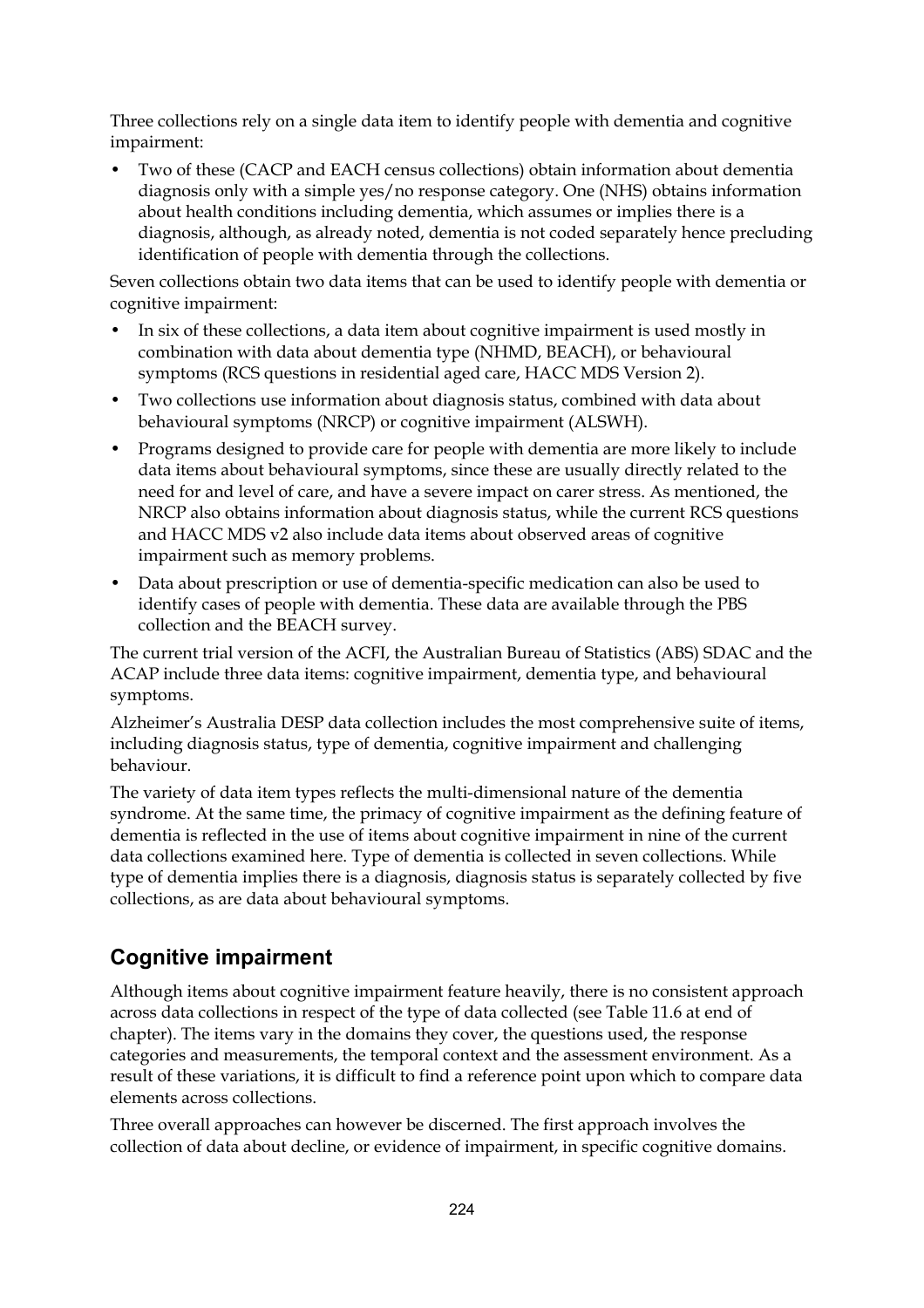The RCS includes questions on understanding and communication. However, the most common domain reported is memory function (DESP, HACC, ALSWH, ACAP). ALSWH also asks about difficulty concentrating, and ACAP data domains cover a range of mental functions based on the International Classification of Functioning, Disability and Health (ICF).

This general approach is consistent with that used in the ICF Body Functions domain. Chapter 1 on mental functions identifies a range of specific cognitive functions which may be impaired (Box 11.1). Three of these domains are suggested by the ICF for minimum information systems about cognition—attention, memory and high-level cognitive functioning.

## **Box 11.1: ICF mental functions**

#### *Global mental functions*

- *b110 Consciousness functions*
- *b114 Orientation functions*
- *b117 Intellectual functions*
- *b122 Global psychosocial functions*
- *b126 Temperament and personality functions*
- *b130 Energy and drive functions*
- *b134 Sleep functions*
- *b139 Global mental functions, other specified and unspecified*

#### *Specific mental functions*

- *b140 Attention functions (sustaining attention, shifting attention, dividing attention, sharing attention)*
- *b144 Memory functions (short-term memory, long-term memory, retrieval of memory)*
- *b147 Psychomotor functions*
- *b152 Emotional functions*
- *b156 Perceptual functions*
- *b160 Thought functions*
- *b164 Higher-level cognitive functions (abstraction, organisation and planning, time management, cognitive flexibility, insight, judgement, problem-solving)*
- *b167 Mental functions of language*
- *b172 Calculation functions*
- *b176 Mental function of sequencing complex movements*
- *b180 Experience of self and time functions*
- *b189 Specific mental functions, other specified and unspecified*
- *b198 Mental functions, other specified*
- *b199 Mental functions, unspecified*

The second approach involves the collection of data about screening or assessment tools used to identify cognitive impairment and the resulting score:

• This type of data is collected by the PBS which obtains results of the Mini-Mental State Examination (MMSE) or Alzheimer's Disease Assessment Scale, cognitive subscale (ADAS-Cog) before and after initial therapy. The ACFI is trialling the collection of scores from the Psychogeriatric Assessment Scales, General Practitioner Assessment of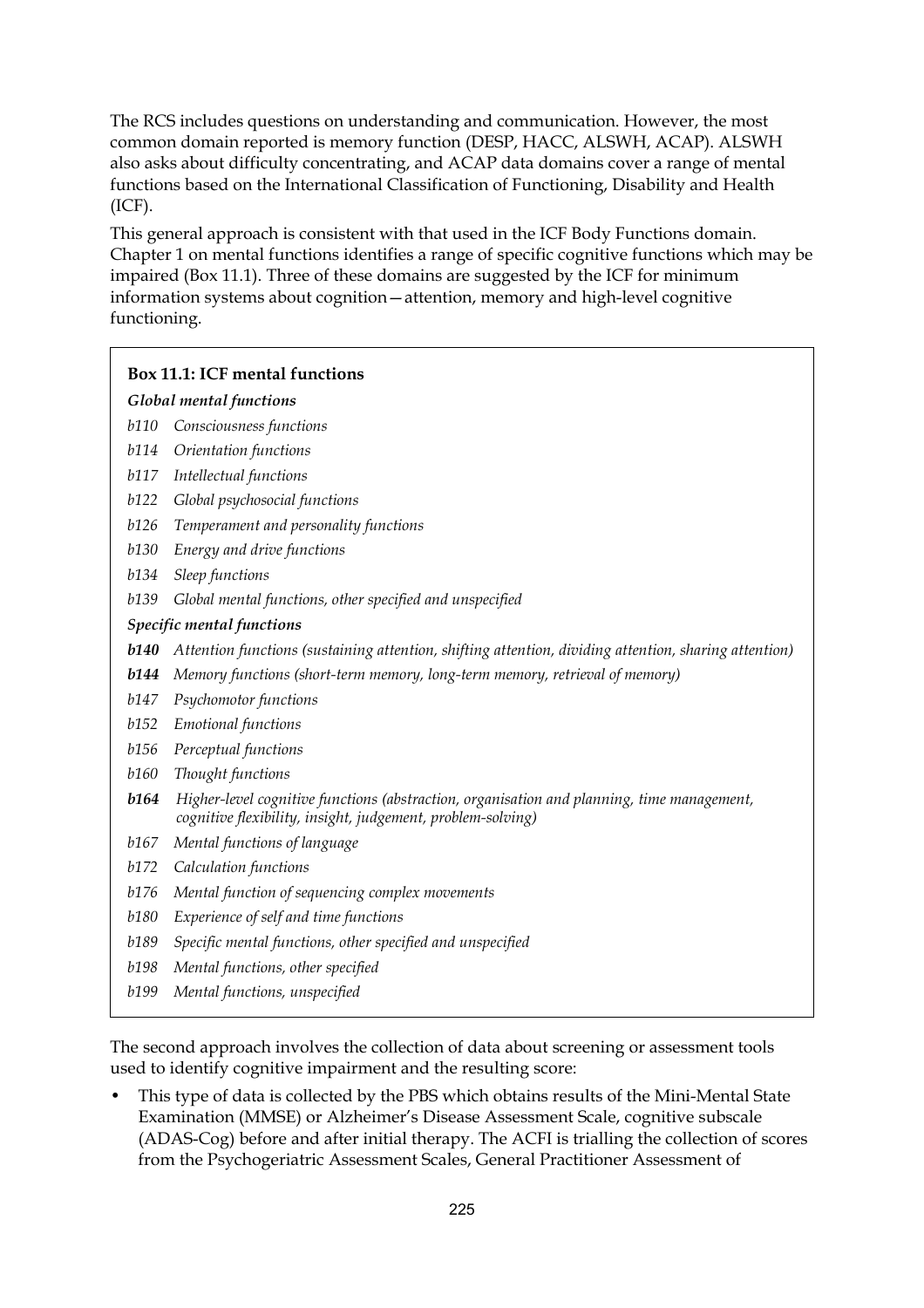Cognition and the Rowland Universal Dementia Assessment Scale. Data about scores from the MMSE are also sometimes available from the ACAT Aged Care Client Record, although not reported as part of the MDS.

The third general approach consists of constructing categories that describe the manifestations or outcomes of cognitive impairment across a range of activities, for example, '*needs cues or prompting to make decisions—short-term memory loss'* or '*disorientation to time and place is likely'* (ACFI).

- This approach is used by the current trial ACFI. It is also used by the SDAC which collects data on whether assistance is needed with:
	- cognitive or emotional skills
	- making decisions and problem solving
	- coping with feelings or emotions.

## **Dementia diagnosis status**

As already noted in this report, there is a lack of consistency between major classification tools in the definition of dementia and the operationalised diagnostic criteria. However, obtaining an accurate diagnosis of dementia and dementia-related conditions is important for people with dementia and their family and carers. Difficulties in obtaining a diagnosis can lead to complications in the provision of care and delays in obtaining appropriate treatment. A data item about dementia diagnosis status (i.e. whether the person of concern has a confirmed diagnosis) represents an efficient and relatively straightforward way for collections to identify people with dementia.

Table 11.4 describes the diagnosis status data items which are included in five collections, three of which are community care data sets (EACH and CACP census collections and NRCP). The two census collections record the service provider's knowledge about whether the client has been diagnosed with dementia by an ACAT or medical practitioner. NRCP data are based on a report by the carer that a medical practitioner has diagnosed the care recipient as having dementia. All three collections use the same value domains (yes, no, not stated/inadequately described).

The ALSWH also includes a question about whether the respondent had been diagnosed with or treated for Alzheimer's disease or dementia in the last three years, with response options consisting of 'yes' or 'no response'.

The most comprehensive type of diagnostic information is collected by the DESP data collection. The data item about dementia diagnosis status includes value domains which indicate whether or not the person of concern is being assessed for dementia, or has not been assessed but shows symptoms of dementia or memory loss. It therefore combines diagnostic status information and some information about the possible presence of cognitive impairment. Further information is also collected by DESP about the profession which provided the diagnosis and the date of the diagnosis.

## **Type of dementia**

Information about type of dementia is usually collected in lieu of information about diagnosis status. If type of dementia is known, then it can be assumed that there is a confirmed diagnosis. This item is described consistently across the data collections and the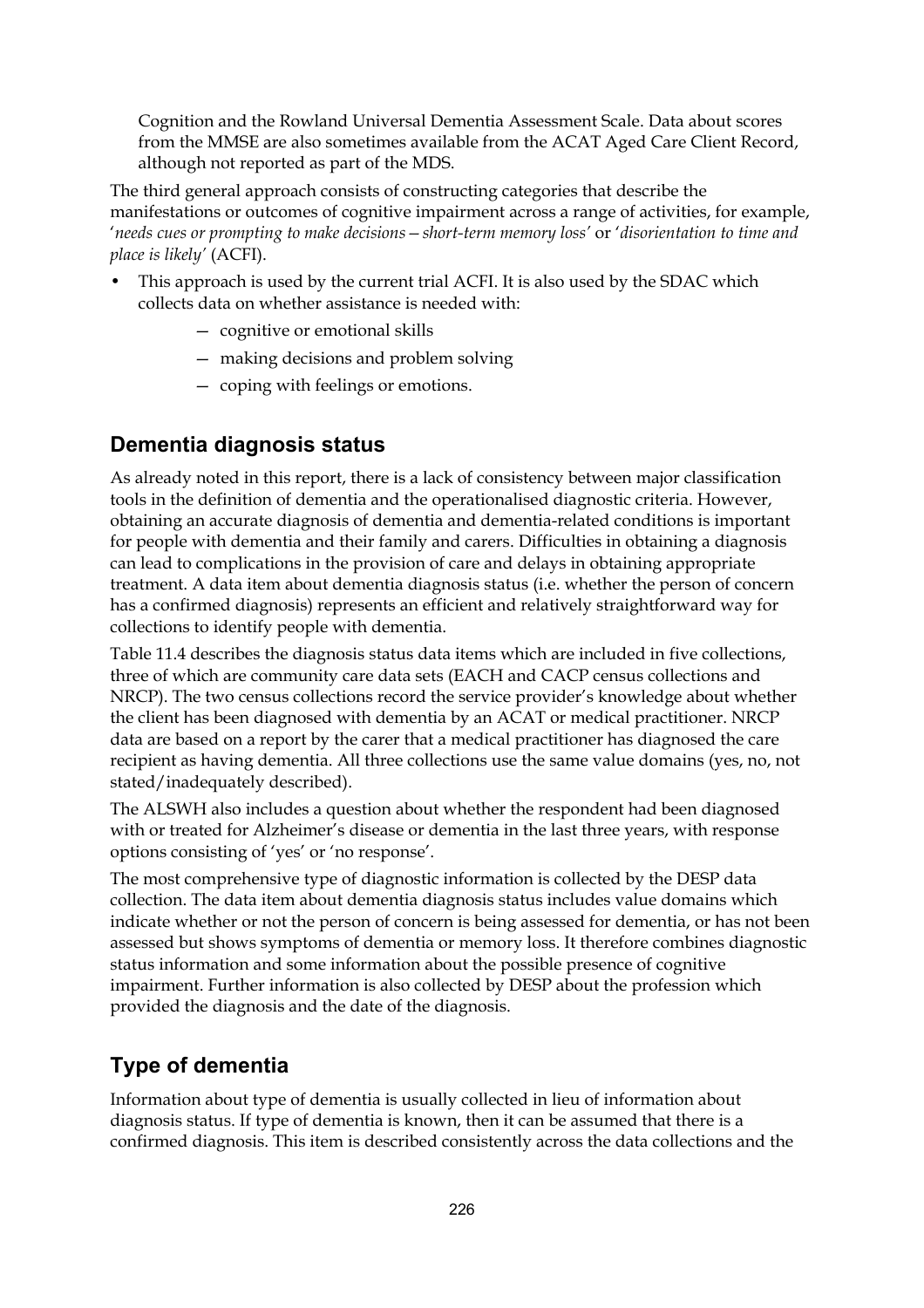value domains are mostly based on ICD-10. The BEACH data are classified using ICPC-2 Plus (see Table 11.5).

However, the level of detail among the value domains used varies. The NHS collects information about dementia as a long-term health condition, but collapses it into the category of '*organic mental health problems*' under '*mental and behavioural problems*'. This results in a significant loss of information. The SDAC also collapses categories of long-term health condition so that only 'dementia' and 'Alzheimer's disease' are clearly and unambiguously identified, again reducing information available about other types of dementia.

Administrative data sets collect information about type of dementia in order to serve the purposes of the service or program, so that the data items have different meanings:

- as a principal or additional diagnosis contributing to the cost of a hospital episode (NHMD)
- as a primary health condition or other health condition that has an impact on the person's need for assistance with activities of daily living and social participation (ACAP)
- a documented diagnosis that is relevant to current care needs (ACFI)
- reasons for general practitioner (GP) encounter and diagnosis or problems managed by the GP (BEACH).

# **11.2 Severity of dementia and cognitive impairment**

There are no data items in these collections that directly report on the concept of severity of dementia. *Date of diagnosis* collected in the DESP dataset provides an indication of the length of time the person of concern has known they have the condition, and may provide an indication of the stage of dementia they are likely to have reached.

However, the main way in which severity can be assessed is through information about the functional and behavioural outcomes for the person of concern. Functional outcomes include both cognitive functioning and functioning in daily activities. These outcomes are interrelated. Dementia is characterised by cognitive decline, the extent of which will impact over time on the affected person's ability to perform daily activities and to participate in family and community life. In a significant proportion of people with dementia, cognitive impairment also affects their emotional and psychological wellbeing, and their capacity to communicate and interact with others and to regulate their behaviour. These declines manifest as behavioural disturbances and, with functional and cognitive decline, are indictors of severity of the syndrome.

## **Extent of cognitive impairment**

There are a number of ways in which the extent or severity of cognitive impairment is collected in the collections reviewed in this chapter (see Table 11.6). A common approach is to rely on scales of self- or proxy-reported assessments of severity. However, the scales are based on different concepts:

- ALSWH is based on **frequency of occurrence** (never, rarely, sometimes, often).
- ACFI records a scale of **degree of impairment** (no, mild, moderate, severe), which is based on observations about difficulty and/or independence and/or symptoms of cognitive decline.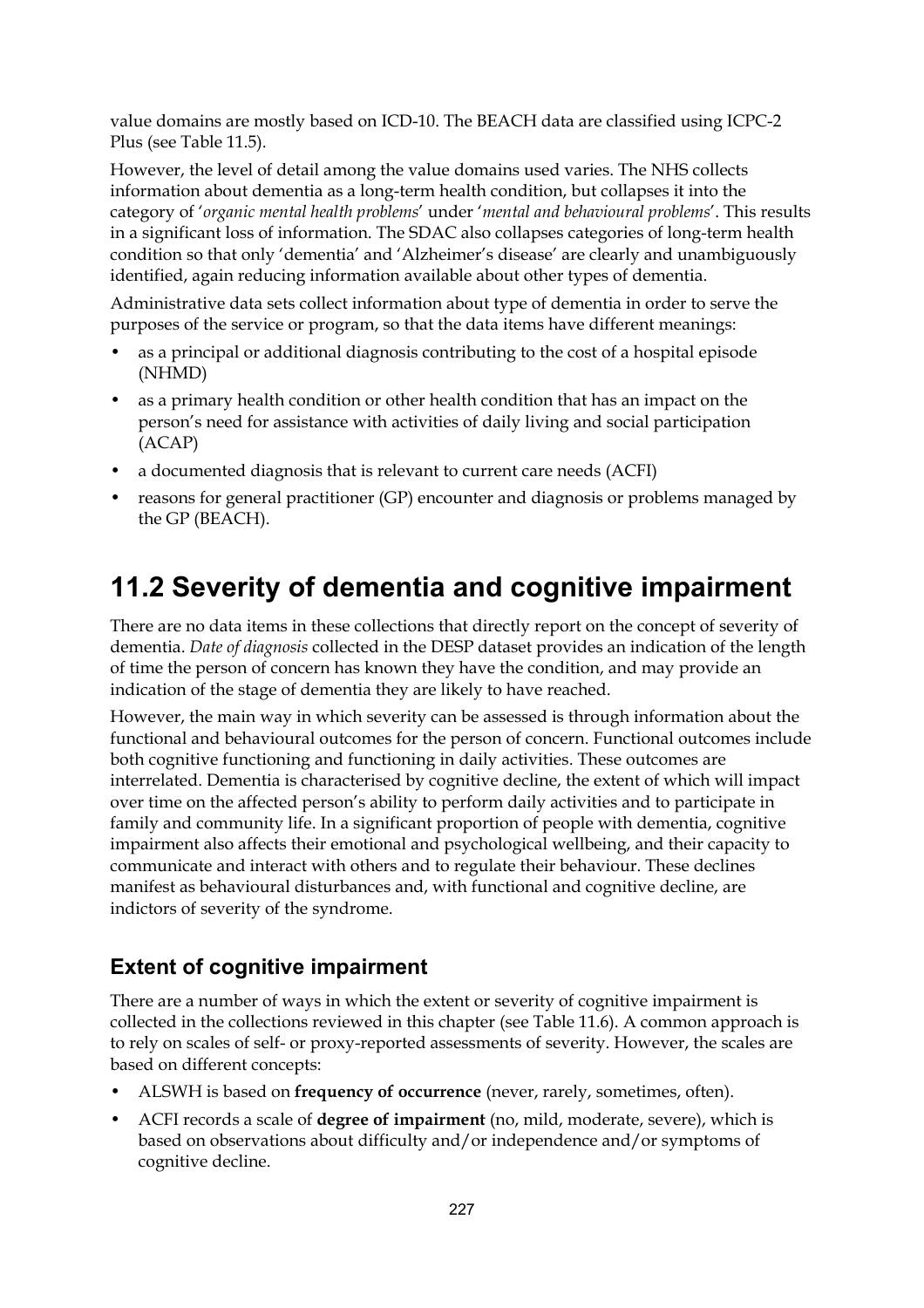- DESP records a scale of **degree of memory impairment** (no, minor, moderate, major, severe), which is based on problems experienced compared to previous levels of memory.
- The RCS uses a four-point scale to denote the **level of supervision and care required** because of the impairment.
- **Scores on cognitive screening or assessment tools** are collected by the PBS and the trial ACFI.
- Binary responses are used to simply denote the presence of cognitive impairment by HACC (yes/no in respect of memory problems or confusion). The SDAC also uses a binary response, but in this case about whether the person needs assistance with cognitive skills. Needing assistance denotes a higher level of severity than simply the presence of the impairment.

## **Extent of behavioural and psychological symptoms of dementia**

Six collections include some data items about the behavioural and psychological symptoms of dementia (BPSD) (see Table 11.7 at end of chapter). There is substantial evidence that the presence of BPSD contributes significantly to carer stress and the cost of care and supervision in residential settings.

Once again there is little consistency in how the data are collected. The DESP contact data set identifies particular types of challenging behaviours which may be identified through contact discussions (e.g. anxiety, repetitive speech, depression, wandering). Information about the frequency or severity of these behaviours is not collected.

The RCS questions similarly list a number of BPSDs, but also indicate how much care is required because of the behaviours. The behaviours included in the list are less comprehensive than for DESP but are mappable to the latter (Table 11.2). This is also the case for the ACFI which focuses on three domains—problem wandering, physical and verbal behaviour, and depression and anxiety; and the ACAP which allows unhappiness, irritability and anger, restlessness and agitation, physical violence and hostility to be recorded as one of ten health conditions. The ACFI records information about the frequency with which the behaviour occurs.

Both NRCP and HACC report information only at a broad level in relation to behavioural problems (HACC) or challenging behaviour (NRCP). For NRCP the definition requires that the behaviour is aggressive, disruptive, agitated or offensive and hence leads to a requirement for support. The data domains describe the level of support required because of the behavioural problems.

Only three collections include items to measure the severity of BPSD, all on a different basis. The ACFI collects information about the frequency with which the problem behaviour occurs. NRCP and RCS scales are based on self- or proxy-reports about the level of care or support required because of the behaviours. HACC and DESP only record the presence of behaviours, while the SDAC again records whether the person needs assistance to manage behaviour, feelings or emotions. ACAP only records the behaviours as health conditions if they have an impact on the person's need for assistance with activities of daily living and social participation.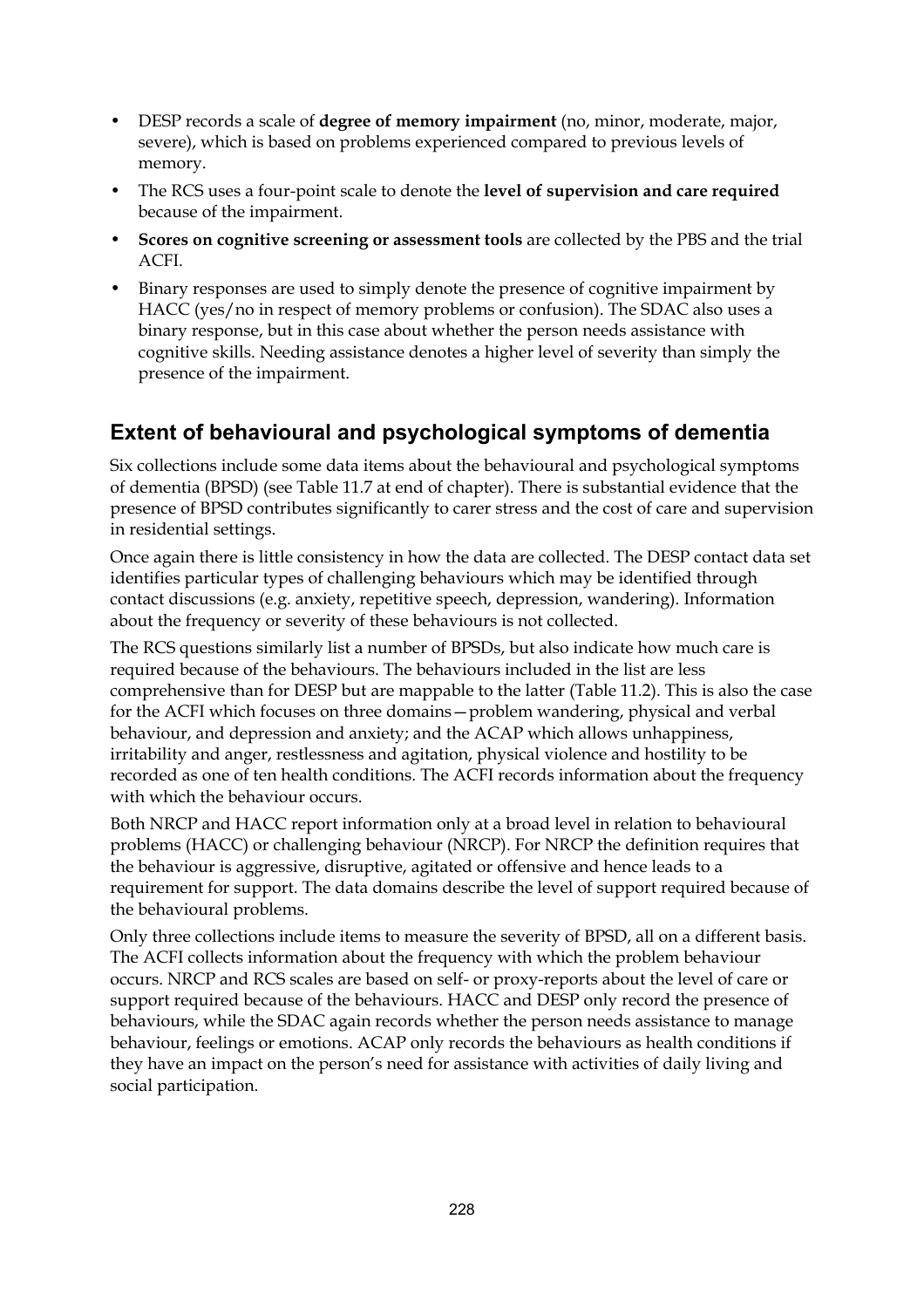| <b>DESP</b>                                       | <b>RCS</b>                                  | <b>ACAP</b>                 | <b>ACFI</b>          | <b>SDAC</b>                    | <b>HACC MDS v2</b>      | <b>NRCP</b>              |
|---------------------------------------------------|---------------------------------------------|-----------------------------|----------------------|--------------------------------|-------------------------|--------------------------|
| Anxiety/panic/phobias                             | Emotional                                   | Unhappiness                 | Depression &         |                                |                         |                          |
| Depression/hopelessness                           | dependence                                  | (worries nos)               | anxiety              |                                |                         |                          |
| Constantly complaining/<br>irritability/demanding |                                             | Irritability &<br>anger     |                      |                                |                         |                          |
| Wandering & disruptive                            | Problem wandering<br>or intrusive behaviour |                             | Problem<br>wandering |                                |                         |                          |
| Generally agitated/<br>unsettled/restless         |                                             | Restlessness<br>& agitation |                      |                                |                         |                          |
| Inappropriate dress/<br>disrobing                 |                                             |                             |                      |                                |                         |                          |
| Repetitive speech/<br>repetitious mannerisms      |                                             |                             |                      | Manage                         |                         |                          |
| Threatened or actual<br>physical aggression       | Physically aggressive                       | Physical<br>violence        | Physical &<br>verbal | own<br>behaviour               |                         |                          |
| Verbally noisy/screeching/<br>screaming           | Verbally disruptive or<br>noisy             | Hostility                   | behaviour            | Cope                           | Behavioural<br>problems | Challenging<br>behaviour |
| Resistive to personal care<br>help                |                                             |                             |                      | with<br>feelings &<br>emotions |                         |                          |
| Hiding/hoarding things                            |                                             |                             |                      |                                |                         |                          |
| Inappropriate sexual<br>behaviour                 |                                             |                             |                      |                                |                         |                          |
| Delusional behaviour/<br>imaginary voices/noises  |                                             |                             |                      |                                |                         |                          |
| Excessively suspicious/<br>paranoid behaviour     |                                             |                             |                      |                                |                         |                          |
| Substance abuse                                   |                                             |                             |                      |                                |                         |                          |
| Threats of self-harm                              | Danger to self or<br>others                 |                             |                      |                                |                         |                          |
|                                                   | Other behaviour                             |                             |                      |                                |                         |                          |

**Table 11.2: Comparison of BPSD across relevant data collections** 

## **Extent of functional limitation**

The extent of limitation experienced by the person of concern in performing daily activities is collected by a number of existing collections (Table 11.9). These measures are indicative of an individual's capacity for independent living, their need for assistance and support, the type of support required and the possible impact on carers and service providers.

Data collected by ACAP and the CACP and EACH census collections are consistent with and mappable to each other and to the SDAC, which is based on the ICF. This consistency facilitates comparison between the client population and the general population.

The CACP and EACH census collections are limited to data about core activity limitations (self-care, mobility and communication). Severity in core activity limitations is measured by how often the person needs assistance with those activities (always, sometimes, never), and where difficulty is experienced and/or aids and equipment used.

ACAP includes a wider range of activity limitations covering both advanced activities of daily living (ADLs) such as transport, health care tasks, domestic assistance, and home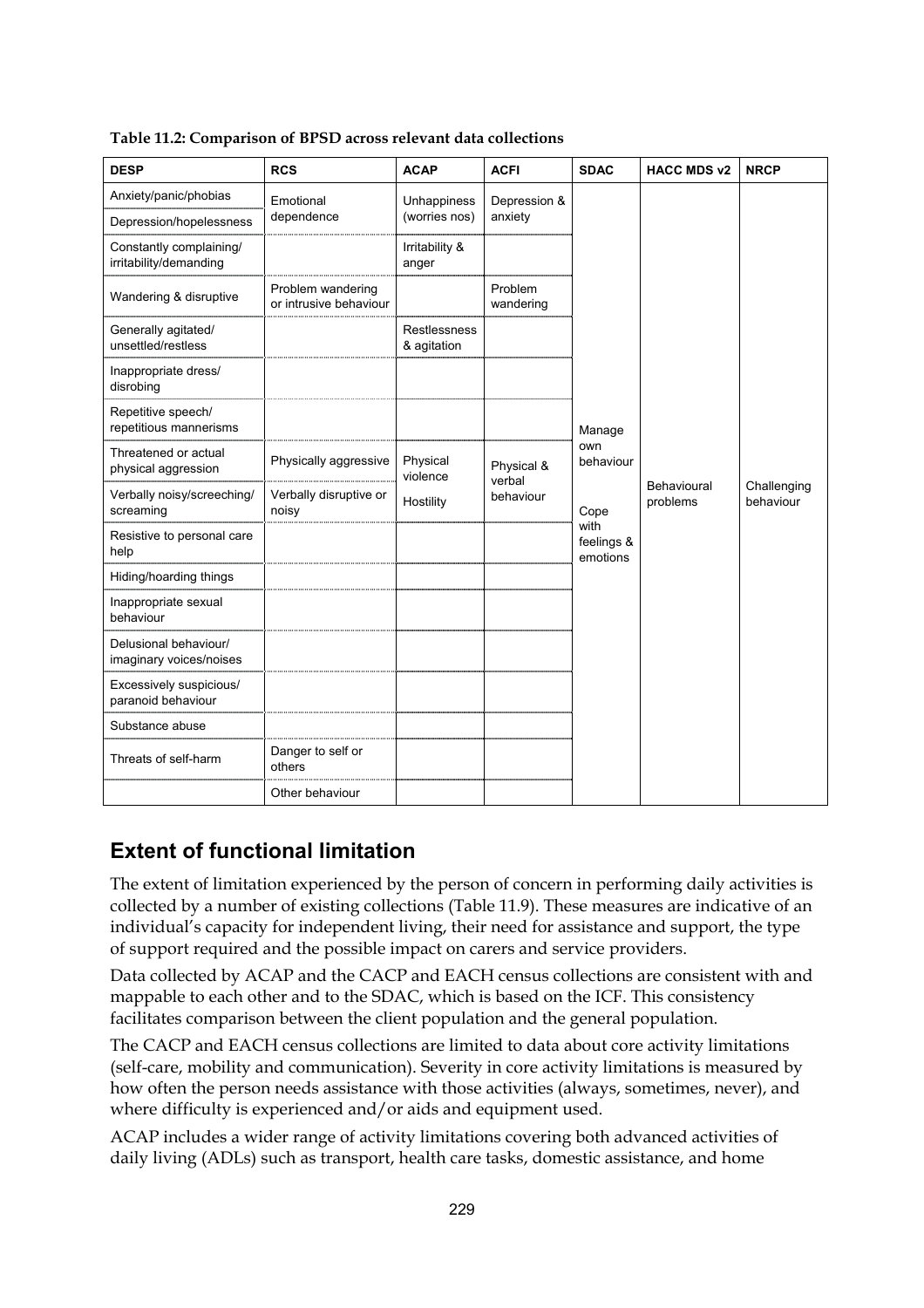maintenance as well as basic ADLs to do with self-care and mobility. The ACAP data set records activity limitations where the person needs the help or supervision of another person. Where the core activity limitations are recorded, this is interpreted to be equivalent to having a severe or profound limitation comparable with the SDAC measure.

The SDAC itself includes a broad range of activity types, including self-care activities, communication and mobility activities. However, the range of activities also includes instrumental activities of daily living (IADLs) such as paperwork, meal preparation, and household chores. The key measure of severity is how often the person needs the assistance of another person in those activities, along with items about the frequency of the need for assistance.

Concepts of difficulty or problems associated with undertaking daily activities underpin the severity measures used in ALSWH and DESP. The latter collection is restricted to information about personal care support, while the others collect information about a more comprehensive range of activities. ALSWH also measures severity using the concept of needing the help of another person, based variously on how often the help was needed ('occasionally'), needing the help with more difficult tasks, or simply that help was needed in the last month.

The HACC MDS Version 2 includes both IADLs and ADLs in its functional categories, and severity is measured by the extent to which assistance is needed for the performance of those activities. The RCS focuses on activities and tasks which have most bearing on the cost of residential care, (IADLs are not represented), with severity measured by the extent of care or supervision involved. The ACFI is similarly focused on activities and tasks which are of relevance to care in a residential setting, and IADLs such as paperwork, managing money and housework are not included.

NRCP differs from all other collections by using a scale (low, moderate, high) to measure the level of need for support by the care recipient.

# **11.3 Environmental factors**

The recognition of environmental factors as fundamental to functioning and disability is an important development in the conceptualisation of disability in the ICF. Environmental factors 'make up the physical, social and attitudinal environment in which people live and conduct their lives' (WHO 2001:10). Environmental factors can have the effect of improving or hindering an individual's body function (e.g. medications), ability to execute an activity (e.g. with the use of aids), and/or their participation in society. Different environments may have a different impact on the same individual with a given health condition (AIHW 2003c).

Environmental factors are clearly an important element in the extent to which a person with dementia is able to remain living in their home, through the availability of a carer. Certain treatment options may reduce the symptoms of dementia in the early stages. Carer support and training potentially increases the care management approaches available for carers, possibly improving their capacity to respond to challenging behaviour. The design of appropriate physical environments can be used to reduce the possible negative impact of problem wandering or other challenging behaviours.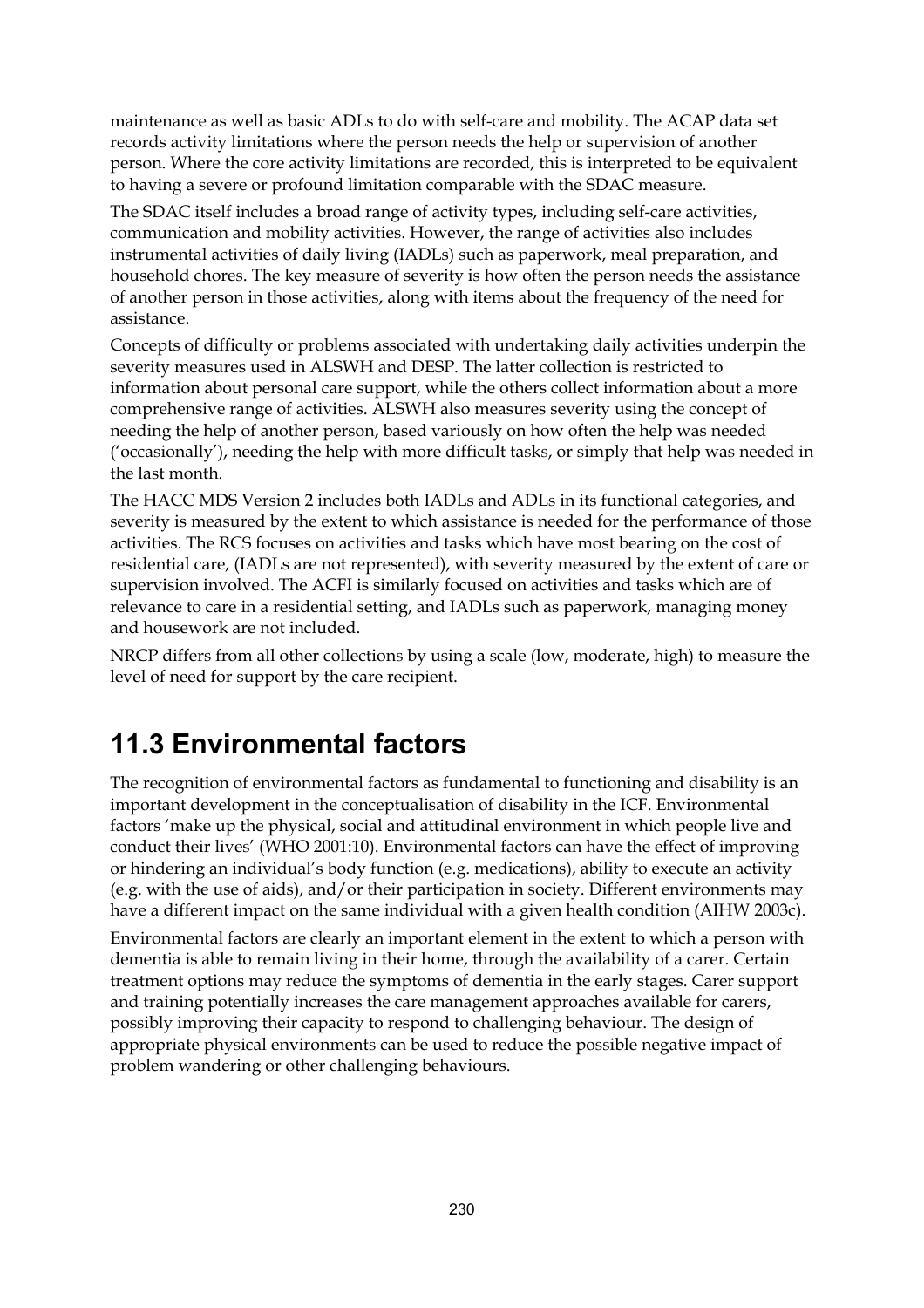## **Carers**

The availability of a carer greatly influences the ability of a person with dementia to remain at home safely, and carer stress has been found to be a critical factor in decisions to move into the residential care sector. As a result, a number of support programs for people with dementia are also aimed at supporting carers in their role. Information about carers, and particularly measures of the impact of the caring role, are therefore critical for the delivery of current services and future service planning.

Data items on carer availability or carer status, co-residency status, relationship of carer to care recipient and carer demographics are obviously fundamental to understanding the carer–care recipient dyad. Table 11.3 shows which collections include these data items. The scope of this report is to primarily focus on data items which are specific (or particularly relevant) to dementia: hence this chapter does not compare these data items across collections.

| <b>Collection</b> | <b>Carer availability</b>                 | Carer co-<br>residency status | <b>Relationship of carer</b><br>to care recipient | <b>Carer status</b> | Carer<br>demographics |
|-------------------|-------------------------------------------|-------------------------------|---------------------------------------------------|---------------------|-----------------------|
| CACP              | ✓                                         | ✓                             |                                                   |                     |                       |
| <b>EACH</b>       | ✓                                         | ✓                             | ✓                                                 |                     |                       |
| <b>ACAP</b>       | ✓                                         | ✓                             | ✓                                                 |                     |                       |
| <b>HACC</b>       |                                           |                               | ✓                                                 |                     |                       |
| <b>NRCP</b>       | (all are recipients)                      | ✓                             | ✓                                                 | ✓                   |                       |
| <b>SDAC</b>       | (whether receives<br>informal assistance) |                               |                                                   |                     |                       |
| <b>ALSWH</b>      | ✓                                         |                               |                                                   | ✓                   | ✓                     |
| <b>DESP</b>       | (some)                                    |                               |                                                   |                     |                       |

**Table 11.3: Comparison of data sources collecting core information about carers** 

Alzheimer's Australia DESP, NRCP, ALSWH and SDAC ask questions directly of the carer and therefore provide demographic information as well as information about impact of the caring role and interaction with the care recipient. Although ALSWH and SDAC also collect a range of information about the health and wellbeing of carers, whether a carer is caring for someone with dementia cannot always be (if at all) determined.

Measures that are relevant to the impact of the caring role are collected by Alzheimer's Australia DESP, HACC MDS v2, NRCP, ALSWH and SDAC. These measures include number of care recipients, frequency and duration of care provision, overall carer need and measures of the health and wellbeing of the carer. These data items, as well as data items about formal and informal support, are included in Tables 11.10a–11.10e. Tables including further data items about carer health and wellbeing, income and financial situation, paid work, social support and relationships, respite care and assistance provided are included in Tables A11.1–A11.7.

## **Services and treatments**

Many formal services and/or service types available to people with dementia or cognitive decline are not specific to this population. Residential aged care is targeted at frail older people no longer able to live in the community. Service types, such as information, counselling or advocacy which may be provided by organisations such as Alzheimer's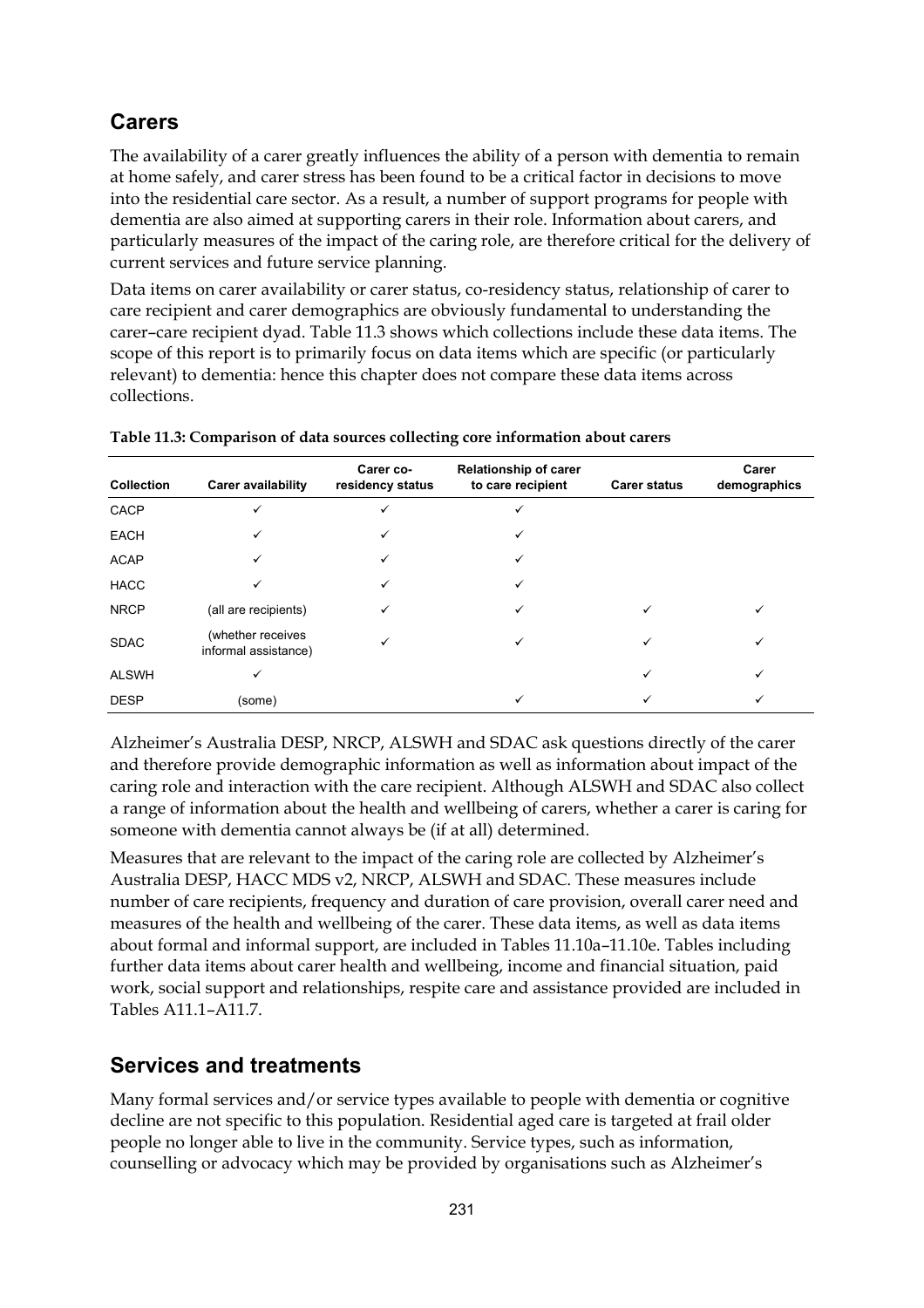Australia who target people with (suspected) dementia, are also provided by other programs targeting a wider population (e.g. HACC, NRCP).

The major dementia-specific treatment which is included in this set of data collections is dementia-specific medications which are available through the PBS. The PBS includes information about the nature of these drugs and the number of prescriptions for them. The BEACH survey also reports information about medications prescribed by GPs.

# **11.4 Conclusion**

In summary, existing data collections include a wide array of information which is relevant to the identification, treatment and care of people with dementia and the support of carers and family members. However, in many areas there is inconsistency between collections in terms of what type of data is collected, and there is only limited comparability of definitions and value domains. International classifications such as the ICD-10 and ICF have been used as standards in some areas, notably type of dementia and functional impairment. The general picture however is one of fragmentation and inconsistency of approach to identifying people with dementia or cognitive impairment and the severity of the associated impairments.

| <b>DESP</b>                                                                                                      | <b>CACP census</b>                                                  | <b>EACH census</b>                                                  | <b>NRCP</b>                                                             | <b>ALSWH</b>                                              |
|------------------------------------------------------------------------------------------------------------------|---------------------------------------------------------------------|---------------------------------------------------------------------|-------------------------------------------------------------------------|-----------------------------------------------------------|
| Data item: Dementia diagnostic status                                                                            | Data item: Dementia                                                 | Data item: Dementia                                                 | Data item: Dementia                                                     | Question: In the last                                     |
| Definition: Dementia diagnostic status of<br>the person of concern                                               | status<br><b>Definition: Whether</b>                                | status<br><b>Definition: Whether</b>                                | <b>Definition: A report</b><br>by the carer that a                      | 3 years have you<br>been diagnosed with<br>or treated for |
| Data domain:                                                                                                     | or not the care<br>recipient has been                               | or not the care<br>recipient has been                               | medical practitioner<br>has diagnosed the                               | <b>Options include:</b>                                   |
| Diagnosed with dementia                                                                                          | diagnosed with<br>dementia (by an                                   | diagnosed with<br>dementia (by an                                   | person he or she<br>cares for as having                                 | Alzheimer's disease or<br>dementia                        |
| Being formally assessed for dementia                                                                             | <b>ACAT or medical</b>                                              | <b>ACAT</b> or medical                                              | dementia.                                                               | Response: Yes (or no                                      |
| Not assessed but symptoms of<br>dementia/memory loss                                                             | practitioner) to the<br>knowledge of staff of<br>the service outlet | practitioner) to the<br>knowledge of staff of<br>the service outlet | Data domain:<br>Yes                                                     | response)<br><b>Notes: Option only</b>                    |
| Assessed-dementia not diagnosed                                                                                  | Data domain:                                                        | Data domain:                                                        | No                                                                      | exists for older cohort                                   |
| Unknown                                                                                                          | Yes                                                                 | Yes                                                                 | Not                                                                     | in surveys $2, 3, 8, 4$<br>although an 'Other-            |
| Data item: Diagnosis by whom                                                                                     | No                                                                  | No                                                                  | stated/inadequately                                                     | please specify'<br>category exists for the                |
| <b>Definition:</b> Category of professional<br>providing the dementia diagnosis                                  | Not<br>stated/inadequately                                          | Not<br>stated/inadequately                                          | described                                                               | younger & mid-age<br>cohorts                              |
| Data domain:                                                                                                     | described                                                           | described                                                           | Data item: Care                                                         |                                                           |
| General practitioner                                                                                             |                                                                     |                                                                     | recipient's primary<br>disability                                       |                                                           |
| Psychogeriatric/Aged Psychiatry Services<br>Team                                                                 |                                                                     |                                                                     | <b>Definition: A record</b><br>of the primary                           |                                                           |
| Behavioural Support Unit/Behavioural<br><b>Advisory Service</b>                                                  |                                                                     |                                                                     | disability, impairment<br>or condition of the<br>care recipient causing |                                                           |
| Aged Care Assessment Team/Services                                                                               |                                                                     |                                                                     | the most difficulty to                                                  |                                                           |
| Neurologist                                                                                                      |                                                                     |                                                                     | the person.                                                             |                                                           |
| Psychogeriatrician/Psychiatrist                                                                                  |                                                                     |                                                                     | Data domain<br>includes:                                                |                                                           |
| Geriatrician                                                                                                     |                                                                     |                                                                     | Acquired brain injury                                                   |                                                           |
| Memory clinic/Cognitive, Dementia &<br>Memory Service/Other diagnostic service                                   |                                                                     |                                                                     | Neurological<br>(including epilepsy &                                   |                                                           |
| Other (specify in notes)                                                                                         |                                                                     |                                                                     | Alzheimer's disease)                                                    |                                                           |
| Data item: Date of dementia diagnosis                                                                            |                                                                     |                                                                     |                                                                         |                                                           |
| <b>Definition:</b> This item describes the date<br>on which the person of concern was<br>diagnosed with dementia |                                                                     |                                                                     |                                                                         |                                                           |
| Data domain: MM/YYYY                                                                                             |                                                                     |                                                                     |                                                                         |                                                           |

| Table 11.4: Mapping of dementia-related data items in Australian dementia-relevant collections: |  |
|-------------------------------------------------------------------------------------------------|--|
| Dementia diagnosis                                                                              |  |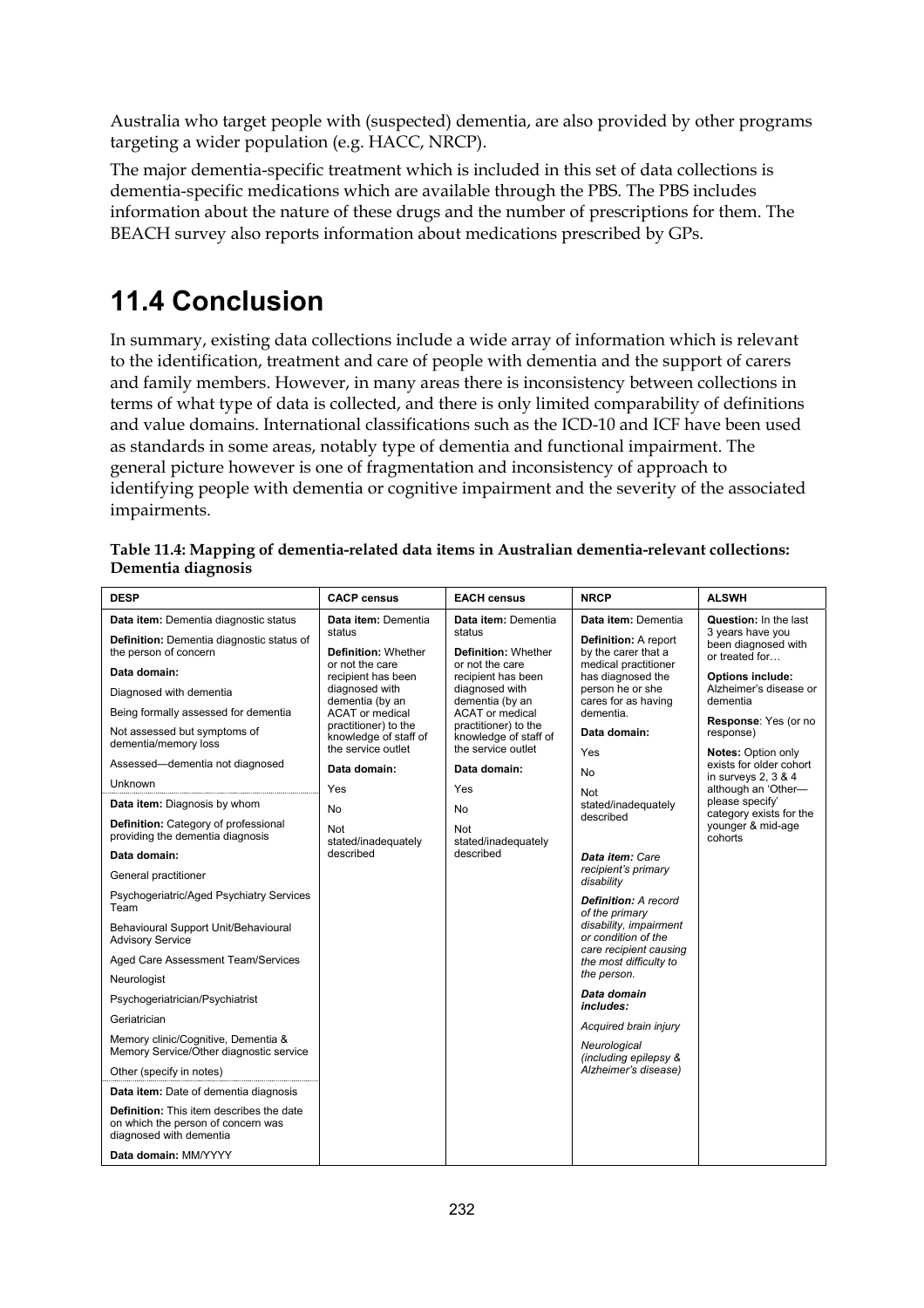| ÑМ          | Organic mental health<br>10, ICPC-2 Plus & ICD-<br>condition it is collapsed<br>Mental & behavioural<br>Notes: While the NHS<br>Data item: Long-term<br>codes based on ICD-<br>about dementia as a<br>Data domain: ABS<br>collects information<br>into the category of<br>problems under<br>long-term health<br>problems<br>condition                                                                                                                                                                                                                                                                                                                                                                                                                                                                                                                                                                                                                                                                                                                                                                                                                                                                                                                                                                                                                                                                                                                                                           |
|-------------|-------------------------------------------------------------------------------------------------------------------------------------------------------------------------------------------------------------------------------------------------------------------------------------------------------------------------------------------------------------------------------------------------------------------------------------------------------------------------------------------------------------------------------------------------------------------------------------------------------------------------------------------------------------------------------------------------------------------------------------------------------------------------------------------------------------------------------------------------------------------------------------------------------------------------------------------------------------------------------------------------------------------------------------------------------------------------------------------------------------------------------------------------------------------------------------------------------------------------------------------------------------------------------------------------------------------------------------------------------------------------------------------------------------------------------------------------------------------------------------------------|
| <b>SDAC</b> | Data domain: Codes<br>reported, Conditions<br>Alzheimer's disease<br>Data items: Type of<br>long-term condition<br>based on ICD-10 &<br>producing main<br>disability, Main<br>condition<br>Dementia<br>include–                                                                                                                                                                                                                                                                                                                                                                                                                                                                                                                                                                                                                                                                                                                                                                                                                                                                                                                                                                                                                                                                                                                                                                                                                                                                                 |
| BEACH       | symptoms & complaints<br>Data domain: ICPC-2<br>& Diagnosis/problems<br>for encounter (up to 3)<br>Data items: Reasons<br>Alzheimer's disease<br>Dementia, alcoholic<br>Plus codes include<br>managed (up to 4)<br>Dementia, senile<br>& diagnoses-<br>Dementia                                                                                                                                                                                                                                                                                                                                                                                                                                                                                                                                                                                                                                                                                                                                                                                                                                                                                                                                                                                                                                                                                                                                                                                                                                 |
| <b>ACFI</b> | No diagnosed disorder<br>Dementia Alzheimer's<br>behavioural diagnosis<br>currently impacting on<br>behavioural disorders<br>Other diseases of the<br>Huntington's disease<br>Data item: Mental &<br>Parkinson's disease<br>related, somatoform<br>Data item: Medical<br>Vascular dementia<br>Psychoses, mood<br>Dementia in other<br>Other dementias<br>Cerebrovascular<br>Neurotic, stress-<br>nervous system<br>Other mental &<br>developmental<br>Data domain:<br>disorders (e.g.<br>Data domain<br>Intellectual &<br>depression)<br>functioning<br>includes:<br>diagnosis<br>disorders<br>disorders<br>diseases<br>Amnesia<br>Delirium<br>disease<br>disease<br>Stroke                                                                                                                                                                                                                                                                                                                                                                                                                                                                                                                                                                                                                                                                                                                                                                                                                     |
| <b>ACAP</b> | Dementia in human immunodeficiency virus (HIV) disease<br>ied diseases classified elsewhere<br>condition listed first is the one with the greatest impact on<br>Definition: The diagnosed disease(s) or disorder(s) that<br>have an impact on the person's need for assistance with<br>disease, atypical or mixed type<br>ADLs-up to 10 health conditions can be recorded. The<br>participation. Codes are based on the ICD-10 (modified<br>for Version 2.0 & comparable to the SDAC codes)<br>the person's need for assistance with ADLs & social<br>Data items: Primary health condition, Other health<br>Unspecified dementia (includes presenile & senile<br>disease with early onset<br>disease with late onset<br>Dementia in other disease classified elsewhere<br>Mixed cortical & subcortical vascular dementia<br>disease, unspecified<br>Dementia in Creutzfeldt-Jakob disease<br>Delirium superimposed on dementia<br>Dementia in Huntington's disease<br>Vascular dementia of acute onset<br>disease<br>disease<br>Vascular dementia-unspecified<br>Subcortical vascular dementia<br>Dementia in Pick's disease<br>Data domain includes:<br>Dementia in Alzheimer's<br>Dementia in Alzheimer's<br>Dementia in Alzheimer's<br>Dementia in Alzheimer's<br>Dementia in Alzheimer's<br>Other vascular dementia<br>Dementia in Parkinson's<br>Dementia in other specif<br>Multi-infarct dementia<br>Alcoholic dementia<br>Vascular dementia<br>Other dementia<br>dementia)<br>condition |
| <b>NHMD</b> | codes from ICD-10-AM<br>Delirium superimposed<br>on dementia<br>Unspecified dementia<br>Data items: Principal<br>diagnosis, Additional<br>Alzheimer's disease<br>Data domain: Valid<br>Alzheimer's disease<br>Vascular dementia<br>diseases classified<br>Dementia in other<br>$(4th$ edition)<br>Dementia in<br>elsewhere<br>diagnosis                                                                                                                                                                                                                                                                                                                                                                                                                                                                                                                                                                                                                                                                                                                                                                                                                                                                                                                                                                                                                                                                                                                                                         |
| <b>DESP</b> | by the carer or person<br>Frontal lobe dementia<br>dementia as reported<br>Lewy body dementia<br>(dementia type not<br>described in this list)<br>Alzheimer's disease<br>(e.g. alcohol-related<br>Definition: Type of<br>Data item: Type of<br>Alcoholic dementia<br>Vascular dementia<br>unspecified type<br>Mixed dementia<br>Other dementia<br>brain damage)<br>Data domain:<br>Dementia of<br>of concern<br>dementia<br>Unknown                                                                                                                                                                                                                                                                                                                                                                                                                                                                                                                                                                                                                                                                                                                                                                                                                                                                                                                                                                                                                                                             |

Table 11.5: Mapping of dementia-related data items in Australian dementia-relevant collections: Type of dementia **Table 11.5: Mapping of dementia-related data items in Australian dementia-relevant collections: Type of dementia** 

233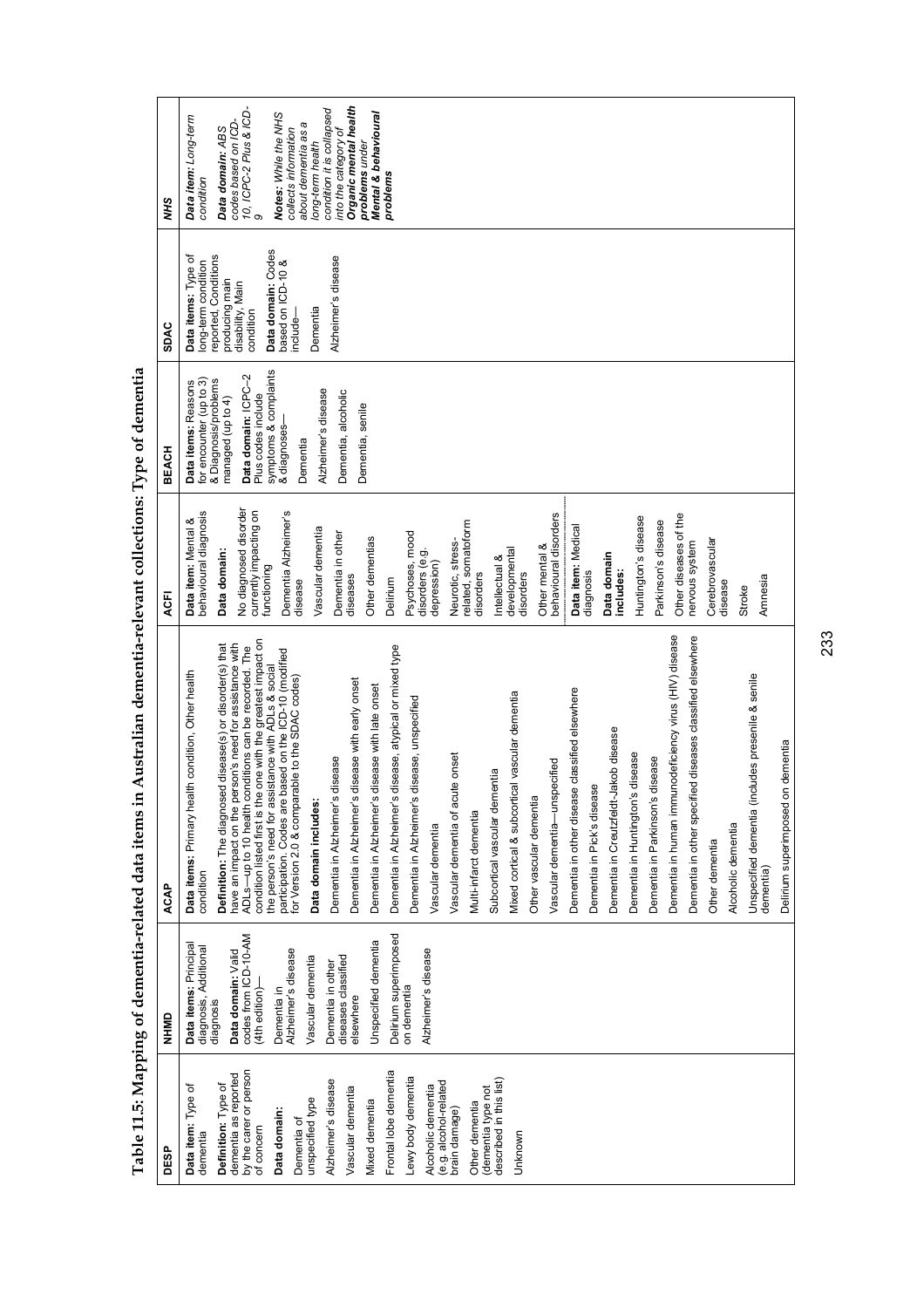#### **Table 11.6: Mapping of dementia-related data items in Australian dementia-relevant collections: Cognitive impairment**

| <b>DESP</b>                                                                                                                                                                                                                                                                       | <b>PBS</b>                                                                                                                                    | <b>NHMD</b>                                                                                                                                                                                                          | ACAP                                                                                                                                                                                                                                                                                                                                                                                                                                                                                                                                                                                                                                                                                                                                                                                                                                                                                                                                                                                                                                                                                                                                                                                                                                                                                   | HACC                                                                                                                                                                                                                                                                                                                                                                                                                                                                                                                                                                                                                                                                                                                                         | <b>RCS</b>                                                                                                                                                                                                                                                                                                             |
|-----------------------------------------------------------------------------------------------------------------------------------------------------------------------------------------------------------------------------------------------------------------------------------|-----------------------------------------------------------------------------------------------------------------------------------------------|----------------------------------------------------------------------------------------------------------------------------------------------------------------------------------------------------------------------|----------------------------------------------------------------------------------------------------------------------------------------------------------------------------------------------------------------------------------------------------------------------------------------------------------------------------------------------------------------------------------------------------------------------------------------------------------------------------------------------------------------------------------------------------------------------------------------------------------------------------------------------------------------------------------------------------------------------------------------------------------------------------------------------------------------------------------------------------------------------------------------------------------------------------------------------------------------------------------------------------------------------------------------------------------------------------------------------------------------------------------------------------------------------------------------------------------------------------------------------------------------------------------------|----------------------------------------------------------------------------------------------------------------------------------------------------------------------------------------------------------------------------------------------------------------------------------------------------------------------------------------------------------------------------------------------------------------------------------------------------------------------------------------------------------------------------------------------------------------------------------------------------------------------------------------------------------------------------------------------------------------------------------------------|------------------------------------------------------------------------------------------------------------------------------------------------------------------------------------------------------------------------------------------------------------------------------------------------------------------------|
| Data item: Memory<br>impairment<br>Definition: The<br>level of memory<br>impairment of the<br>person of concern<br>(as compared to<br>previous levels?)<br>Data domain:<br>No discernible<br>problems<br>Minor problems<br>Moderate problems<br>Major problems<br>Severe problems | Data item: Baseline<br>results of the MMSE<br>or ADAS-Cog prior<br>to initial therapy &<br>results of<br>evaluations after<br>initial therapy | Data items:<br>Principal diagnosis,<br>Additional diagnosis<br>Data domain: Valid<br>codes from ICD-10-<br>AM (4th edition)-<br>Cognitive disorder<br>not otherwise<br>specified<br>Age-related<br>cognitive decline | Data item: Body function<br>impairments<br>Definition: The<br>physiological or<br>psychological functions of<br>the person's body where<br>significant deviation from<br>the norm or loss of<br>function is experienced &<br>affects the person's need<br>for assistance with ADLs<br>or social participation-<br>codes based on the ICF<br>Data domain under<br>heading of Mental<br>functions includes:<br>Consciousness functions<br>Orientation functions<br>Intellectual functions<br>Energy & drive functions<br>Sleep functions<br><b>Memory functions</b><br>Psychomotor functions<br><b>Emotional functions</b><br>Thought functions<br>Other<br>Data items: Primary<br>health condition, Other<br>health condition<br>Definition: The<br>diagnosed disease(s) or<br>disorder(s) that have an<br>impact on the person's<br>need for assistance with<br>ADLs-up to 10 health<br>conditions can be<br>recorded. The condition<br>listed first is the one with<br>the greatest impact on the<br>person's need for<br>assistance with ADLs &<br>social participation.<br>Codes are based on the<br>ICD-10 (modified for<br>Version 2.0 & comparable<br>to the SDAC codes)<br>Data domain includes:<br>Disorientation (confusion)<br>Amnesia (memory<br>disturbance, lack or loss) | Data items:<br>Functional status,<br>Functional status-<br>additional items<br>Definition: The<br>extent to which the<br>person is able to<br>perform selected<br>ADLs; & whether<br>they have memory<br>or behavioural<br>problems<br>Data sub-items:<br>Memory problems<br>or confusion<br>Data domain:<br>Yes<br>No<br>Not<br>stated/inadequately<br>described<br>Data sub-items:<br>Communication<br>Data domain:<br>No<br>Yes, sometimes<br>Yes, always<br>Not<br>stated/inadequately<br>described<br><b>Notes:</b> The client is<br>asked questions<br>about all activities<br>except Memory<br>problems or<br>confusion &<br>Behavioural<br>problems-ratings<br>for these questions<br>are based on other<br>available<br>information | Data items:<br>Understanding &<br>undertaking living<br>activities<br>Social & human<br>needs-care<br>recipient<br>Social & human<br>needs-family &<br>friends<br>Communication<br>Data domain: A to<br>D, where A means<br>virtually no<br>intervention is<br>required & D<br>indicates extensive<br>care involvement |

*(continued)*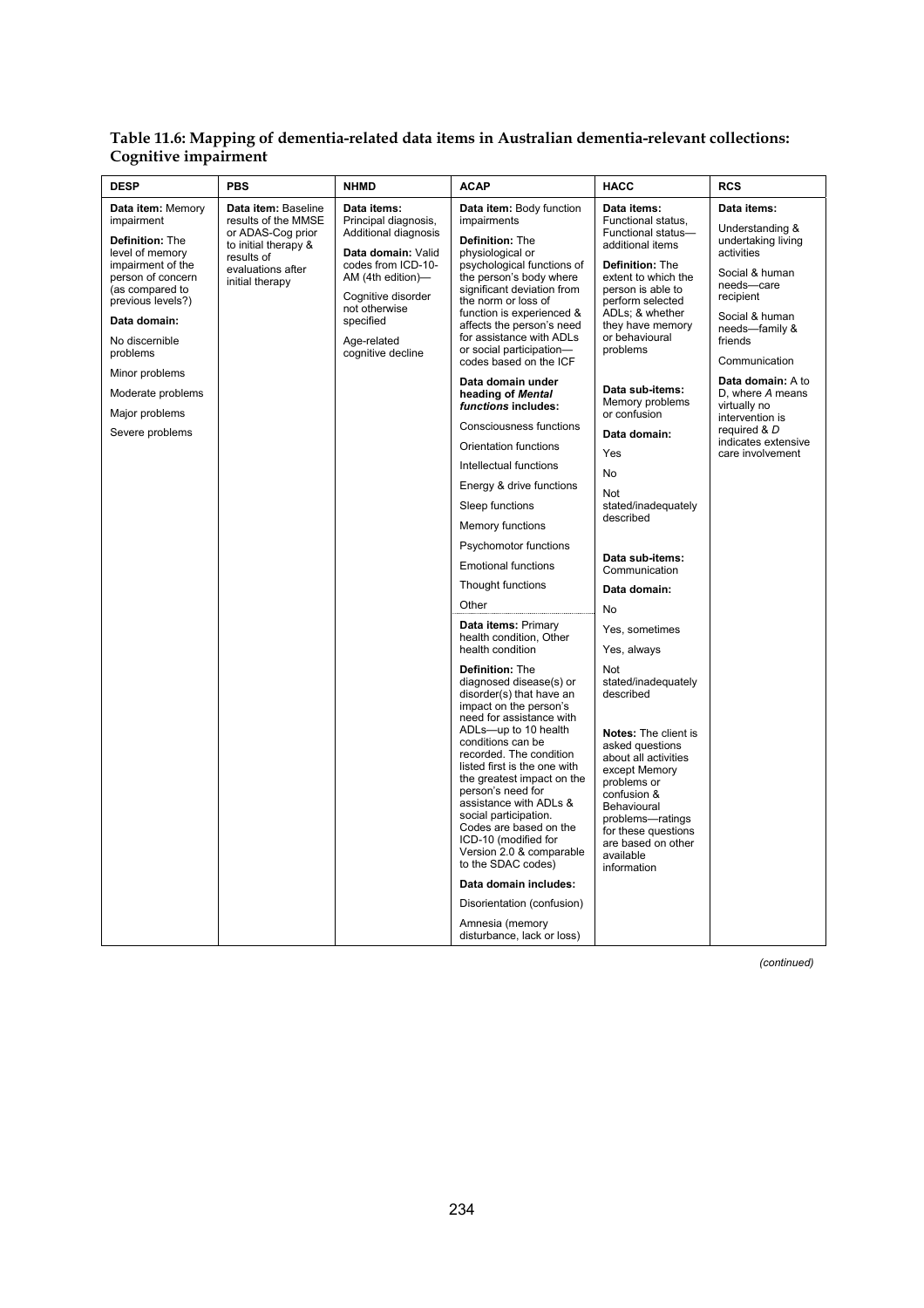#### **Table 11.6 (continued): Mapping of dementia-related data items in Australian dementia-relevant collections: Cognitive impairment**

| ACFI                                                                               | <b>BEACH</b>                                                                                                                             | <b>SDAC</b>                                                                                                                                                                                                                                                                                                                                                                                                                                                                                                                                                                                                                                                                                                                                                                                                                                                                                                                                                                                                                                                                                                                                         | <b>NHS</b>                                                                                                     | <b>ALSWH</b>                                                                                                                                                                                                                                                                                                                                                                                                                                                                                                                                                                                                                                                                                                                                                                                                                                                                                 |
|------------------------------------------------------------------------------------|------------------------------------------------------------------------------------------------------------------------------------------|-----------------------------------------------------------------------------------------------------------------------------------------------------------------------------------------------------------------------------------------------------------------------------------------------------------------------------------------------------------------------------------------------------------------------------------------------------------------------------------------------------------------------------------------------------------------------------------------------------------------------------------------------------------------------------------------------------------------------------------------------------------------------------------------------------------------------------------------------------------------------------------------------------------------------------------------------------------------------------------------------------------------------------------------------------------------------------------------------------------------------------------------------------|----------------------------------------------------------------------------------------------------------------|----------------------------------------------------------------------------------------------------------------------------------------------------------------------------------------------------------------------------------------------------------------------------------------------------------------------------------------------------------------------------------------------------------------------------------------------------------------------------------------------------------------------------------------------------------------------------------------------------------------------------------------------------------------------------------------------------------------------------------------------------------------------------------------------------------------------------------------------------------------------------------------------|
| Data item: Cognitive<br>skills<br>Data domain:<br>No impairment<br>Mild impairment | Data items: Reasons<br>for encounter (up to 3)<br>& Diagnosis/problems<br>managed (up to 4)<br>Data domain: ICPC-2<br>Plus codes include | Data item: Whether needs<br>assistance or has difficulty<br>with cognitive or emotional<br>skills<br>Data domain:                                                                                                                                                                                                                                                                                                                                                                                                                                                                                                                                                                                                                                                                                                                                                                                                                                                                                                                                                                                                                                   | Data item: Long-<br>term condition<br>Data domain: ABS<br>codes based on ICD-<br>10, ICPC-2 Plus &<br>$ICD-9-$ | <b>Question:</b> In the last 12 months<br>have you had any of the<br>following?<br><b>Options include: Poor memory,</b><br>Difficulty concentrating                                                                                                                                                                                                                                                                                                                                                                                                                                                                                                                                                                                                                                                                                                                                          |
| Moderate impairment<br>Severe impairment                                           | symptoms &<br>complaints &<br>diagnoses under 17<br>chapters including-                                                                  | Not applicable<br>Needs assistance or has<br>difficulty with cognitive or<br>emotional tasks                                                                                                                                                                                                                                                                                                                                                                                                                                                                                                                                                                                                                                                                                                                                                                                                                                                                                                                                                                                                                                                        | Symptoms & signs<br>involving cognition,<br>perceptions,                                                       | Response: Never, Rarely,<br>Sometimes, Often<br><b>Notes:</b> Asked of the older cohort<br>in survey 1 (similar questions                                                                                                                                                                                                                                                                                                                                                                                                                                                                                                                                                                                                                                                                                                                                                                    |
|                                                                                    | Psychological (includes<br>dementia, memory<br>disturbance & limited<br>function/disability)                                             | Does not need assistance or<br>have difficulty with cognitive or<br>emotional tasks<br>Assessment of cognitive or<br>emotional tasks not performed<br>(establishments only) or too<br>young to assess<br>Data item: Whether needs<br>assistance to make decisions<br>or think through problems<br>because of disability<br>Data domain:<br>Not applicable<br>Needs assistance to make<br>decisions or think through<br>problems<br>Does not need assistance to<br>make decisions or think<br>through problems<br>Activity not performed<br>(establishments only)<br>Data item: Whether needs<br>assistance to cope with<br>feelings or emotions because<br>of disability<br>Data domain:<br>Not applicable<br>Needs assistance to cope with<br>emotions<br>Does not need assistance to<br>cope with emotions or too<br>young to measure<br>Activity not performed<br>(establishments only)<br>Data item: Number of<br>cognitive/emotion tasks for<br>which assistance is needed<br>because of disability<br>Data domain: $0 \rightarrow 6$ , Not<br>applicable<br>Notes: Above data items<br>asked of people with a<br>disability (excluding people | emotional state &<br>behaviour                                                                                 | asked in surveys 2, 3 & 4)<br><b>Question:</b> Compared with when<br>you were in your twenties, how<br>good are you at<br>Options include:<br>Remembering the name of a<br>person just introduced to you?<br>Recalling the telephone numbers<br>or other numbers that you use<br>on a daily or weekly basis?<br>Recalling where you put objects<br>(such as keys) in your home?<br>Remembering specific facts from<br>a newspaper or magazine article<br>you have just finished reading?<br>Remembering the item(s) you<br>intend to buy when you arrive at<br>the shops?<br>In general, how would you<br>describe your memory compared<br>to when you were in your 20s?<br>Response:<br>Much better now<br>Somewhat better now<br>About the same<br>Somewhat worse now<br>Much worse now<br><b>Notes:</b> Asked of the older cohort<br>in surveys 3 & 4 & the mid age<br>cohort in survey 4 |
|                                                                                    |                                                                                                                                          | with a non-restricting<br>disfigurement or deformity<br>only)                                                                                                                                                                                                                                                                                                                                                                                                                                                                                                                                                                                                                                                                                                                                                                                                                                                                                                                                                                                                                                                                                       |                                                                                                                |                                                                                                                                                                                                                                                                                                                                                                                                                                                                                                                                                                                                                                                                                                                                                                                                                                                                                              |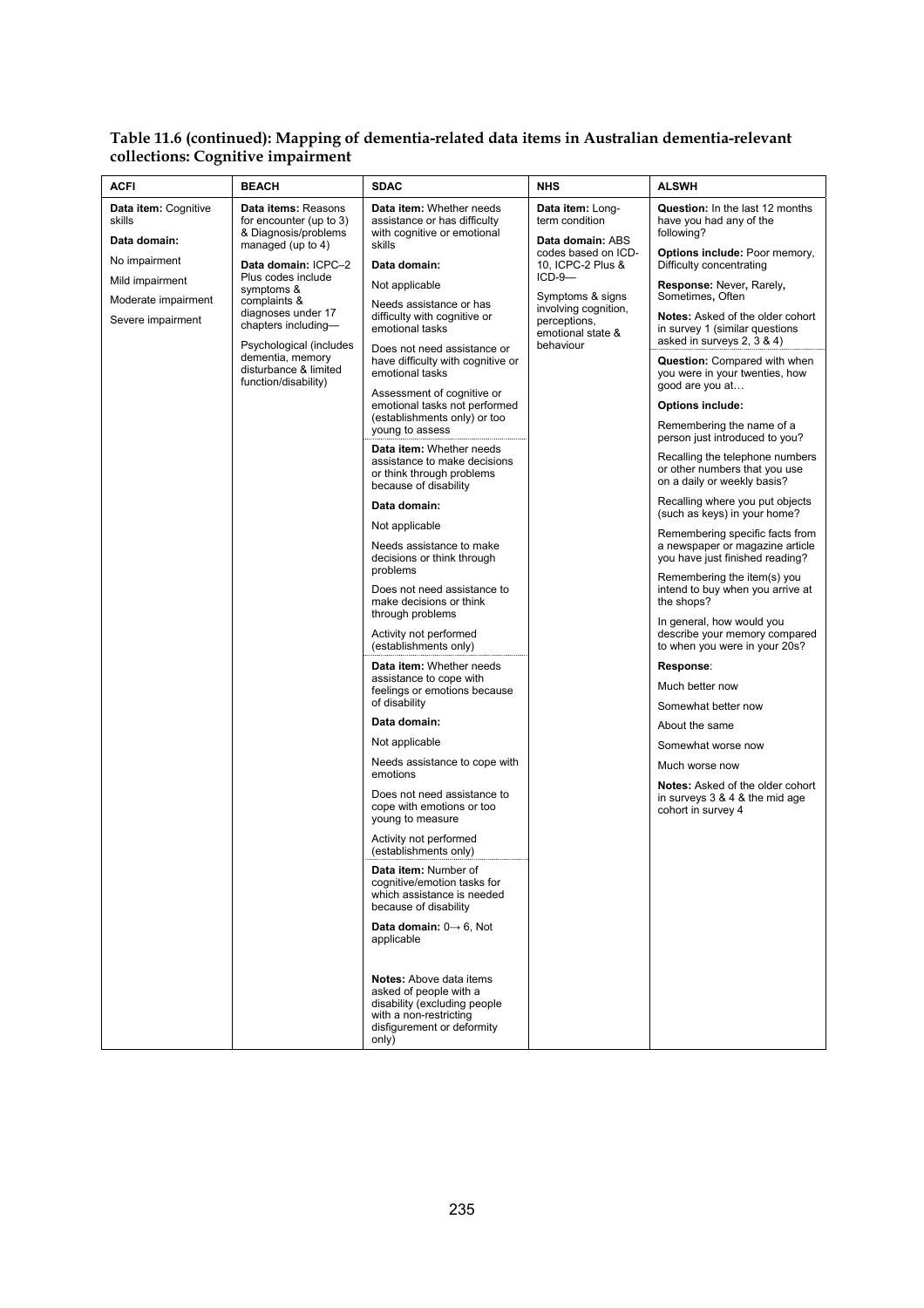Table 11.7: Mapping of dementia-related data items in Australian dementia-relevant collections: Behaviour **Table 11.7: Mapping of dementia-related data items in Australian dementia-relevant collections: Behaviour** 

236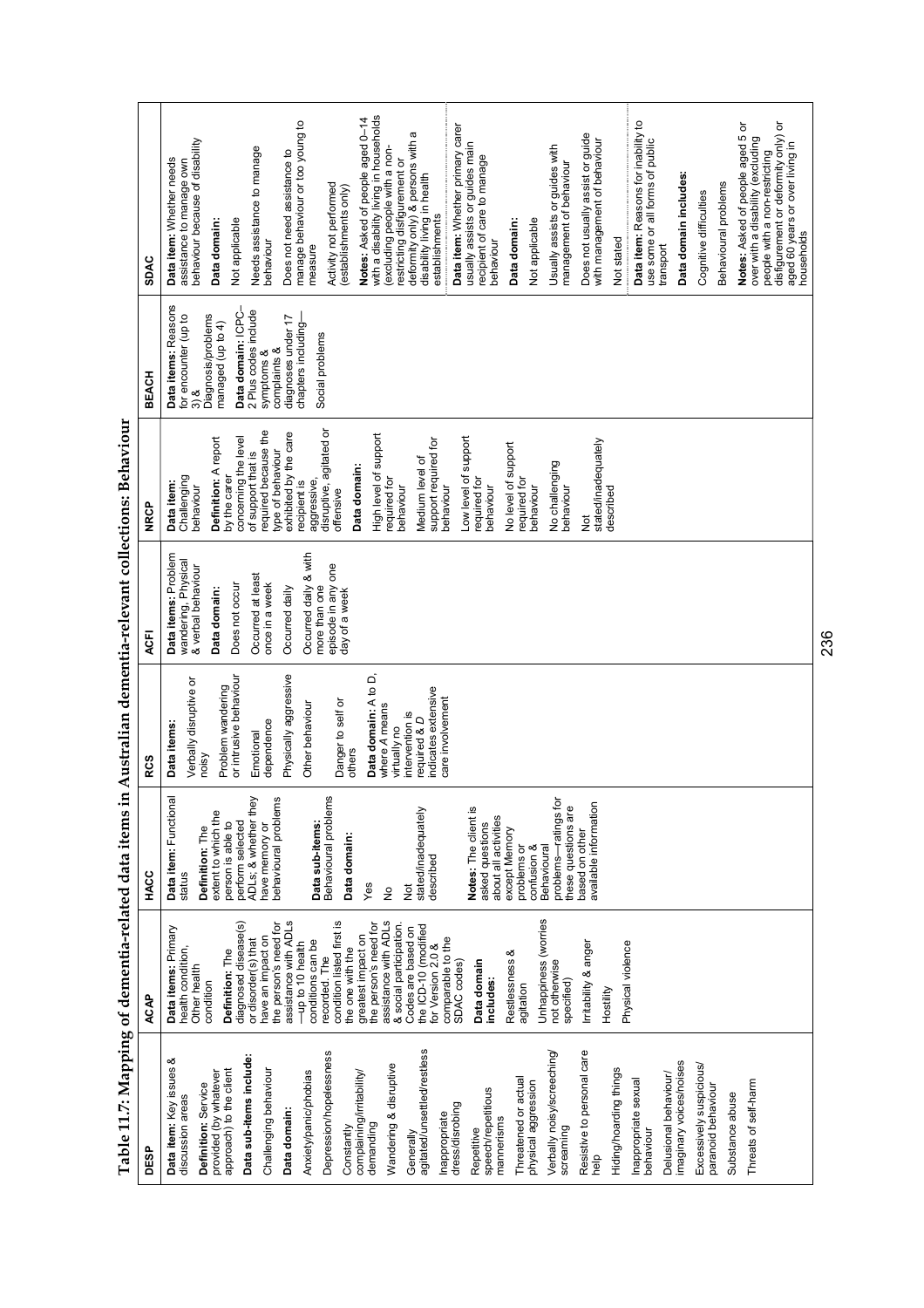#### **Table 11.8: Mapping of dementia-related data items in Australian dementia-relevant collections: Treatments**

| <b>PBS</b>                                                                                           |
|------------------------------------------------------------------------------------------------------|
| Data item: Alzheimer's disease identified by the prescription of PBS-funded antidementia medications |
| Data domain:                                                                                         |
| Donepezil Hydrochloride                                                                              |
| Galantamine Hydrobromide                                                                             |
| Rivastigmine Hydrogen tartrate                                                                       |

#### **Table 11.9: Mapping of dementia-related data items in Australian dementia-relevant collections: Functional impairment** *(excluding cognitive impairment or changes in behaviour)*

*(continued)*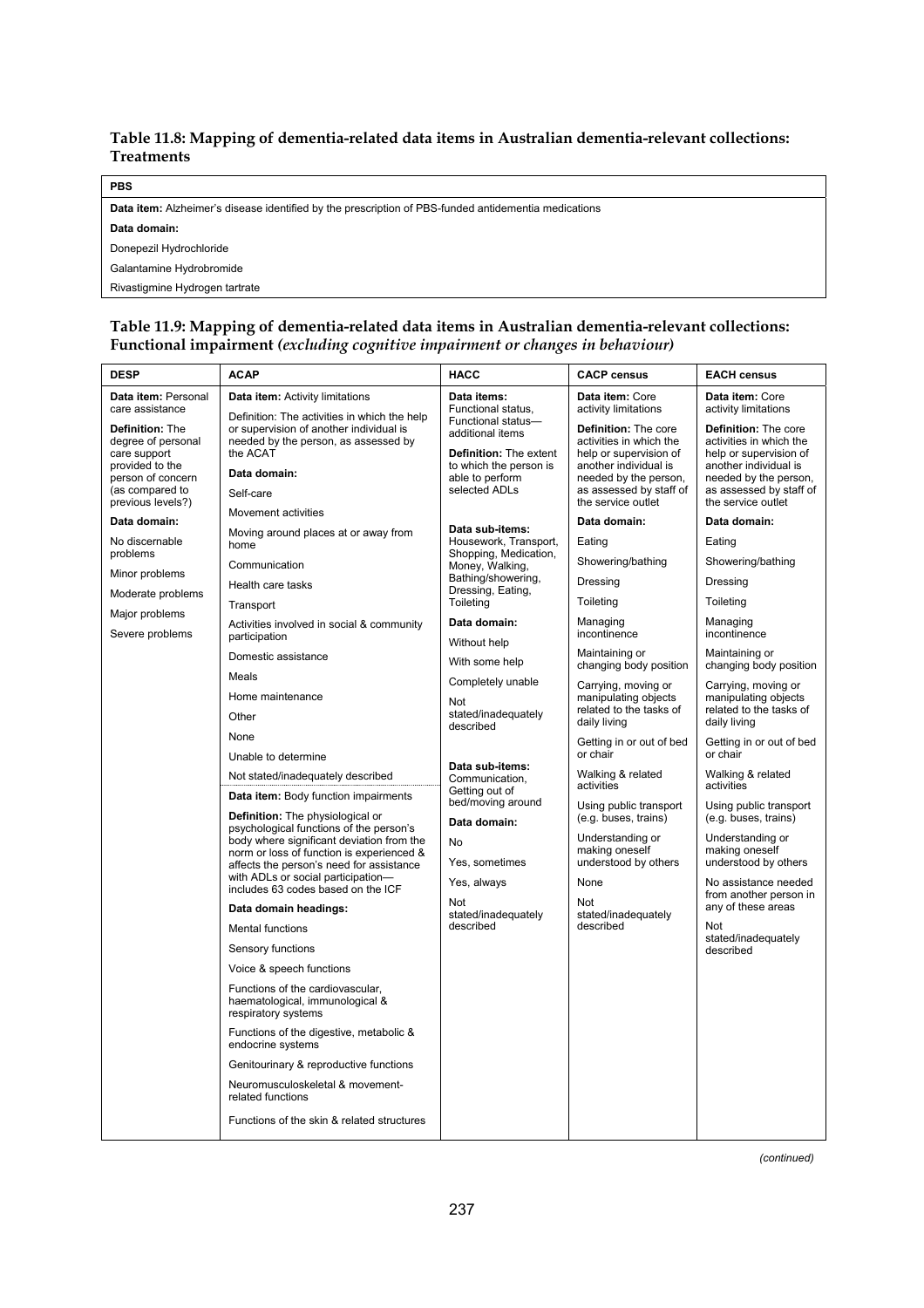| <b>RCS</b>                                                                                                                                                                                                                                                                                                                                                                                                                                                                 | ACFI                                                                                                                                                                                                                                                                                                                                                                                                                                                                                                             | <b>NRCP</b>                                                                                                                                                                                                                                                                                                                                                                                                                                                                  | <b>SDAC</b>                                                                                                                                                                                                                                                                                                                                                                                                                                                                                                                                                                                                                                                                                                                                                                                                | <b>ALSWH</b>                                                                                                                                                                                                                                                                                                                                                                                                                                                                                                                                                                                                                                                                                                                                                                                                                                                                                                                                                                                                                                                                                                                                                                                                                                                                                                                                                                                      |
|----------------------------------------------------------------------------------------------------------------------------------------------------------------------------------------------------------------------------------------------------------------------------------------------------------------------------------------------------------------------------------------------------------------------------------------------------------------------------|------------------------------------------------------------------------------------------------------------------------------------------------------------------------------------------------------------------------------------------------------------------------------------------------------------------------------------------------------------------------------------------------------------------------------------------------------------------------------------------------------------------|------------------------------------------------------------------------------------------------------------------------------------------------------------------------------------------------------------------------------------------------------------------------------------------------------------------------------------------------------------------------------------------------------------------------------------------------------------------------------|------------------------------------------------------------------------------------------------------------------------------------------------------------------------------------------------------------------------------------------------------------------------------------------------------------------------------------------------------------------------------------------------------------------------------------------------------------------------------------------------------------------------------------------------------------------------------------------------------------------------------------------------------------------------------------------------------------------------------------------------------------------------------------------------------------|---------------------------------------------------------------------------------------------------------------------------------------------------------------------------------------------------------------------------------------------------------------------------------------------------------------------------------------------------------------------------------------------------------------------------------------------------------------------------------------------------------------------------------------------------------------------------------------------------------------------------------------------------------------------------------------------------------------------------------------------------------------------------------------------------------------------------------------------------------------------------------------------------------------------------------------------------------------------------------------------------------------------------------------------------------------------------------------------------------------------------------------------------------------------------------------------------------------------------------------------------------------------------------------------------------------------------------------------------------------------------------------------------|
| Data items:<br>Personal hygiene<br>Toileting<br>Medication<br>Technical & complex<br>nursing procedures<br>Therapy<br>Bowel management<br><b>Bladder</b><br>management<br>Social & human<br>needs-care<br>recipient<br>Other services<br>Meals & drinks<br>Mobility<br>Social & human<br>needs-family &<br>friends<br>Communication<br>Data domain: A to<br>D, where A means<br>virtually no<br>intervention is<br>required & D<br>indicates extensive<br>care involvement | Data items:<br>Eating & drinking<br>Mobility<br>Personal hygiene<br>Toileting<br>Data domain:<br>Independent<br>Supervision<br>Physical assistance<br>Data item:<br>Continence<br>Data domain:<br>Frequency<br>Management<br>program<br>Data item:<br>Medication<br>Data domain:<br>Supervision<br>Physical assistance<br>Daily administer<br>controlled drug<br>Daily administer<br>injection<br>Data item:<br>Technical & complex<br>nursing procedures<br>Data domain:<br>Number & frequency<br>of procedures | Data item: Care<br>recipient's level of<br>need<br><b>Definition: A</b><br>statement depicting<br>the level of need for,<br>& type of support<br>required by the care<br>recipient<br>Data domain:<br>High (no additional<br>factors)<br>High (plus additional<br>factors)<br>Moderate (no<br>additional factors)<br>Moderate (plus<br>additional factors)<br>Low (no additional<br>factors)<br>Low (plus additional<br>factors)<br>Not stated/<br>inadequately<br>described | Many data items on<br>functional<br>impairment-<br>examples are below<br>Data item: Broad<br>activity groups-<br>Mobility, Self-care,<br>Oral communication,<br>Health care,<br>Cognitive or<br>emotional tasks,<br>Household chores.<br>Home maintenance<br>or gardening, Meal<br>preparation,<br>Paperwork, Private<br>transport<br>Data sub-item:<br>Broad area of activity<br>where assistance is<br>required or difficulty<br>is experienced<br>Data domain: Yes,<br>No<br>Data sub-item:<br>Grouped frequency<br>of need for<br>assistance or<br>supervision<br>Data domain:<br>Not applicable<br>Less than once a<br>month<br>One to three times a<br>month<br>Once a week<br>Two to six times a<br>week<br>Once a day<br>Twice a day<br>Three to five times a<br>day<br>Six or more times a<br>day | Question: Do you regularly need help with<br>daily tasks because of long-term illness,<br>disability or frailty (e.g. personal care, getting<br>around, preparing meals etc)?<br>Response: Yes, No<br>Notes: Asked of the mid age & older cohorts<br>(similar question asked of the younger cohort)<br>Questions: In the last month have you<br>needed help from another person to carry out<br>any of these activities?<br>In the last month have you had any difficulty<br>(for example, needing to take extra time,<br>changing the activity or using a device to help<br>you) in completing any of these activities?<br>Options:<br>Grooming (e.g. brushing hair, applying make-<br>up)<br>Eating (e.g. cutting meat, lifting glass or cup,<br>opening milk carton)<br>Bathing or taking a shower<br>Dressing your upper body<br>Dressing your lower body<br>Getting up from a chair<br>Walking inside the house<br>Using the toilet<br>Shopping for personal items or groceries<br>Doing light housework (e.g. cleaning, washing-<br>up)<br>Doing heavy housework (e.g. vacuuming, yard<br>work)<br>Managing money (e.g. writing cheques or<br>keeping accounts)<br>Preparing meals<br>Taking medications<br>Using the telephone<br>Doing leisure activities or hobbies<br>Response: Yes, No<br>No difficulty, Some difficulty, Unable to do<br>Notes: Asked of the older cohort in survey 4 |
|                                                                                                                                                                                                                                                                                                                                                                                                                                                                            |                                                                                                                                                                                                                                                                                                                                                                                                                                                                                                                  |                                                                                                                                                                                                                                                                                                                                                                                                                                                                              | Not known<br>Data sub-item:<br>Number of times per<br>day, week or month<br>needs assistance or<br>supervision<br>Data domain:<br>Continuous                                                                                                                                                                                                                                                                                                                                                                                                                                                                                                                                                                                                                                                               |                                                                                                                                                                                                                                                                                                                                                                                                                                                                                                                                                                                                                                                                                                                                                                                                                                                                                                                                                                                                                                                                                                                                                                                                                                                                                                                                                                                                   |

#### **Table 11.9 (continued): Mapping of dementia-related data items in Australian dementia-relevant collections: Functional impairment** *(excluding cognitive impairment or changes in behaviour)*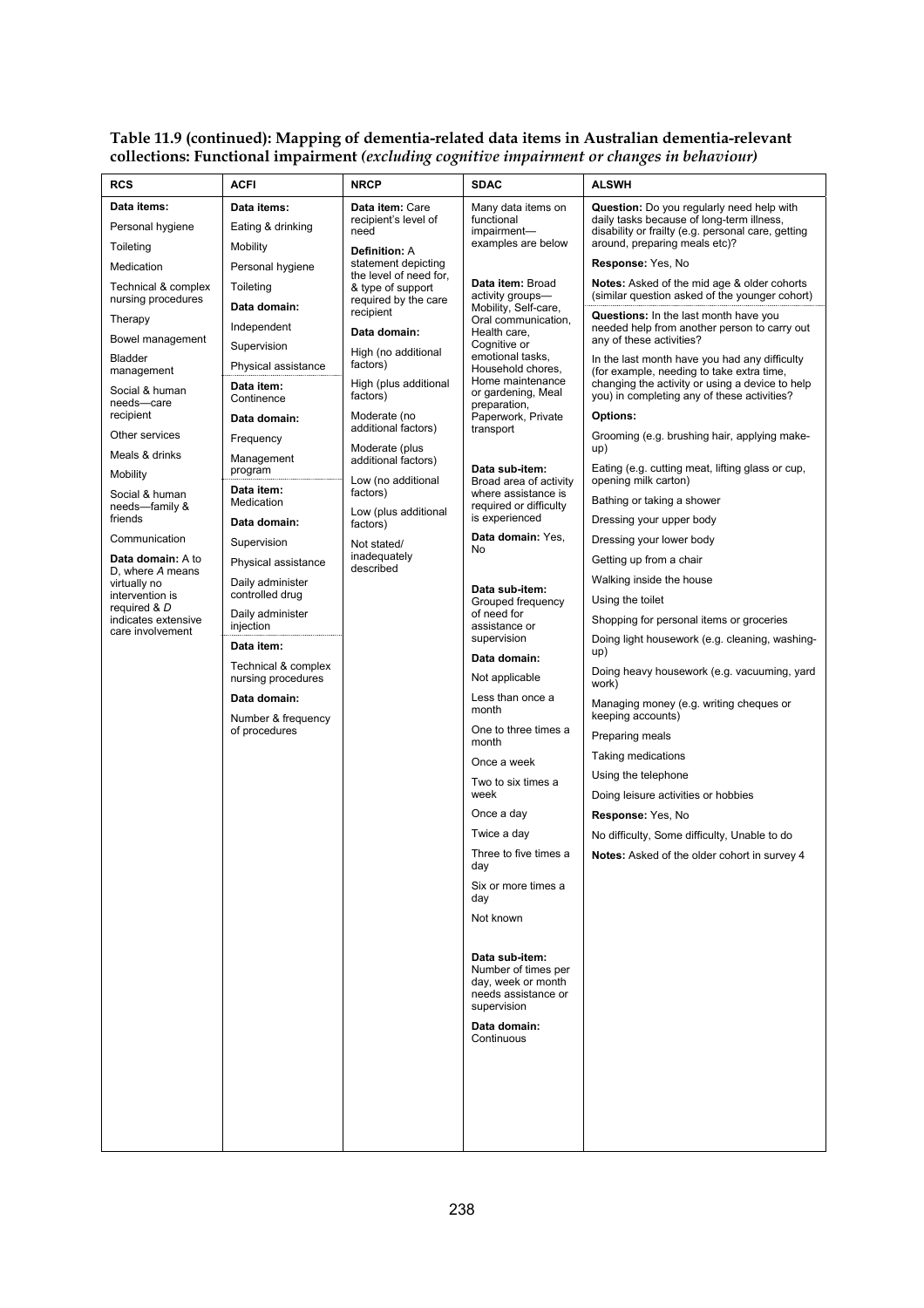#### **Table 11.10a: Mapping of dementia-related data items in Australian dementia-relevant collections: Impact of caring role** *(number of care recipients)*

| <b>HACC MDS v2</b>                                                          | <b>NRCP</b>                                                    | <b>SDAC</b>                                                                                                  | <b>ALSWH</b>                                                                        |
|-----------------------------------------------------------------------------|----------------------------------------------------------------|--------------------------------------------------------------------------------------------------------------|-------------------------------------------------------------------------------------|
| Data item: Carer for more than<br>one person                                | Data item: Number of care<br>recipients                        | Data item: Number of<br>recipients of care                                                                   | Question: How many people with a<br>long-term illness, disability or frailty do     |
| <b>Definition:</b> Whether or not a<br><b>Definition:</b> A record of those |                                                                | Data domain:                                                                                                 | you regularly provide care for?                                                     |
| primary carer is providing<br>assistance on a regular &                     | carers who are caring for more<br>than one person who requires | Not applicable                                                                                               | Response:                                                                           |
| sustained basis to more than<br>one care recipient                          | help (with self-care, mobility or<br>communication) due to a   | One care recipient                                                                                           | One person                                                                          |
|                                                                             | disability or with a disability as a                           | Two care recipients                                                                                          | Two people                                                                          |
| Data domain:                                                                | consequence of ageing or<br>illness                            | Three or more care recipients                                                                                | More than two people                                                                |
| Yes                                                                         | Data domain:                                                   |                                                                                                              | Notes: Asked of the mid age cohort in<br>surveys 2, 3 & 4 & the older cohort in     |
| No.                                                                         | Carer of one person                                            | Data item: Carer status                                                                                      | survey 2                                                                            |
| Not stated/inadequately<br>described                                        | Carer of two people                                            | Data domain:                                                                                                 |                                                                                     |
|                                                                             | Carer of three people                                          | Not applicable                                                                                               | <b>Question:</b> Do you regularly provide                                           |
|                                                                             | Carer of more than three people                                | Primary & other carer                                                                                        | care or assistance (e.g. personal care,<br>transport) to any other person because   |
|                                                                             | Not stated/inadequately                                        | Primary carer only                                                                                           | of their long-term illness, disability or<br>frailty?                               |
|                                                                             | described                                                      |                                                                                                              | Options:                                                                            |
|                                                                             |                                                                | Unconfirmed primary carer                                                                                    | Yes, for someone who lives with me                                                  |
|                                                                             |                                                                | Carer, but not primary carer                                                                                 | Yes, for someone who lives elsewhere                                                |
|                                                                             |                                                                | Principal carer only                                                                                         | No, I do not provide care                                                           |
|                                                                             |                                                                | Not a carer                                                                                                  | Response: Yes (or no response)                                                      |
|                                                                             |                                                                |                                                                                                              | <b>Notes:</b> Asked of the older cohort in                                          |
|                                                                             |                                                                | Data item: Place of residence<br>of recipient(s) of care                                                     | surveys 2, 3 & 4 (similar question asked<br>of the mid age cohort in surveys 2, 3 & |
|                                                                             |                                                                | Data domain:                                                                                                 | 4)                                                                                  |
|                                                                             |                                                                | Not applicable                                                                                               |                                                                                     |
|                                                                             |                                                                | Carer lives with each recipient<br>of care                                                                   |                                                                                     |
|                                                                             |                                                                | Carer does not live with any<br>recipient of care                                                            |                                                                                     |
|                                                                             |                                                                | Carer lives with at least one<br>recipient of care & does not live<br>with at least one recipient of<br>care |                                                                                     |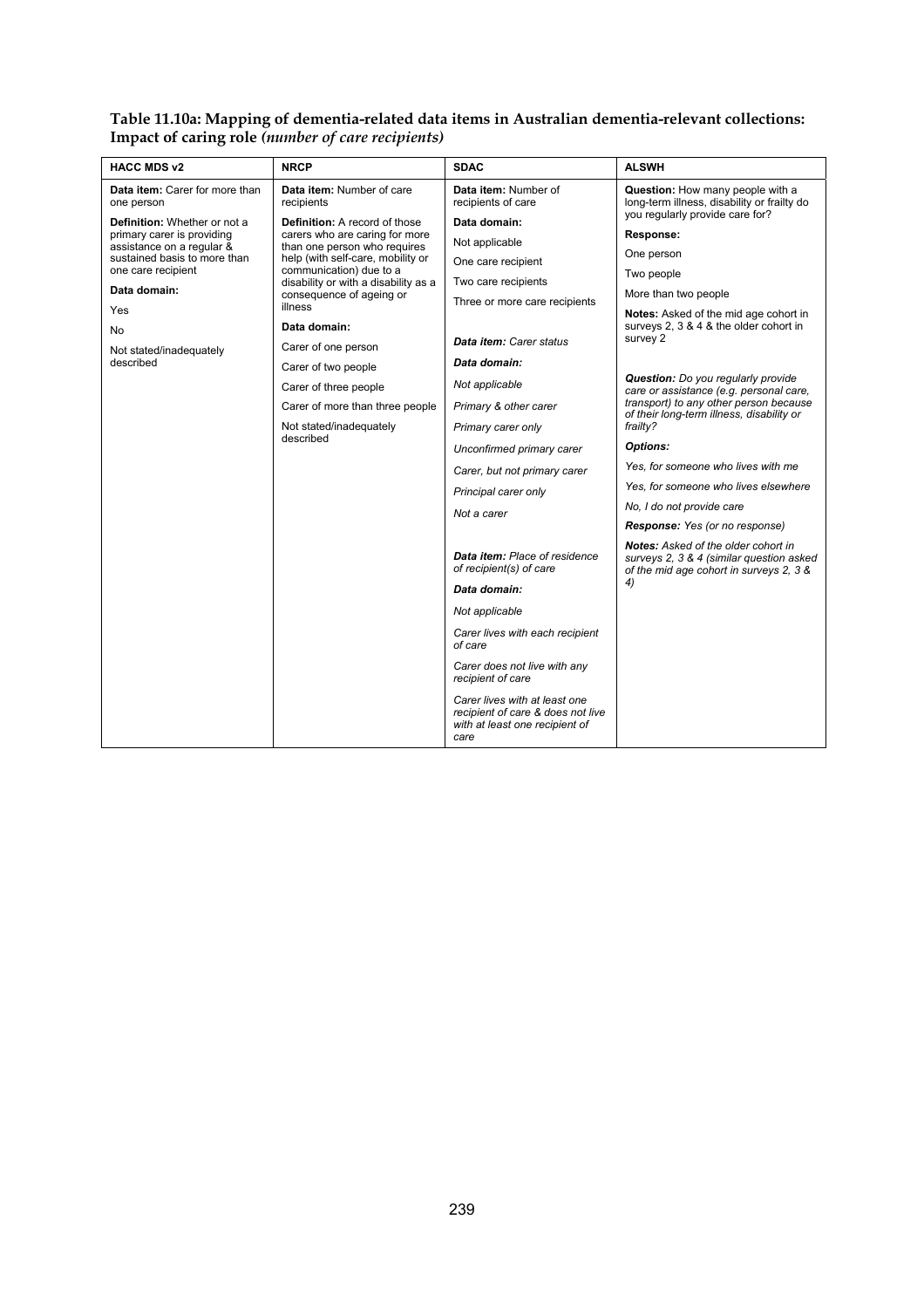#### **Table 11.10b: Mapping of dementia-related data items in Australian dementia-relevant collections: Impact of caring role** *(frequency and duration of care)*

| <b>DESP</b>                                     | <b>NRCP</b>                                                        | <b>SDAC</b>                                                                                      |                                                                                    | <b>ALSWH</b>                                                             |
|-------------------------------------------------|--------------------------------------------------------------------|--------------------------------------------------------------------------------------------------|------------------------------------------------------------------------------------|--------------------------------------------------------------------------|
| Information collected on<br>date care commenced | Data item: Time spent<br>caring<br><b>Definition:</b> An indicator | Data item: Number of<br>hours per week primary<br>carer spends actively<br>caring or supervising | <b>Data item:</b> Length of time<br>caring because of<br>condition<br>Data domain: | <b>Question: How often do</b><br>you provide this care or<br>assistance? |
|                                                 | of the average amount of<br>time the carer spends                  | Data domain:                                                                                     |                                                                                    | Response:                                                                |
|                                                 | caring each week                                                   | Not applicable                                                                                   | Not applicable                                                                     | Every day                                                                |
|                                                 | Data domain:                                                       | Less than 20 hours                                                                               | 1 year                                                                             | Several times a week                                                     |
| Less than 20 hours per<br>week                  | 20 to less than 40 hours                                           | 2 years                                                                                          | Once a week                                                                        |                                                                          |
|                                                 | 20 to 39 hours per week                                            | 40 hours or more                                                                                 | 3 years                                                                            | Once every few weeks<br>Less often                                       |
|                                                 | 40 hours or more per                                               | Not stated                                                                                       | 4 years                                                                            |                                                                          |
|                                                 | week                                                               | Data item: Weekly hours                                                                          | 5 years                                                                            | <b>Notes:</b> Asked of the mid<br>age cohort in surveys 2, 3 &           |
|                                                 | Not stated/inadequately<br>described                               | of care main recipient of<br>care receives from                                                  | 6 years                                                                            | 4 & the older cohort in<br>survey 2                                      |
|                                                 |                                                                    | primary carer                                                                                    | 7 years<br>8 to 9 years                                                            | <b>Question:</b> How much time                                           |
|                                                 | Data item: Date caring<br>role commenced                           | Data domain:                                                                                     | 10 years                                                                           | do you usually spend                                                     |
|                                                 | <b>Definition:</b> The date on                                     | Not applicable                                                                                   | 11 to 15 years                                                                     | providing such care or<br>assistance on each                             |
|                                                 | which the carer's role as<br>primary carer or other                | Less than 20 hours                                                                               | 16 to 20 years                                                                     | occasion?                                                                |
|                                                 | carer, commenced                                                   | 20 to less than 40 hours                                                                         | 21 to 30 years                                                                     | Response:                                                                |
|                                                 | Data domain: Valid                                                 | 40 hours or more                                                                                 | 31 years or more                                                                   | All day & night                                                          |
|                                                 | month/year date                                                    | Not stated                                                                                       | Less than one year                                                                 | All day                                                                  |
|                                                 |                                                                    | Data item: Duration of<br>care provision (number of                                              | Notes: Asked of primary                                                            | All night                                                                |
|                                                 |                                                                    | years primary carer                                                                              | carers                                                                             | Several hours                                                            |
|                                                 |                                                                    | provided to main recipient<br>of care)                                                           | Data item: Whether main                                                            | About an hour                                                            |
|                                                 |                                                                    | Data domain:<br>Not applicable                                                                   | recipient of care needs<br>episodic or continuous<br>care from primary carer       | Notes: Asked of the mid<br>age cohort in surveys 3 & 4                   |
|                                                 |                                                                    |                                                                                                  |                                                                                    | & the older cohort in survey<br>2 (similar question asked of             |
|                                                 |                                                                    | Does not know                                                                                    | Data domain:                                                                       | the mid age cohort in survey                                             |
|                                                 |                                                                    | Less than one year                                                                               | Not applicable                                                                     | 2)                                                                       |
|                                                 |                                                                    | $1-4$ years                                                                                      | Needs continuous care                                                              |                                                                          |
|                                                 |                                                                    | 5-9 years                                                                                        | Needs episodic care                                                                |                                                                          |
|                                                 |                                                                    | $10-14$ years                                                                                    |                                                                                    |                                                                          |
|                                                 |                                                                    | $15-19$ years                                                                                    |                                                                                    |                                                                          |
|                                                 |                                                                    | $20 - 24$ years                                                                                  |                                                                                    |                                                                          |
|                                                 |                                                                    | $25 - 29$ years                                                                                  |                                                                                    |                                                                          |
|                                                 |                                                                    | $30-34$ years                                                                                    |                                                                                    |                                                                          |
|                                                 |                                                                    | 35 years or more                                                                                 |                                                                                    |                                                                          |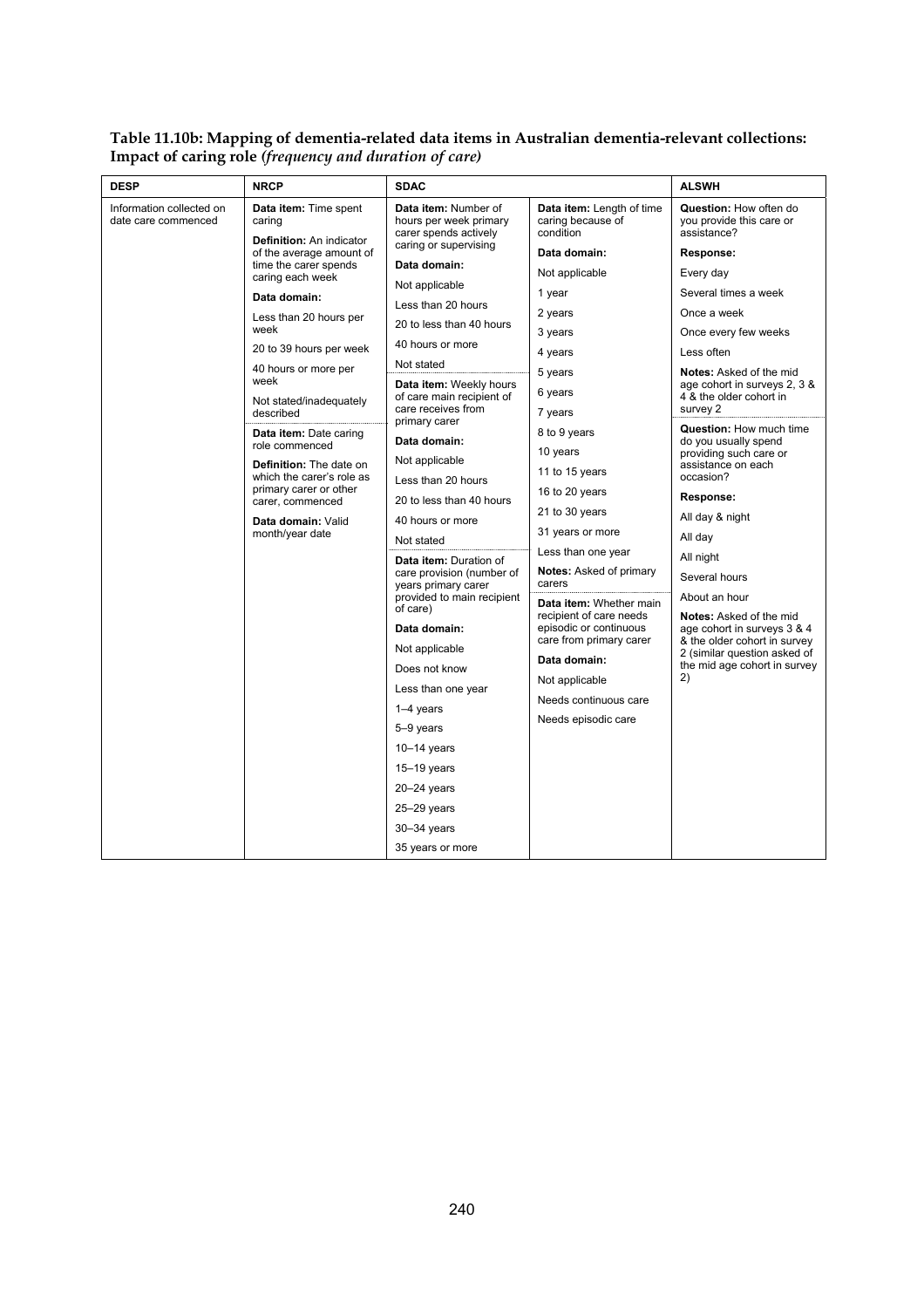#### **Table 11.10c: Mapping of dementia-related data items in Australian dementia-relevant collections: Impact of caring role** *(overall carer need)*

| <b>DESP</b>                                                         | <b>NRCP</b>                                               | <b>SDAC</b>                                                                                    |                                                |
|---------------------------------------------------------------------|-----------------------------------------------------------|------------------------------------------------------------------------------------------------|------------------------------------------------|
| Data item: Carer overall need                                       | Data item: Carer need                                     | Data item: Whether primary carer                                                               | Data item: Whether primary carer               |
| Data domain:                                                        | <b>Definition:</b> The level of need                      | needs improvement or more<br>support to assist in caring role                                  | has unmet need for assistance on<br>weekdays   |
| Low                                                                 | for support at the time of<br>contact, experienced by the | Data domain:                                                                                   | Data domain:                                   |
| Moderate                                                            | carer in terms of the<br>vulnerability of the carer       | Not applicable                                                                                 | Not applicable                                 |
| High                                                                | Data domain:                                              | Needs an improvement or more                                                                   | Unmet need for assistance on                   |
| Data item: Emergency contact                                        | High need<br>Moderate need                                | support                                                                                        | weekdavs                                       |
| <b>Definition:</b> The nature of the<br>contact made by the client, |                                                           | Does not need an improvement or<br>more support                                                | No unmet need for assistance on<br>weekdays    |
| whether by telephone or in<br>person, in terms or urgency           | Low need                                                  | Not stated                                                                                     | Data item: Whether primary carer               |
| Data domain:                                                        | Not stated/inadequately<br>described                      | <b>Data item:</b> Type of support or<br>improvement most desired by                            | has unmet need for assistance on<br>weekends   |
| Emergency contact (or no<br>response)                               |                                                           | primary carer to assist in carer role                                                          | Data domain:                                   |
|                                                                     |                                                           | Data domain:                                                                                   | Not applicable                                 |
|                                                                     |                                                           | Not applicable                                                                                 | Unmet need for assistance on<br>weekends       |
|                                                                     |                                                           | More respite care                                                                              | No unmet need for assistance on                |
|                                                                     |                                                           | More financial assistance                                                                      | weekends                                       |
|                                                                     |                                                           | More physical assistance                                                                       | Data item: Whether primary carer               |
|                                                                     |                                                           | More emotional support                                                                         | has unmet need for assistance on<br>weeknights |
|                                                                     |                                                           | Improvement in own health                                                                      | Data domain:                                   |
|                                                                     |                                                           | Other                                                                                          | Not applicable                                 |
|                                                                     |                                                           | Does not need an improvement or<br>more support                                                | Unmet need for assistance on<br>weeknights     |
|                                                                     |                                                           | Not stated                                                                                     | No unmet need for assistance on<br>weeknights  |
|                                                                     |                                                           | Data item: Primary carer need &<br>receipt of assistance to care for<br>main recipient of care |                                                |
|                                                                     |                                                           | Data domain:                                                                                   |                                                |
|                                                                     |                                                           | Not applicable                                                                                 |                                                |
|                                                                     |                                                           | Receives assistance & does not<br>need further assistance                                      |                                                |
|                                                                     |                                                           | Receives assistance & needs<br>further assistance                                              |                                                |
|                                                                     |                                                           | Does not receive assistance &<br>needs assistance                                              |                                                |
|                                                                     |                                                           | Does not receive assistance &<br>does not need assistance                                      |                                                |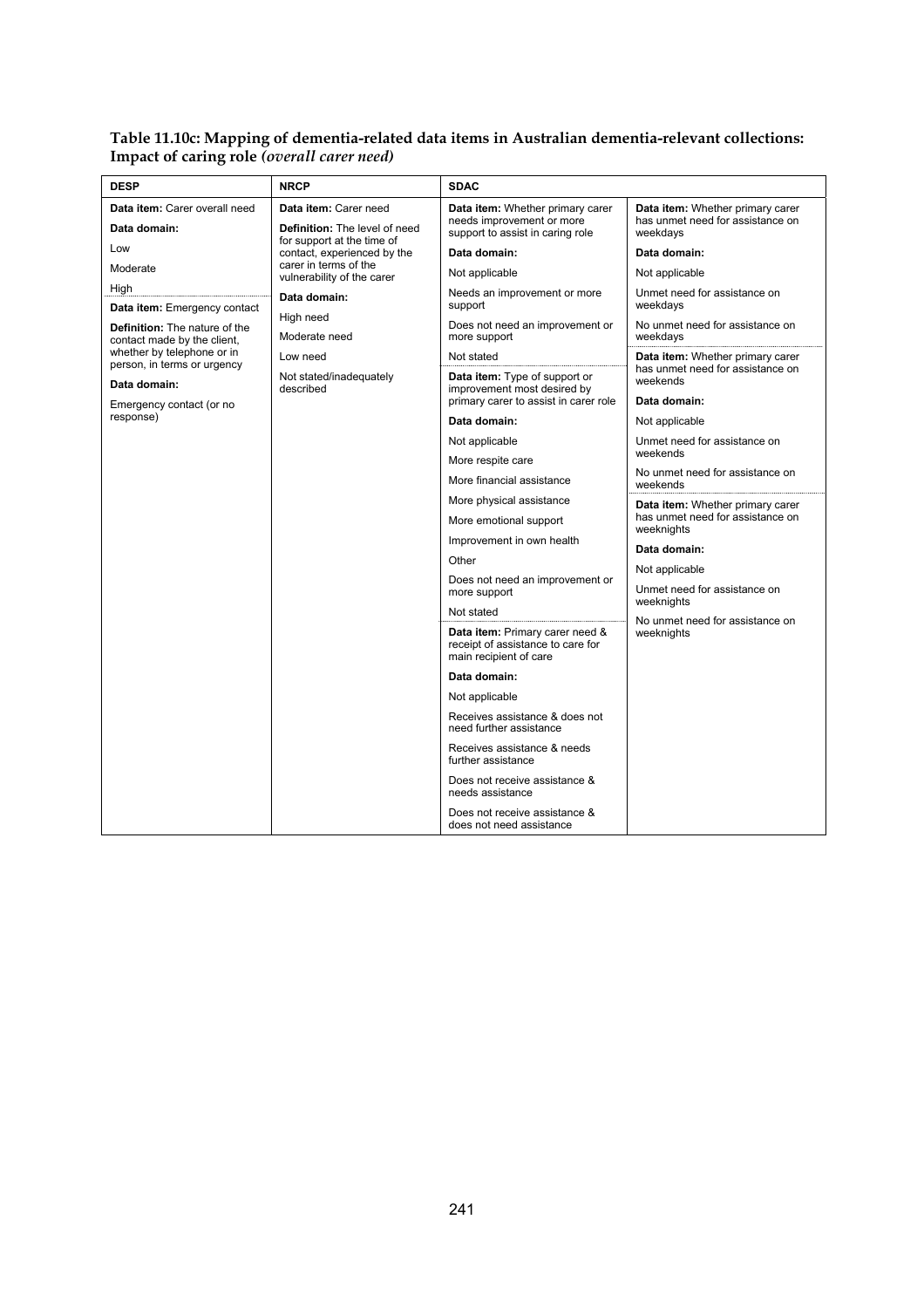#### **Table 11.10d: Mapping of dementia-related data items in Australian dementia-relevant collections: Impact of caring role** *(carer health and wellbeing)*

| <b>DESP</b>                                       | <b>SDAC</b>                                                         |                                                                   | <b>ALSWH</b>                                                                 |
|---------------------------------------------------|---------------------------------------------------------------------|-------------------------------------------------------------------|------------------------------------------------------------------------------|
| Data item: Key issues &                           | Data item: Whether primary<br>carer feels satisfied due to          | <b>Data item:</b> Whether primary                                 | <b>Question:</b> How much of the time during                                 |
| discussion areas<br>Definition: Service provided) | caring role                                                         | carer's physical or emotional<br>wellbeing has changed due to     | the past 4 weeks<br>Options:                                                 |
| by whatever approach) to the                      | Data domain:                                                        | caring role                                                       | Did you feel full of life?                                                   |
| client                                            | Not applicable                                                      | Data domain:                                                      | Have you been a very nervous person?                                         |
| Dada sub-items include:                           | Feels satisfied due to caring role                                  | Not applicable                                                    | Have you felt so down in the dumps                                           |
| Coping & mental health<br>Data domain:            | Does not feel satisfied due to<br>caring role                       | Physical or emotional wellbeing<br>has changed due to caring role | that nothing could cheer you up?                                             |
| Stress/anxiety                                    | Not stated                                                          | Physical or emotional wellbeing                                   | Have you felt calm & peaceful?                                               |
| Feelings of anger/frustration/                    | Data item: Whether primary                                          | has not changed due to caring<br>role                             | Did you have a lot of energy?                                                |
| aggression                                        | carer feels weary or lacks<br>energy due to caring role             | Not stated                                                        | Have you felt down?                                                          |
| Symptoms of depression                            | Data domain:                                                        | Data item: Whether primary                                        | Did you feel worn out?                                                       |
| Loss & grief issues                               | Not applicable                                                      | carer's sleep is interrupted<br>frequently or occasionally due to | Have you been a happy person?                                                |
| Spirituality                                      | Feels weary or lacks energy due                                     | caring role                                                       | Did you feel tired?<br>Response:                                             |
| No time for leisure pursuits/<br>pleasant events  | to caring role                                                      | Data domain:                                                      | All of the time                                                              |
|                                                   | Does not feel weary or lack<br>energy due to caring role            | Not applicable                                                    | Most of the time                                                             |
|                                                   | Not stated                                                          | Sleep interrupted frequently due<br>to caring role                | A good bit of the time                                                       |
|                                                   | Data item: Whether primary                                          | Sleep interrupted occasionally                                    | Some of the time                                                             |
|                                                   | carer frequently feels angry or<br>resentful due to caring role     | due to caring role                                                | A little of the time                                                         |
|                                                   | Data domain:                                                        | Sleep is not interrupted due to<br>caring role                    | None of the time                                                             |
|                                                   | Not applicable                                                      | Not stated                                                        | <b>Question:</b> Do you have any of these                                    |
|                                                   | Frequently feels angry or                                           | Sleep interrupted due to caring                                   | sleeping problems?                                                           |
|                                                   | resentful due to caring role                                        | role but frequency not stated                                     | <b>Options:</b><br>Waking up in the early hours of the                       |
|                                                   | Does not frequently feel angry or<br>resentful due to caring role   | Data item: Whether primary<br>carer's interrupted sleep           | morning                                                                      |
|                                                   | Not stated                                                          | interferes with normal daily<br>activities                        | Lying awake for most of the night                                            |
|                                                   | Data item: Whether primary                                          | Data domain:                                                      | Taking a long time to get to sleep                                           |
|                                                   | carer frequently feels worried or<br>depressed due to caring role   | Not applicable                                                    | Worry keeping you awake at night                                             |
|                                                   | Data domain:                                                        | Sleep interrupted frequently                                      | Sleeping badly at night                                                      |
|                                                   | Not applicable                                                      | interferes with normal daily<br>activities                        | None of these problems                                                       |
|                                                   | Frequently feels worried or                                         | Sleep interrupted frequently                                      | <b>Response:</b> Yes (or no response)                                        |
|                                                   | depressed due to caring role                                        | does not interfere with normal<br>daily activities                | Notes: Asked of the older cohort in<br>surveys 2, 3 & 4 & the mid age cohort |
|                                                   | Does not frequently feel worried<br>or depressed due to caring role | Sleep interrupted frequently                                      | in survey 4                                                                  |
|                                                   | Not stated                                                          | interference with normal daily<br>activities not stated           | Question: In general, would you say<br>your health is                        |
|                                                   | Data item: Whether primary                                          | Sleep interrupted occasionally                                    | Response:                                                                    |
|                                                   | carer has had a stress-related<br>illness due to caring role        | interferes with normal daily<br>activities                        | Excellent                                                                    |
|                                                   | Data domain:                                                        | Sleep interrupted occasionally                                    | Very good                                                                    |
|                                                   | Not applicable                                                      | does not interfere with normal<br>daily activities                | Good                                                                         |
|                                                   | Has been diagnosed with a<br>stress-related illness due to          | Sleep interrupted occasionally                                    | Fair                                                                         |
|                                                   | caring role                                                         | interference with normal daily<br>activities not stated           | Poor                                                                         |
|                                                   | Has not been diagnosed with a<br>stress-related illness due to      | Sleep interrupted but frequency                                   | Question: Compared to one year ago,<br>how would you rate your health in     |
|                                                   | caring role                                                         | or interference not stated                                        | general now?                                                                 |
|                                                   | Not stated                                                          | Sleep is not interrupted                                          | Response:                                                                    |
|                                                   |                                                                     | Not stated                                                        | Much better now than one year ago                                            |
|                                                   |                                                                     |                                                                   | Somewhat better now than one year<br>ago                                     |
|                                                   |                                                                     |                                                                   | About the same as one year ago                                               |
|                                                   |                                                                     |                                                                   | Somewhat worse now than one year<br>ago                                      |
|                                                   |                                                                     |                                                                   | Much worse now than one year ago                                             |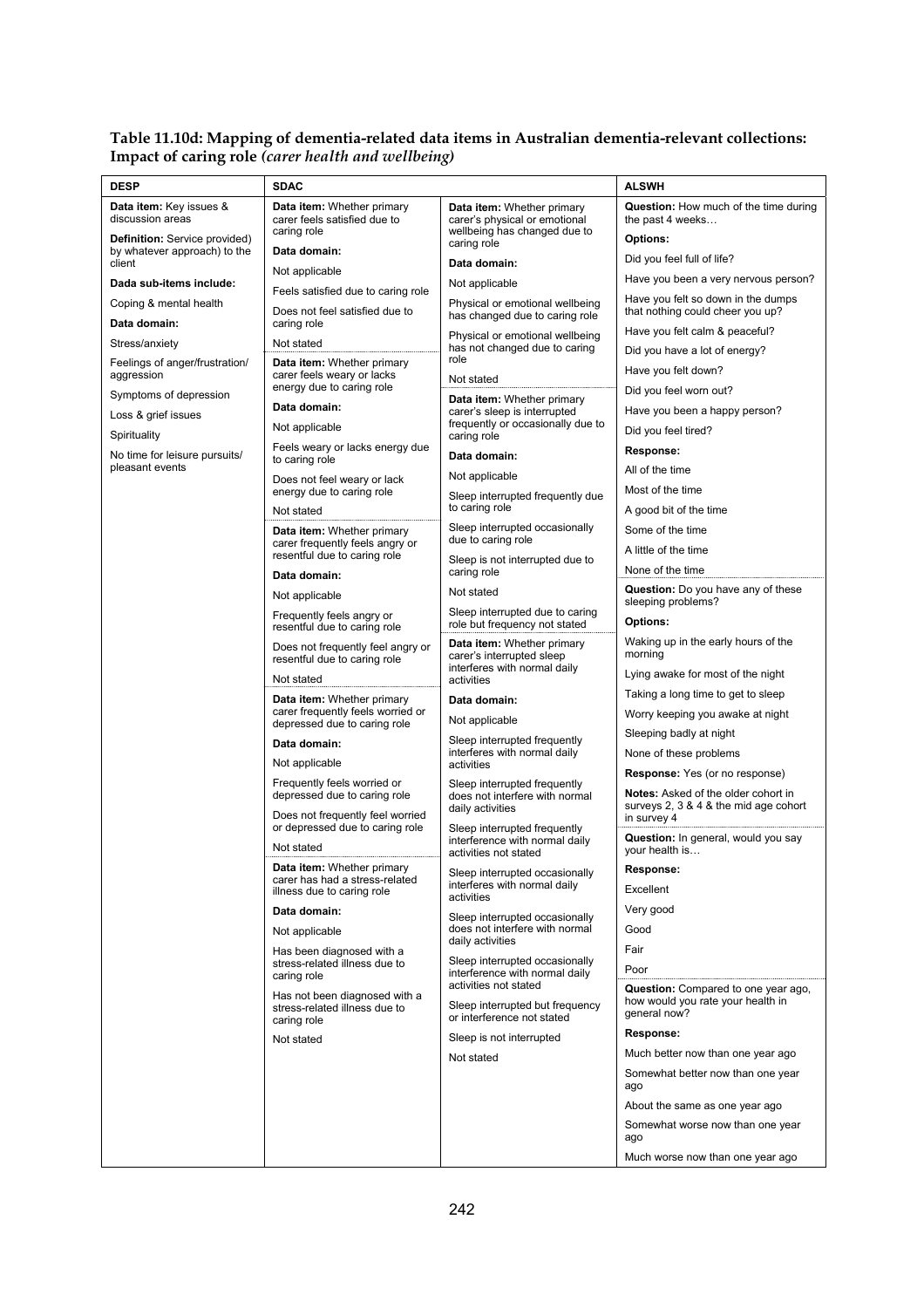| <b>DESP</b>                                                          | <b>NRCP</b>                                                 | <b>SDAC</b>                                                                      | <b>ALSWH</b>                                                         |  |
|----------------------------------------------------------------------|-------------------------------------------------------------|----------------------------------------------------------------------------------|----------------------------------------------------------------------|--|
| Data item: Current services                                          | Data item: Current use of                                   | Data item: Whether main recipient of care has a                                  | <b>Question:</b> Which of the                                        |  |
| <b>Definition:</b> The primary type of                               | formal services                                             | fall-back informal carer                                                         | following groups have                                                |  |
| assistance received in the last 2<br>weeks by the principal carer or | <b>Definition: The current</b><br>pattern of formal service | Data domain:                                                                     | you sought advice or<br>help from in the last 6                      |  |
| person of concern from                                               | used by the carer                                           | Not applicable                                                                   | months?                                                              |  |
| Commonwealth, state, local<br>government or private services         | Data domain:                                                | Has a fall-back informal carer                                                   | Options:                                                             |  |
| Data domain:                                                         | Is receiving one or more                                    | Does not have a fall-back informal carer                                         | Food services (e.g.<br>Meals on Wheels)                              |  |
| No formal services                                                   | formal services (on a                                       | Don't know                                                                       |                                                                      |  |
| Home-based supports                                                  | regular, intermittent or<br>occasional basis) that are      | Data item: Whether fall-back carer lives with<br>main recipient of care          | Nursing or community<br>health services                              |  |
| Home nursing care/domiciliary                                        | primarily focused on<br>meeting the needs of the            | Data domain:                                                                     | Respite services (in-                                                |  |
| nursing                                                              | carer                                                       | Not applicable                                                                   | home, day centre or<br>inpatient)                                    |  |
| Personal care                                                        | Is receiving one or more                                    | Fall-back carer lives with main recipient                                        | Homemaking services                                                  |  |
| Allied health care/paramedical                                       | formal services (on a<br>regular, intermittent or           | Fall-back carer does not live with main recipient                                | (e.g. home care                                                      |  |
| Food services                                                        | occasional basis) that are<br>primarily focused on          | Does not have a fall-back carer/does not know                                    | service, laundry<br>service)                                         |  |
| Delivered meals                                                      | meeting the needs of the                                    | Data item: Relationship of fall-back carer to                                    | Home maintenance                                                     |  |
| Domestic assistance                                                  | care recipient                                              | main recipient of care                                                           | services (e.g. odd jobs,                                             |  |
| Maintenance/modification                                             | Is receiving a 'package' of<br>formal services-more         | Data domain:                                                                     | gardening)                                                           |  |
| Social support                                                       | than one service (case                                      | Not applicable                                                                   | Counselling or other<br>mental health services                       |  |
| Day supports                                                         | managed or coordinated)<br>which is primarily focused       | Spouse or partner                                                                | Ambulance service                                                    |  |
| Day hospital/rehabilitation centre                                   | on meeting the carer's                                      | Father                                                                           | Social groups (e.g.                                                  |  |
| Centre-based day care                                                | needs                                                       | Mother                                                                           | CWA, Senior Citizen's                                                |  |
| Respite support                                                      | Is receiving a 'package' of<br>formal services-more         | Son                                                                              | Centre, craft or<br>exercise groups,                                 |  |
| Respite-home                                                         | than one service (case                                      | Daughter                                                                         | church groups)                                                       |  |
| Respite-residential<br>Community packages                            | managed or coordinated)<br>which is primarily focused       | Son-in-law                                                                       | Support & advisory                                                   |  |
| Community                                                            | on meeting the care                                         | Daughter-in-law                                                                  | groups (e.g. Arthritis<br>Foundation, Pensioner                      |  |
| options/Linkages/COPS                                                | recipient's needs                                           | Other male relative                                                              | Advisory Service, Older                                              |  |
| Aged care packages                                                   | Is not receiving services<br>that are either focused on     | Other female relative                                                            | Women's network)                                                     |  |
| Community teams                                                      | meeting the needs of the                                    | Friend or neighbour (male)                                                       | None of the groups                                                   |  |
| <b>Aged Care Assessment</b>                                          | carer or the care recipient                                 | Friend or neighbour (female)                                                     | Response: Yes (or no<br>response)                                    |  |
| Team/Service                                                         | Not stated/inadequately<br>described                        | Does not have a fall-back carer or does not know                                 | <b>Notes: Asked of the</b>                                           |  |
| Aged Psychiatry/Psychogeriatric<br>Team                              | Data item: Informal                                         | Data item: Relationship of main source of<br>assistance to primary carer         | older cohort in survey 3<br>(similar questions<br>asked of the older |  |
| Alzheimer's Association service                                      | support                                                     | Data domain:                                                                     |                                                                      |  |
| Support Group                                                        | <b>Definition:</b> The informal                             | Not applicable                                                                   | cohort in surveys 2 & 4)                                             |  |
| Counselling                                                          | support provided to the<br>carer by people outside          | Spouse or partner                                                                | Question: Do you have                                                |  |
| Education/training                                                   | the carer/care recipient                                    | Father                                                                           | any paid help with<br>domestic work (e.g.                            |  |
| Other service                                                        | relationship                                                | Mother                                                                           | housework, ironing)?                                                 |  |
| Carer's Association service                                          | Data domain:                                                | Son                                                                              | Response: Yes, No                                                    |  |
| Support group/counselling/other                                      | Wife/female partner                                         | Daughter                                                                         | <b>Notes: Asked of the</b>                                           |  |
| Home modifications                                                   | Husband/male partner                                        | Father-in-law                                                                    | mid age cohort in<br>survey 2                                        |  |
| Home modification/security                                           | Mother                                                      | Mother-in-law                                                                    |                                                                      |  |
| Other service                                                        | Father                                                      | Other male relative                                                              |                                                                      |  |
| Data item: Counselling support                                       | Daughter                                                    | Other female relative                                                            |                                                                      |  |
| summary                                                              | Son                                                         | Friend or neighbour (male)                                                       |                                                                      |  |
| Definition: Describing the level of<br>counselling support provided  | Daughter-in-law                                             | Friend or neighbour (female)                                                     |                                                                      |  |
| Data domain:                                                         | Son-in-law                                                  | Formal provider                                                                  |                                                                      |  |
| Information, advice & support-                                       | Other relative-female                                       | Has no main source of assistance                                                 |                                                                      |  |
| practical aspects                                                    | Other relative-male                                         | Data item: Whether primary carer's main source<br>of assistance is a co-resident |                                                                      |  |
| Empathetic listening & emotional                                     | Friend/neighbour-female                                     | Data domain:                                                                     |                                                                      |  |
| support                                                              | Friend/neighbour-male                                       | Not applicable                                                                   |                                                                      |  |
| Counselling                                                          | No informal support                                         | Co-resident                                                                      |                                                                      |  |
| Structured therapy                                                   | Not stated/inadequately                                     | Not a co-resident                                                                |                                                                      |  |
|                                                                      | described                                                   | Has no main source of assistance                                                 |                                                                      |  |

## **Table 11.10e: Mapping of dementia-related data items in Australian dementia-relevant collections: Impact of caring role** *(formal and informal support)*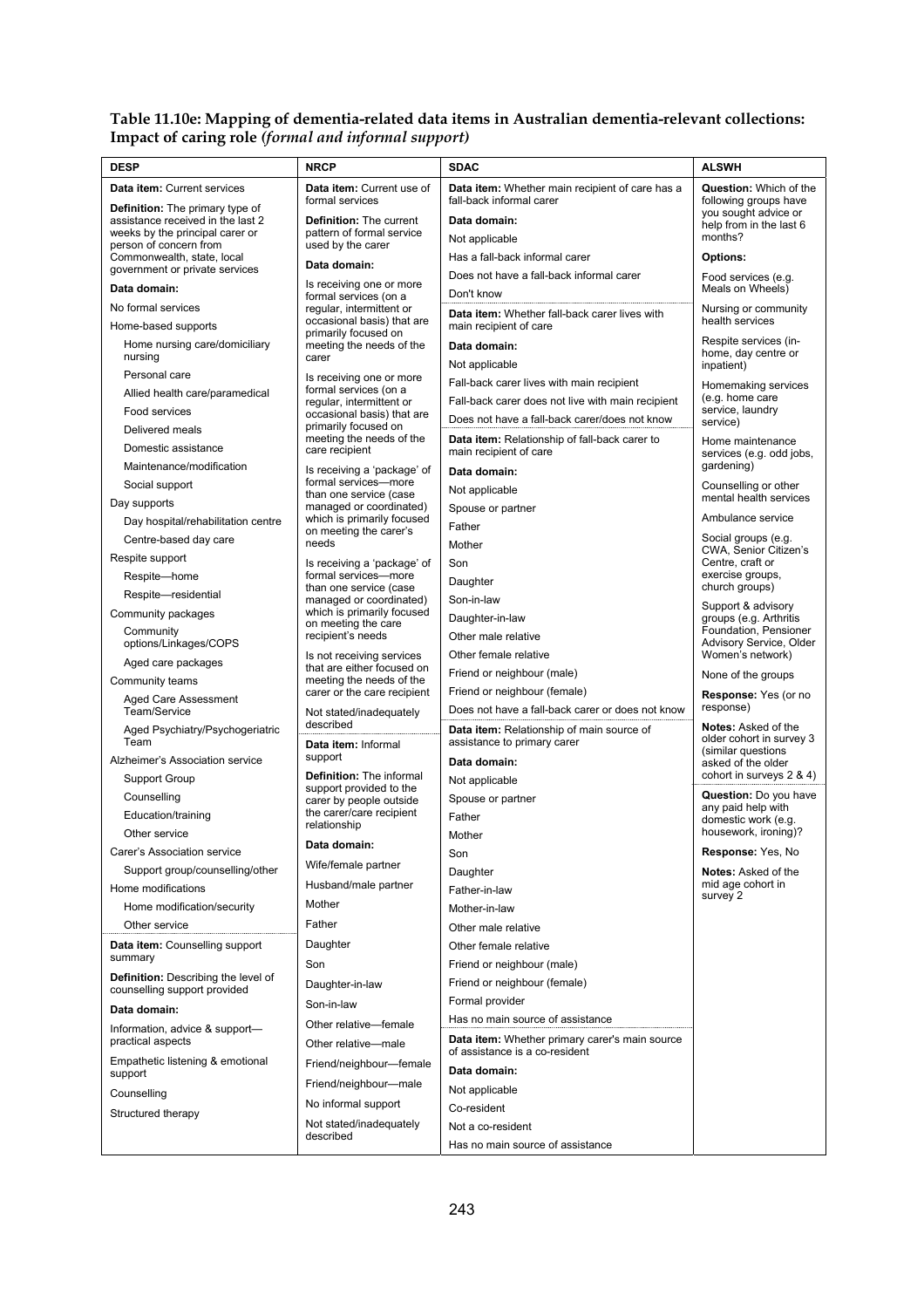# **12 Improving dementia data**

The differences in purpose and operational context of the data collections reviewed in Chapter 11 have produced varying approaches to the collection of data about dementia and cognitive impairment. Data development in this area also reflects the complexity of the syndrome of dementia, variations in its progression and manifestations among different types of dementia, and developments in clinical research and care practice. The purpose of this report is not to define or prescribe a definitive set of data elements for collection about dementia, but to present options for potential data elements that could be used in a wide range of collections. If these elements are used as a standard 'menu', and if context and purpose are taken into account, this will promote greater consistency and comparability across the field, and greater quality in many collections.

# **12.1 Data development methodology**

Data development concerns the building and/or improvement of a data collection for a specific purpose, irrespective of how the data are collected. For this project the data development process was overseen and guided by the National Dementia Data Analysis and Development Reference Group.

The Reference Group was guided by considerations of the relative importance of the data element for supporting policy and practice designed to assist people with dementia and their carers. In addition, the Reference Group took account of other data development criteria such as feasibility of collection and consistency with existing data standards. The recommended data elements were developed with reference to both existing data elements collected in Australia and priorities in dementia research. Where possible, existing data elements that are included in collections described in Chapter 11 have been used.

The Reference Group considered the intended applications of the information collected by the data elements, and this guided the selection of value domains for new data elements. The value domains that were included were selected to be exhaustive, mutually exclusive and internally consistent.

The theme concerned with the impact on carers is not only of relevance to dementia data. However, as Chapters 6 and 7 both observe, there is some evidence which suggests that caring for someone with dementia can be a different experience in many respects from caring for people with other types of disabilities or long-term conditions. For this reason, this report makes recommendations about possible data elements in this area.

Elements about sociodemographic characteristics of people with dementia and their carers are assumed to be already included in relevant collections and they are not proposed here. Similarly, data elements about activity and participation limitations (e.g. mobility, self-care, shopping) are clearly critical for assessing the care and support needs of people with dementia and their family and carers. However, the scope of this project did not extend to this area of data collection and the report does not propose specific data elements. The ICF provides a well-developed classificatory framework for the collection of data items about functioning.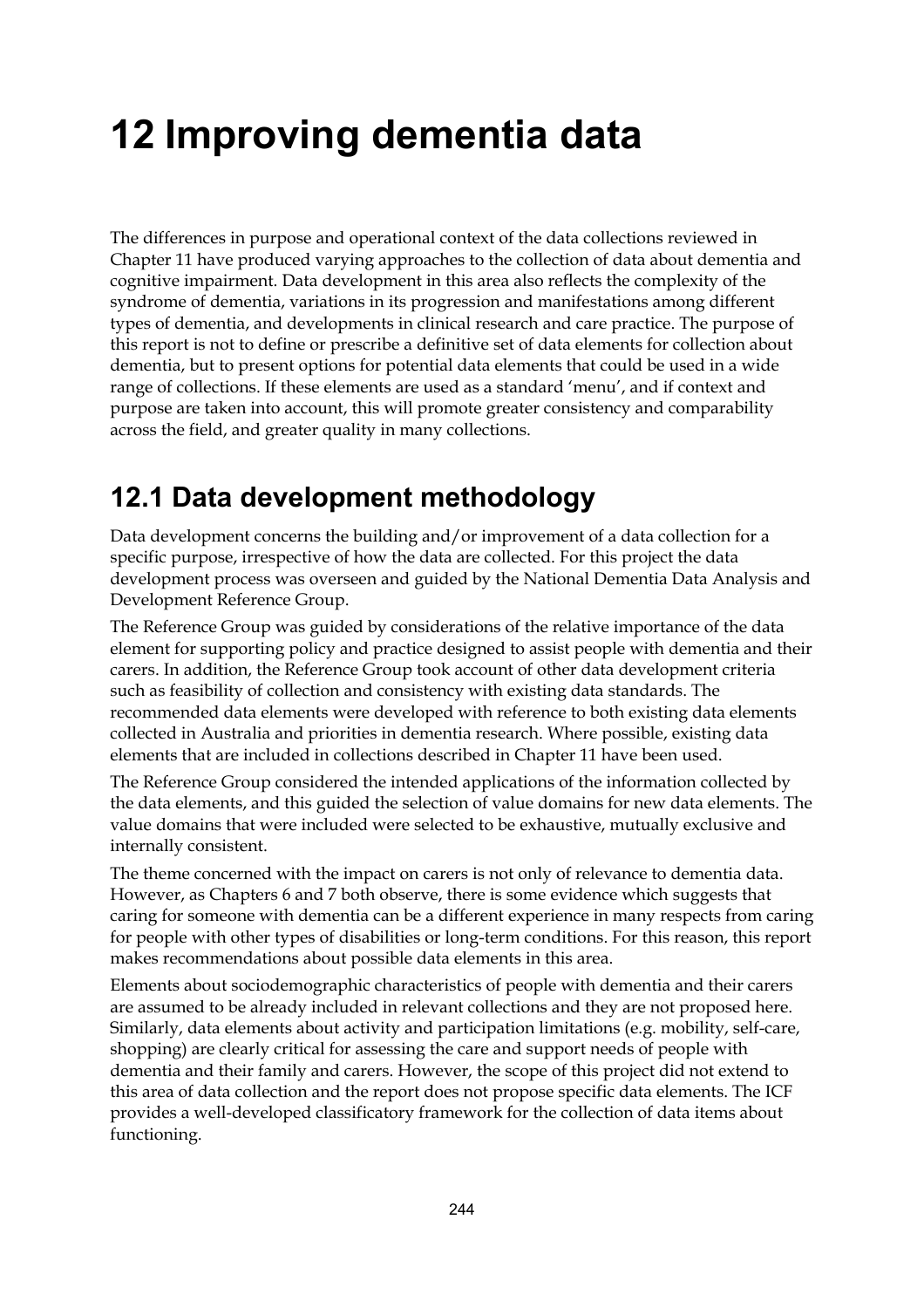The menu is focused on elements of relevance to dementia or cognitive decline. The proposed data elements are grouped within the following categories:

- 1. Identification of cognitive impairment and dementia
- 2. Cognitive impairment and dementia diagnosis information
- 3. Current behaviour related to dementia and its impact on care
- 4. Coexisting health conditions
- 5. Impact of caring
- 6. Reporter details.

#### **Table 12.1: Framework for proposed dementia data elements**

|                                                     | 1 Identification of cognitive impairment and dementia                                                                                                                  |                                                                                                                                                                                              |  |  |
|-----------------------------------------------------|------------------------------------------------------------------------------------------------------------------------------------------------------------------------|----------------------------------------------------------------------------------------------------------------------------------------------------------------------------------------------|--|--|
|                                                     | 1.1: Identification of cognitive impairment                                                                                                                            |                                                                                                                                                                                              |  |  |
|                                                     | 1.2: Identification of a diagnosis of dementia                                                                                                                         |                                                                                                                                                                                              |  |  |
|                                                     | 2 Cognitive impairment and dementia<br>diagnosis information                                                                                                           | 3 Current behaviour related to dementia<br>and its impact on care                                                                                                                            |  |  |
|                                                     | 2.1: Type of dementia                                                                                                                                                  | 3.1: Nature of current challenging behaviour                                                                                                                                                 |  |  |
| 6 Reporter details                                  | 2.2: Date of first formal diagnosis                                                                                                                                    | 3.2: Frequency of occurrence of current<br>challenging behaviour<br>3.3: Duration of episodes of current<br>challenging behaviour<br>3.4: Disruption due to current challenging<br>behaviour |  |  |
| 6.1: Reporter status                                | 2.3: Medical Professional who first identified<br>cognitive impairment or diagnosed dementia                                                                           |                                                                                                                                                                                              |  |  |
| 6.2: Relationship of proxy<br>reporter to person of | 2.4: Severity of dementia                                                                                                                                              |                                                                                                                                                                                              |  |  |
| interest                                            | 2.5: Treatment with medication for cognitive<br>impairment due to dementia<br>2.6: Treatment with medication for behavioural<br>and psychological symptoms of dementia |                                                                                                                                                                                              |  |  |
|                                                     |                                                                                                                                                                        | 3.5: Stress experienced as a result of current<br>challenging behaviour                                                                                                                      |  |  |
|                                                     | 4 Coexisting health conditions                                                                                                                                         |                                                                                                                                                                                              |  |  |
|                                                     | 4.1: Coexisting health conditions                                                                                                                                      |                                                                                                                                                                                              |  |  |
|                                                     | 5 Impact of caring                                                                                                                                                     |                                                                                                                                                                                              |  |  |
|                                                     | 5.1: Impact of care measure                                                                                                                                            |                                                                                                                                                                                              |  |  |

This report recommends data elements for three dementia data collection levels, which differ in terms of the amount and complexity of elements included. The categorisation of elements into levels is not intended to be prescriptive but provides an indication of how information collected about people with dementia and their carers can be structured. Categorisation to any of the levels depends primarily on the underlying purpose and nature of the collection and the extent to which people with dementia and/or their carers are a significant proportion of the population of interest. Information about proxy-reporting is an overarching theme that applies to all levels because it can provide an indication of the accuracy of the information at any level.

The data elements may be collected on one occasion only, such as when a person accesses an emergency service, or at intervals depending on the nature and purpose of the collection.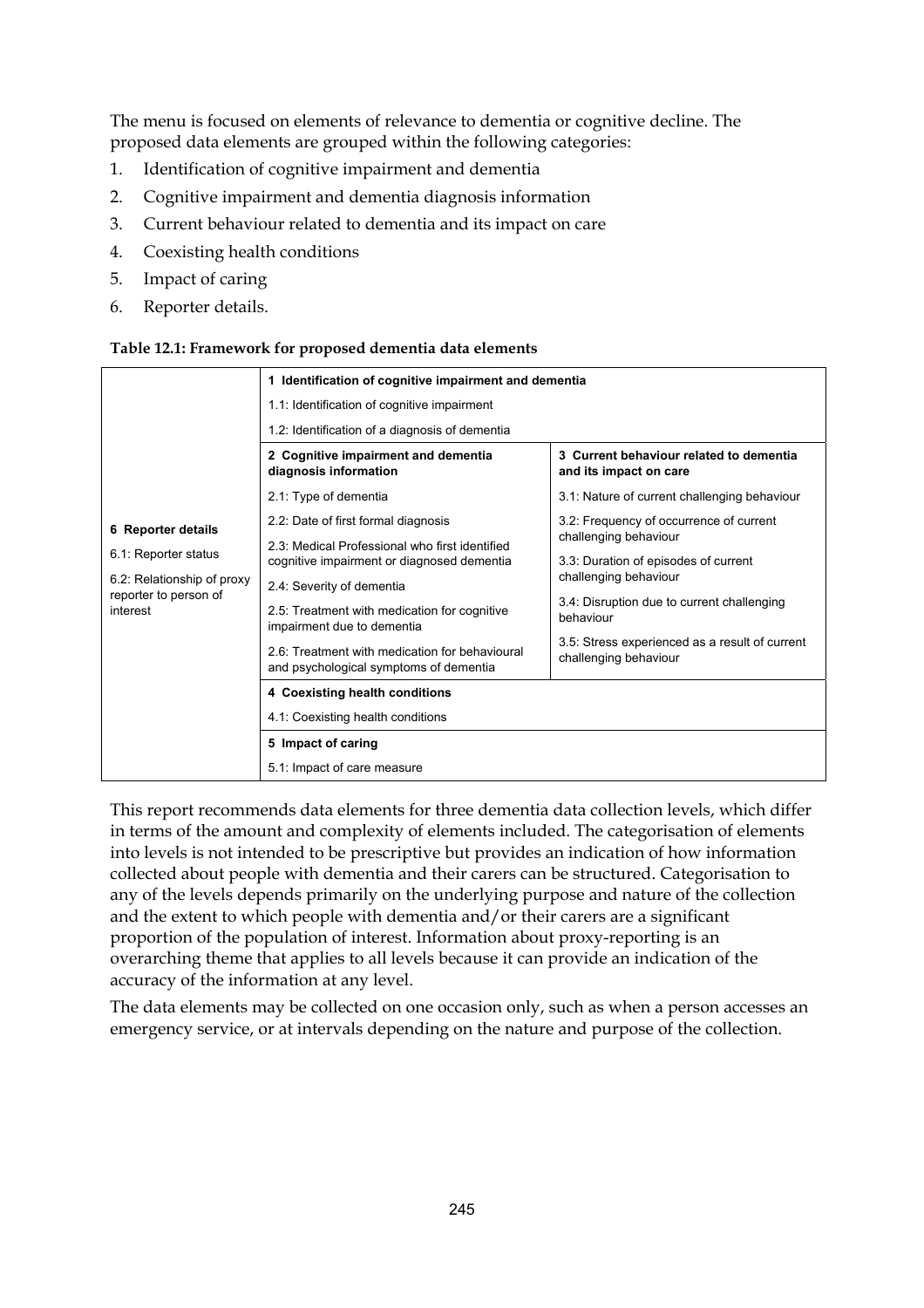# **12.2 Dementia data collection levels**

## **Level 1: Essential data elements**

In this level not all subjects about whom data are collected will have dementia. This level of dementia data is appropriate for collections or surveys that require an estimate of the population experiencing dementia or cognitive impairment and an indication of the accuracy of the reported data. These collections do not necessarily focus on dementia, and any relevant population may either include only a relatively small number of people with dementia, or more detailed information about the dementia syndrome is not required for effective and appropriate service delivery. Data elements about reporter details are included in this level because of their importance in assessing the accuracy of information. The data elements included in this level are:

- *Identification of cognitive impairment or dementia* 
	- 1.1: Identification of cognitive impairment
	- 1.2: Identification of a diagnosis of dementia
- *Reporter details* 
	- 6.1: Reporter status
	- 6.2: Relationship of proxy reporter to person of interest

## **Level 2: Highly desirable data elements**

The subjects for these data elements are people with dementia. This level is appropriate for collections which require more detailed information about the syndrome itself. This may be for research reasons, or because a service population includes a significant proportion of people with dementia, and information about their condition is necessary to ensure appropriate treatment, care and services. Examples of such service collections might be the NRCP and ACAP.

Level 2 data elements include those in Level 1, with the addition of:

- *Cognitive impairment or dementia diagnosis information*
	- 2.1: Type of dementia
	- 2.2: Date of first formal diagnosis
	- 2.3: Medical professional who first identified cognitive impairment or diagnosed dementia
	- 2.4: Severity of dementia

## **Level 3: Desirable data elements**

For a comprehensive picture of the population experiencing dementia, it is recommended that the whole suite of elements be used, including data elements at this level and the previous two levels. This level is appropriate for collections focusing on people with dementia, for example researchers or programs who deliver dementia-specific services. They may also be collected in contexts where a significant proportion of the service population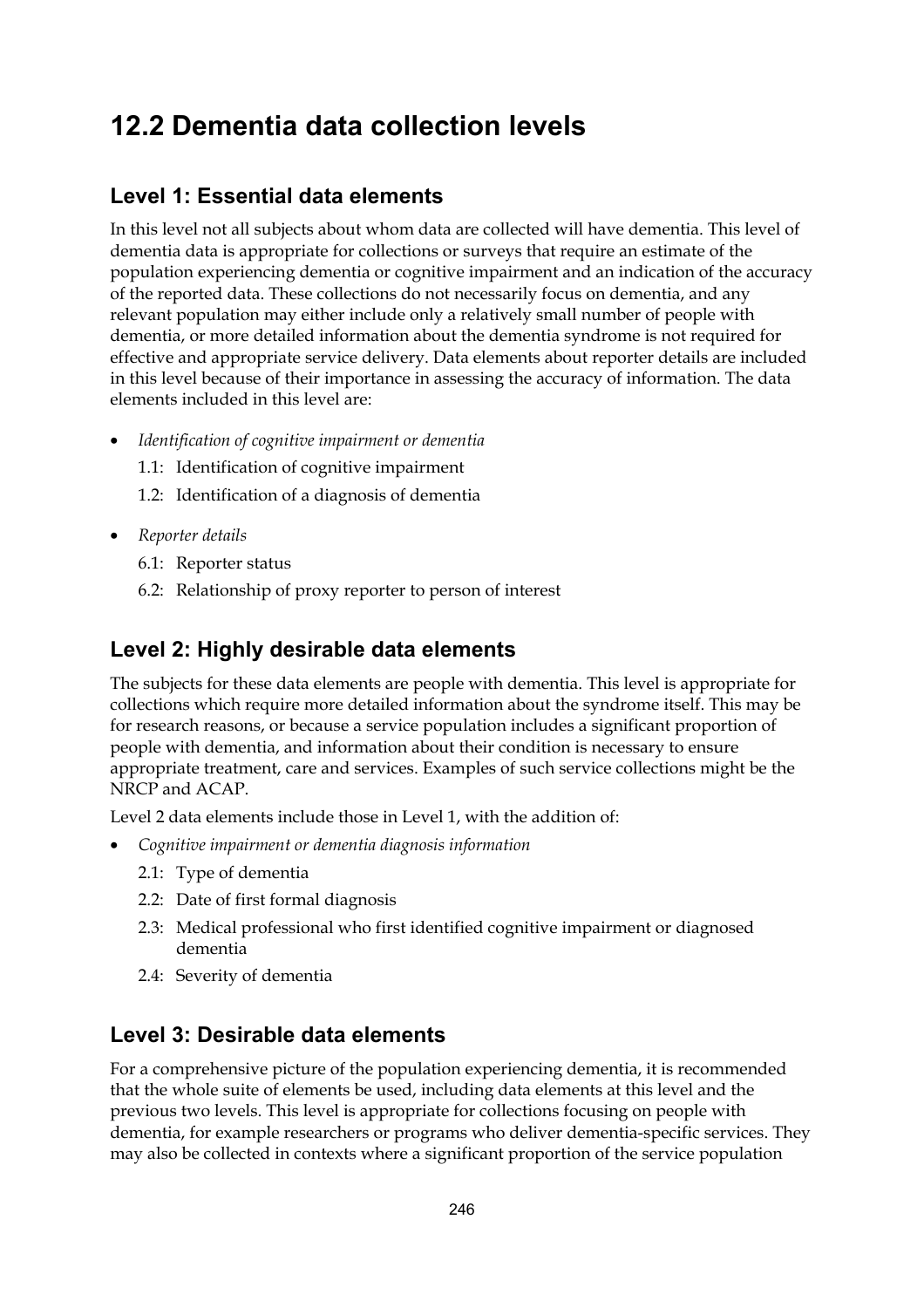have dementia, or are considered to be at risk of developing dementia, and this more detailed information is required for appropriate treatment and care management.

At the same time, there needs to be discretion in the use of these additional data elements, even in dementia-specific programs. The collection of any suite of data elements must be appropriate for the purpose of the service being provided and the characteristics of the clients, and feasible in the service setting and context.

Level 3 data elements include those in Level 1 and Level 2, with the addition of:

- *Cognitive impairment or dementia diagnosis information*
	- 2.5: Treatment with medication for cognitive impairment due to dementia
	- 2.6: Treatment with medication for behavioural and psychological symptoms of dementia
- *Current behaviour related to dementia and its impact on care*
	- 3.1: Nature of current challenging behaviour
	- 3.2: Frequency of occurrence of current challenging behaviour
	- 3.3: Duration of episodes of current challenging behaviour
	- 3.4: Disruption due to current challenging behaviour
	- 3.5: Stress experienced as a result of current challenging behaviour
- *Coexisting conditions*
	- 4.1: Coexisting health conditions
- *Measuring the impact of caring*
	- 5.1: Impact of care measure

# **12.3 Proposed data elements**

The data elements in this framework can be used to improve the comparability of data collected in existing collections and in epidemiological research. The data elements are based on relevant national data standards where these are available or appropriate. Most importantly, they provide a description of the experience of dementia, which is generally unavailable from most existing national collections, and which is essential for a whole-of-aperson approach to assisting people with dementia.

The proposed data elements aim to be independently valid yet related to each other, and appropriate to the general context and scope of a range of data collection instruments and contexts.

Each data element stands alone to provide crucial information on an aspect of dementia, but the data elements together provide a more detailed account of the experience of people with dementia and their carers. They may also be used to monitor changes, over successive collection periods.

A data element is a basic unit of identifiable and definable information. The data elements in this chapter include a name, a definition, value domains and sometimes a guide for use.

- Each data element has a definition attached that expresses the essential nature of the data element and its differentiation from other data elements.
- A value domain provides a set of permissible values by which a data element can be implemented. Some elements include definitions of the value domains.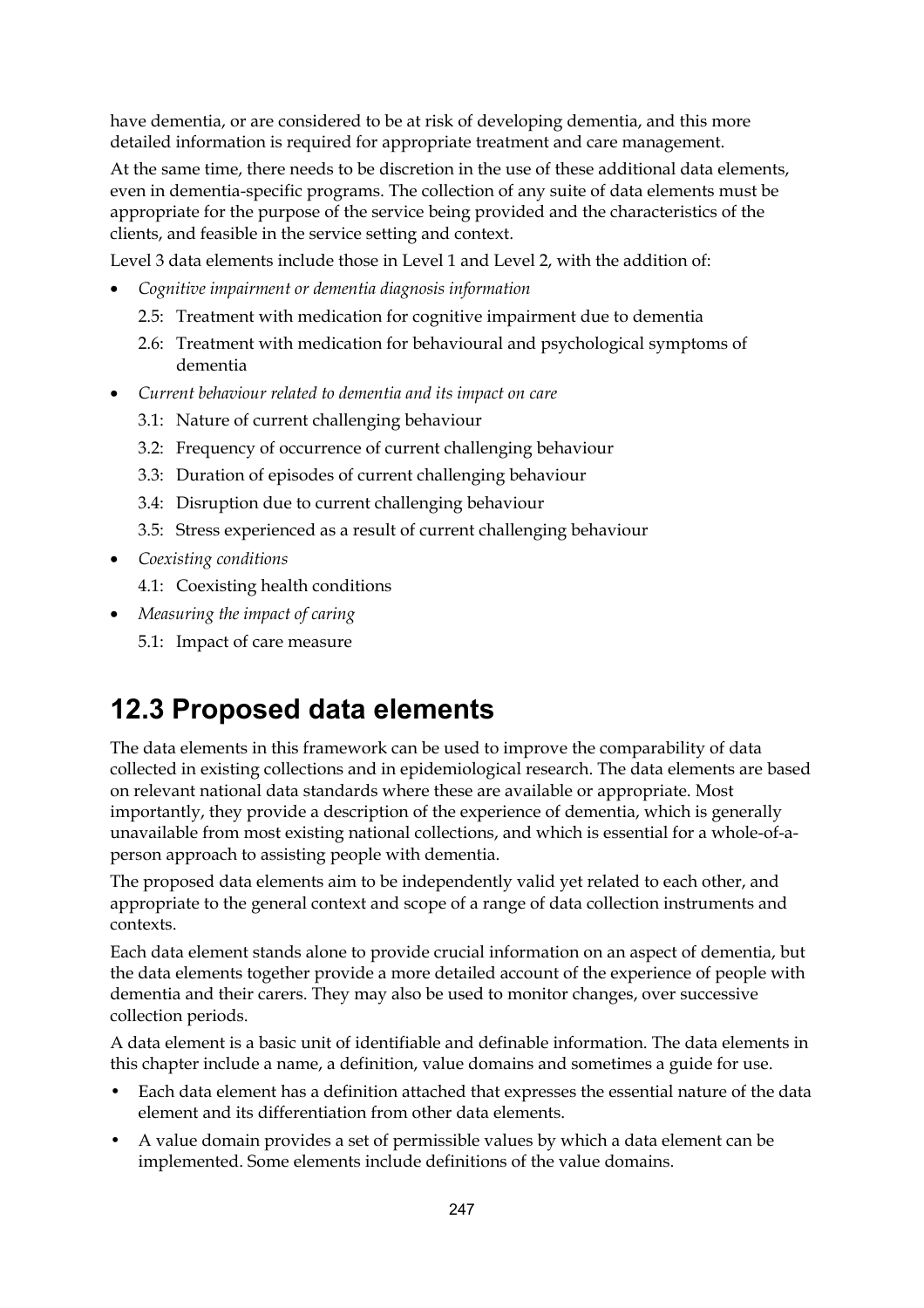• The guide for use includes additional comments or advice on the interpretation or application of the value domains. Not all elements include a guide for use and none include detailed information about collection methodology. This is because the guide for use and the collection methodology are specific to the collection in which the element is included.

In this chapter, existing scales used by clinicians have been used as the basis of value domains for some data elements. The advantage of this approach is that the value domains are consistent with existing practice. However, this approach can be problematic.

The settings that scales are used in, and the experience and qualification of the users, can influence the accuracy of the information collected. If these scales are to provide the basis for data element value domains, it may be necessary to ensure that people collecting this data have adequate training in the use of the scales. Similarly if other information or tools are required to calculate the score, these should be available to anyone using the data element. This is especially important if the data element is used as part of a research study.

Scales can provide a starting point for measurement but users should be mindful that scales may be updated. If an update results in a change to the value domains or the essential meaning of the data element, the data element should be updated with a new version number and the commencement date of the new version should be recorded.

Many scales originate overseas and the language may not be 'Australian English'. For example, the Cohen Mansfield Agitation Inventory refers to 'Inappropriate robing/disrobing' which are not terms used in Australia. Terms can be substituted as long as the essential meaning is not compromised.

## **Identification of cognitive impairment or dementia**

The following data elements are proposed to capture the range of information relevant to the identification of dementia and cognitive impairment.

Cognitive impairment is an indicator of possible dementia, particularly when the diagnostic process has not been undertaken or completed or is not conclusive. It is recognised that there are states of memory and other cognitive impairments that fall short of criteria for a diagnosis of dementia (Henderson 1994b). The criteria for cognitive impairment and dementia are closely linked, and there can be similar behavioural and functional outcomes.

Cognitive impairment is also associated with conditions other than dementia, including intellectual disability, closed head injury and discrete brain injury which is not progressive, as well as with depression or other reversible health conditions.

Cases of cognitive impairment due to intellectual disability should be excluded from collection. Intellectual disability is associated with impairment of intellectual functions, with limitations in a range of daily activities and with restriction in participation in various life areas. *Support may be needed throughout life, the level of support tending to be consistent over a period of time but may change in association with changes in life circumstances* (AIHW 2004g, italics added).

This data element is designed to collect information about cognitive impairments that would be considered to be a physical disability. Physical/diverse disability is associated with the presence of an impairment, which may have diverse effects within and among individuals. Included in this broad category is the subcategory *Acquired brain injury* which is used to describe multiple disabilities arising from damage to the brain acquired after birth. It can occur as a result of accidents, stroke, brain tumours, infection, poisoning, lack of oxygen,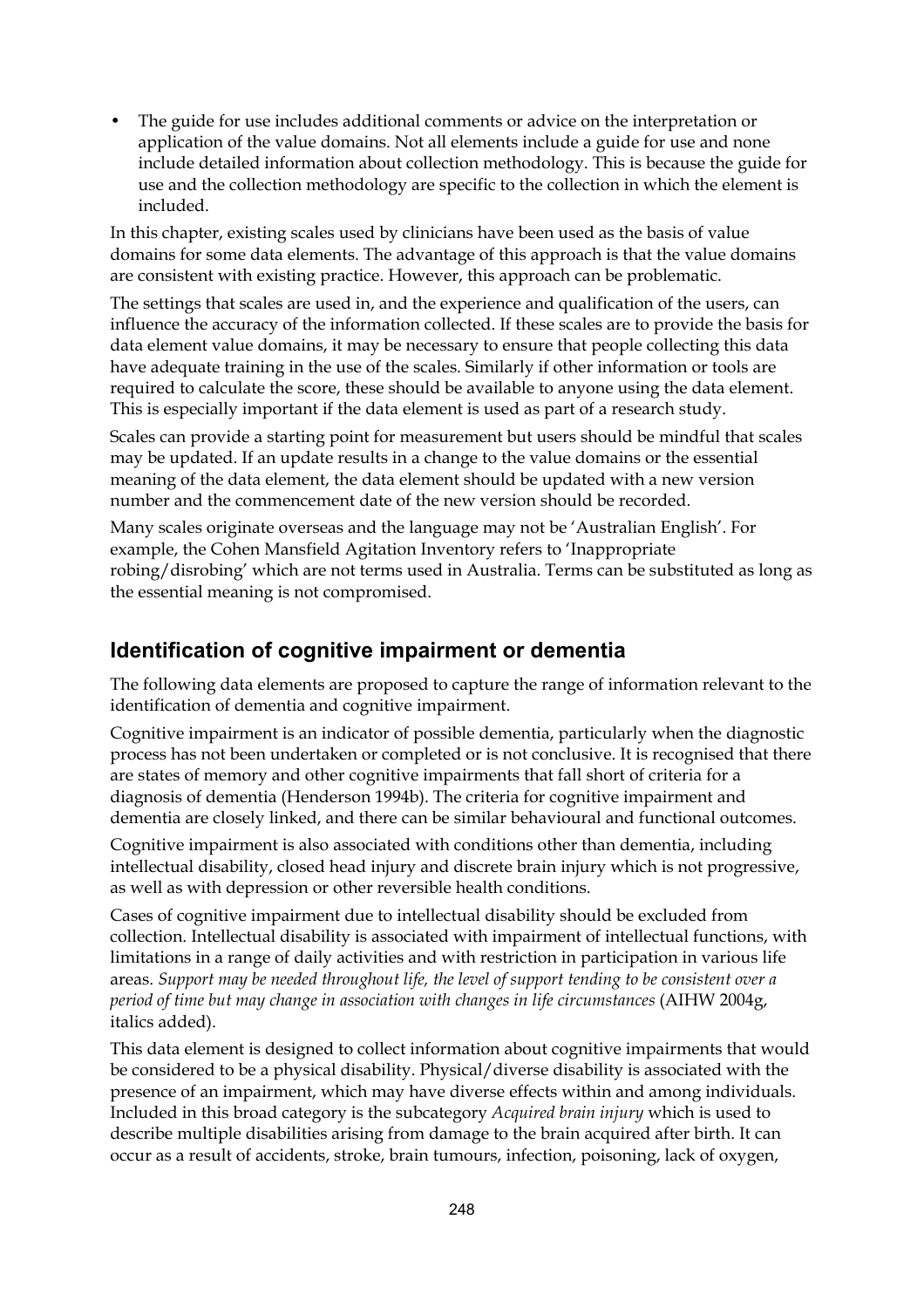degenerative neurological disease, and so on. Effects include deterioration in cognitive, physical, emotional or independent functioning (AIHW 2004g).

These guidelines mean that someone with Down Syndrome would be excluded from the collection, until they subsequently develop dementia which causes a decline in their cognitive functioning beyond what had existed before. The guide for use outlines inclusion and exclusion guidelines to specify the collection criteria.

A number of screening and assessment tools are available to identify the presence of cognitive impairment (see Chapter 2 for a discussion of some of these). The data element capturing information about cognitive impairment simply records whether there is evidence of cognitive impairment. The value domain of a data element does not replace clinical judgement but can record the outcome of the assessment.

Similarly, *Identification of a diagnosis of dementia* allows for the collection of information that reflects the outcome of the process of diagnosing dementia.

#### **Data element 1.1: Identification of cognitive impairment**

*Definition: The presence of cognitive impairment in the person of interest.* 

*Value domains:* 

*Definite* 

*Probable* 

*None* 

*Unknown* 

*Guide for use: Cognitive impairment is impairment in one or more mental functions that comprise cognition. These functions include short-term memory (learning skills) or long-term memory, executive function (abstract thinking, judgement, problem solving) or other higher cortical function (aphasia, apraxia, agnosia, constructional abilities, calculation).*

*If the person of interest has dementia, the code Yes should be selected and dementia diagnosis should also be collected.* 

*Inclusions: Any person whose cognitive functioning has been impaired as a result of acquired brain injury due to events such as accidents, stroke, brain tumours, infection, poisoning, lack of oxygen, or degenerative neurological disease. This includes a person with pre-existing impairment of cognitive functioning, which had been stable and can be due to any cause, who has experienced a decline from a previous level of cognitive functioning.* 

*Exclusions: Any person with cognitive impairment who has not experienced a decline from a previous level of cognitive functioning, including people with intellectual disabilities.* 

#### *Value meanings:*

*Definite: Presence should be coded where evidence of cognitive impairment is available based on the results of an assessment conducted by a medical practitioner.* 

*Probable: The person of interest has not been assessed and the presence of cognitive impairment has not been definitively established but observations of behaviour and capacity in the person of interest by another person with a long-standing close relationship with the person of interest suggest impairment of cognitive functioning.* 

*None: There is no suggestion of cognitive impairment based on the result of an assessment or the observed behaviour or capacity in the person of interest by another person with a long-standing close relationship with the person of interest.* 

*Unknown: No information about cognitive impairment is available.* 

*Source:* National Dementia Data Analysis and Development Reference Group.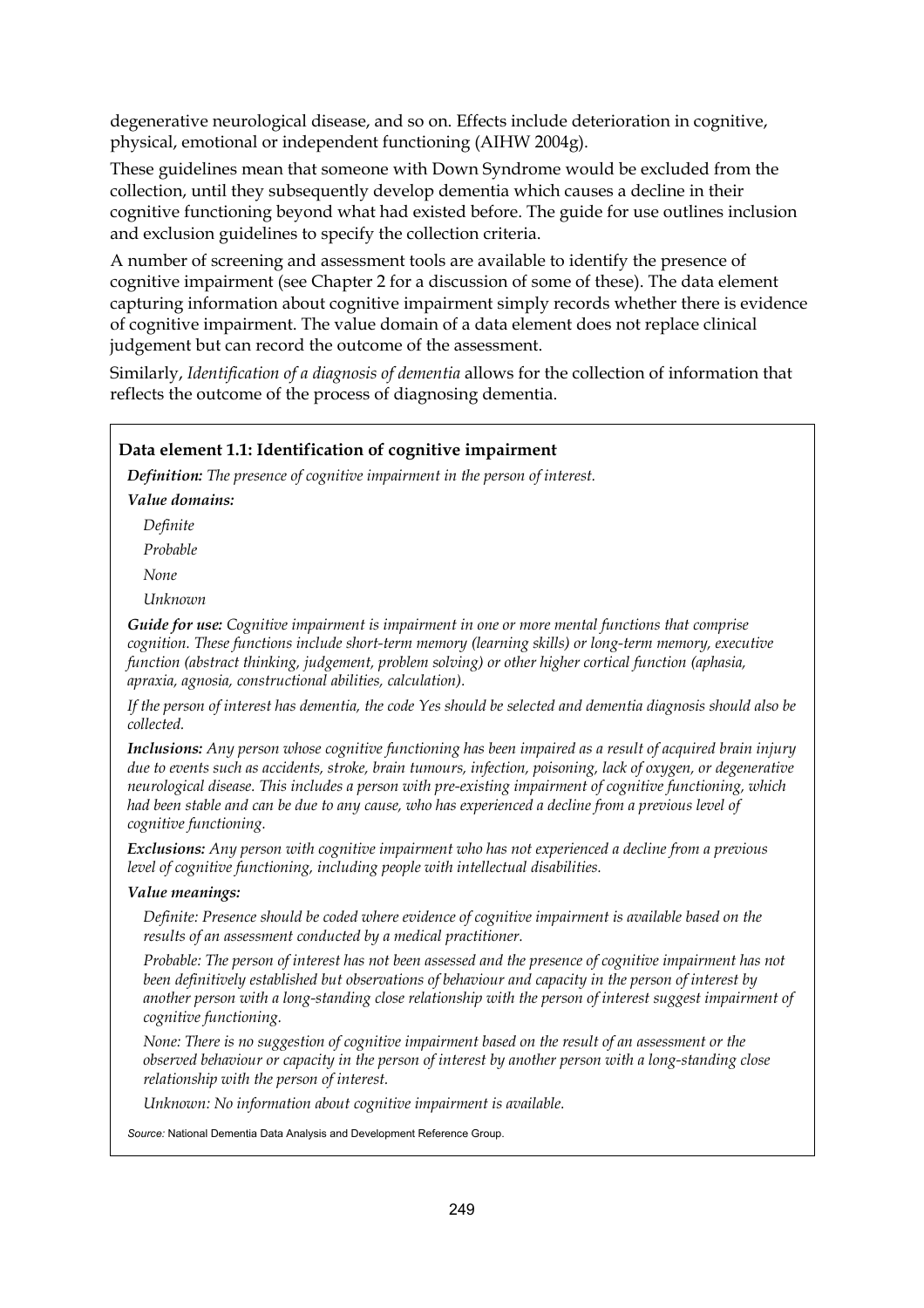**Data element 1.2: Identification of a diagnosis of dementia**  *Definition: The presence of a diagnosis of dementia in the person of interest. Value domains: Yes No Unknown Guide for use: Presence should be coded where a diagnosis of dementia is confirmed by a medical practitioner. Source:* National Dementia Data Analysis and Development Reference Group.

## **Cognitive impairment or dementia diagnosis and treatment**

The following data elements are proposed to capture a wider range of information about the diagnosis of dementia, the type of dementia which the diagnosis reveals, its severity and pharmaceutical treatments being used.

## **Type of dementia**

The inclusion of the data element *Type of dementia* allows for the differentiation of aetiology which can impact on the manifestation, management and progress of the condition. It also reflects the information that the person of interest, family member, carer or friend is given at the time of initial diagnosis.

## **Data element 2.1: Type of dementia**  *Definition: A code set representing the aetiology of dementia. Value domains: Alzheimer's disease Vascular dementia Mixed dementia Lewy body dementia Frontal lobe dementia (includes Pick's disease) Dementia in alcohol abuse (e.g. alcohol-related brain damage) Dementia in other substance abuse Dementia in Huntington's disease Dementia in Parkinson's disease Dementia in HIV disease Dementia in Creutzfeldt-Jakob disease Dementia of unspecified type Other dementia of a type not listed above Unknown type Source:* National Dementia Data Analysis and Development Reference Group, based on ICD-10-AM.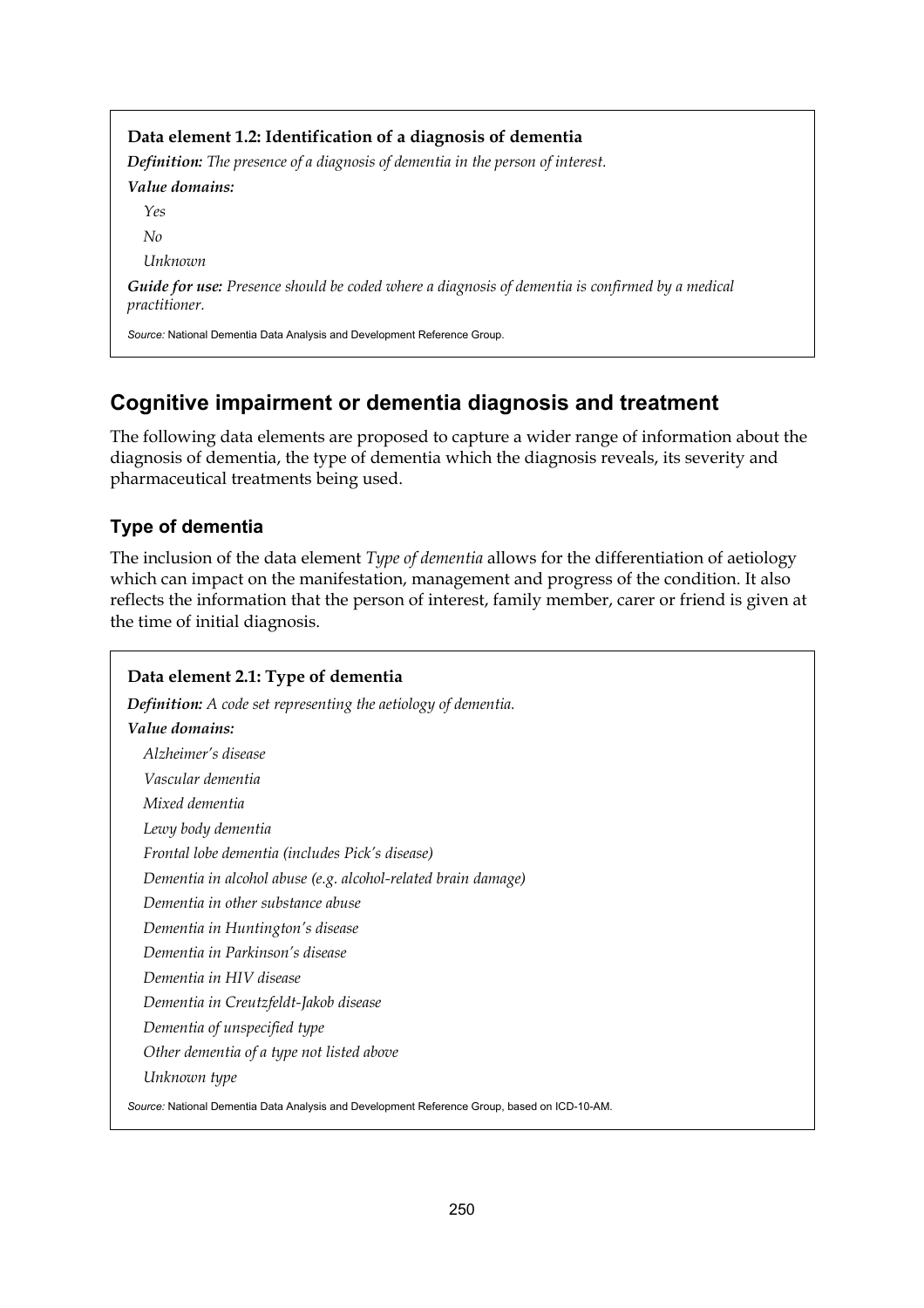## **Date of first formal diagnosis**

*Date of first formal diagnosis* is included to support the estimation of the length of time the person of concern has had dementia. In some circumstances it can also be used to calculate the length of time prior to admission to residential care and the duration of the caring role. Collecting the date of diagnosis is preferable to collecting data about the number of years that have elapsed since diagnosis, which changes yearly. Date only needs to be collected once, and it allows a more precise calculation of time.

A diagnosis is defined as the decision reached, after assessment, of the nature and identity of the disease or condition in a patient (National Health Data Committee 2004b). The diagnostic process includes the use of recognised and accepted assessment and diagnostic tools by a medical practitioner who is experienced in their use and interpretation. The diagnostic process results in a formal diagnosis. This does not mean that a definitive diagnosis always results from the diagnostic process but that the process should have been undertaken in order to arrive at a diagnosis.

This data element is intended to be collected for people who have been diagnosed with dementia. It is expected that the amount of information collected about the diagnosis is likely to increase and improve over time. In the past there has been reluctance on the part of some medical practitioners to initiate the diagnostic process because it was felt that there was no benefit in knowing, there was a fear of provoking distress, it was felt that the diagnosis would be difficult for the person to understand or that no benefit could be gained by the person being diagnosed. There is growing recognition of the value of both diagnosing dementia and informing the person and their family carers of their diagnosis, which will improve the amount and reliability of information about dementia diagnosis.

The date of diagnosis may be the date on which a conclusive diagnosis of dementia was determined, but this is not necessarily the date on which the diagnosis was relayed to the person of interest, their family member, carer or friend. The difference between the two dates is unlikely to be great and it is the provision of a diagnosis that is the most relevant to the person and/or another person. In addition, the person and/or other people are unlikely to be provided with the date on which a conclusive diagnosis was achieved and this date could be difficult to identify because of the number of investigations that would occur before a definitive (or close to) diagnosis was achieved.

On some occasions the diagnosis is not conveyed to the person of interest but is provided initially to another person. A survey of carers of people with dementia that was conducted in 1990 revealed that the diagnosis was given to the respondent alone in 65% of cases in the first instances and to the respondent and patient together in 21% of cases (Brodaty et al. 1990). A more recent consumer medication study revealed that the diagnostic information was provided to the carer, the person with dementia or another person (Alzheimer's Australia 2005a). In order to support the collection of accurate and comprehensive information, the date of diagnosis should therefore be the first date on which either the person of interest, their family member, carer or friend was provided with a diagnosis of dementia.

The data element *Date of first formal diagnosis* cannot always be fully completed, with missing information about the day or month of diagnosis. Where possible it is desirable to collect the full date of diagnosis and include guidelines for data collectors about how to deal with missing data (e.g. if the respondent only knows the month and year of diagnosis). When date is an estimated or default value, national health and community services collections typically use 0101 or 0107 or 3006 as the estimate or default for DDMM. Whatever approach is chosen for dealing with missing data, it should be documented and used consistently.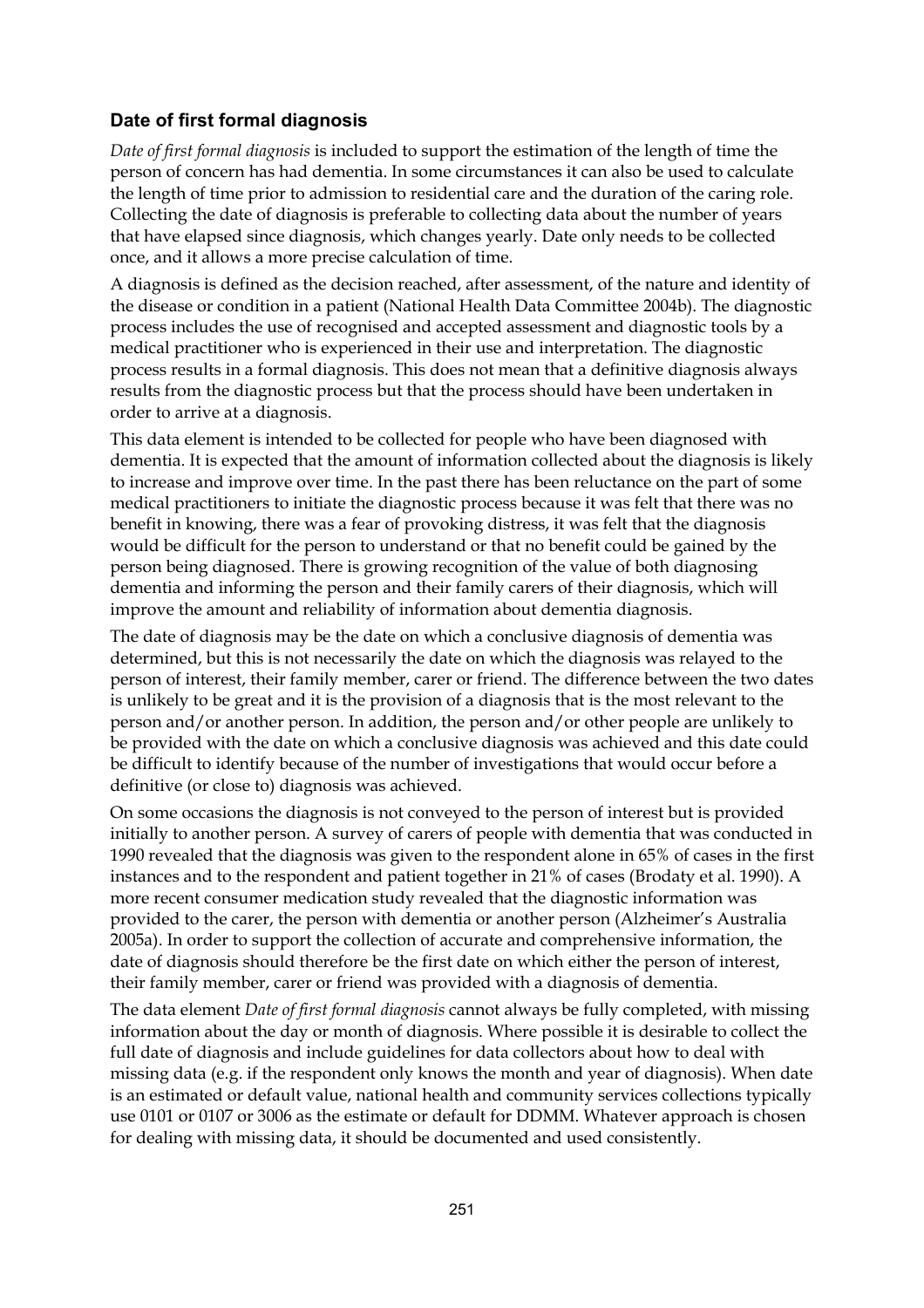The collection of this information can also be accompanied by an additional data element, *Date accuracy indicator* (METeOR identifier 294429) which is an indicator of the accuracy of the components of a reported date. The concurrent collection of *Date accuracy indicator* would provide an indication of improvement in the accuracy of date of diagnosis information over time.

### **Data element 2.2: Date of first formal diagnosis**

*Definition: The date on which a person of interest, family member, carer or friend is first provided with a diagnosis of dementia.* 

*Value domains:* 

*DDMMYYYY* 

*Guide for use: The date of the first formal diagnosis marks the occasion when a medical practitioner first provides a diagnosis of dementia to a person, family member, carer or friend based on the outcome of a formal diagnostic process.*

*A formal diagnosis is defined as a 'decision reached, after assessment, of the nature and identity of the disease or condition in a patient'. The diagnostic process includes the use of recognised and accepted assessment or diagnostic tools by a medical practitioner who is experienced in their use and interpretation.* 

*If a medical practitioner subsequently revises the type of dementia, this does not influence the date of the first formal diagnosis.* 

*Source:* National Dementia Data Analysis and Development Reference Group, based on METeOR identifier 270544.

## **Medical professional who first identified cognitive impairment or diagnosed dementia**

The data element *Medical professional who first identified cognitive impairment or diagnosed dementia* identifies the professional occupation of the person who diagnosed dementia (not the role of the person). This is because the role refers to functions, tasks or responsibilities, whereas the profession refers to the vocation or occupation, which is more appropriate in this case.

## **Data element 2.3: Medical professional who first identified cognitive impairment or diagnosed dementia**

*Definition: The professional occupation of the person that identified cognitive impairment or diagnosed dementia in the person of interest.* 

*Value domains:* 

*General practitioner* 

*Specialist physician* 

*Geriatrician* 

*Psychogeriatrician or Psychiatrist* 

*Neurologist* 

*Other* 

*Unknown* 

*Guide for use: A formal diagnosis is defined as the decision reached, after assessment, of the nature and identity of the disease or condition in a patient. The diagnostic process includes the use of recognised and accepted assessment and diagnostic tools by a Medical Practitioner who is experienced in their use and interpretation.*

*Source:* National Dementia Data Analysis and Development Reference Group.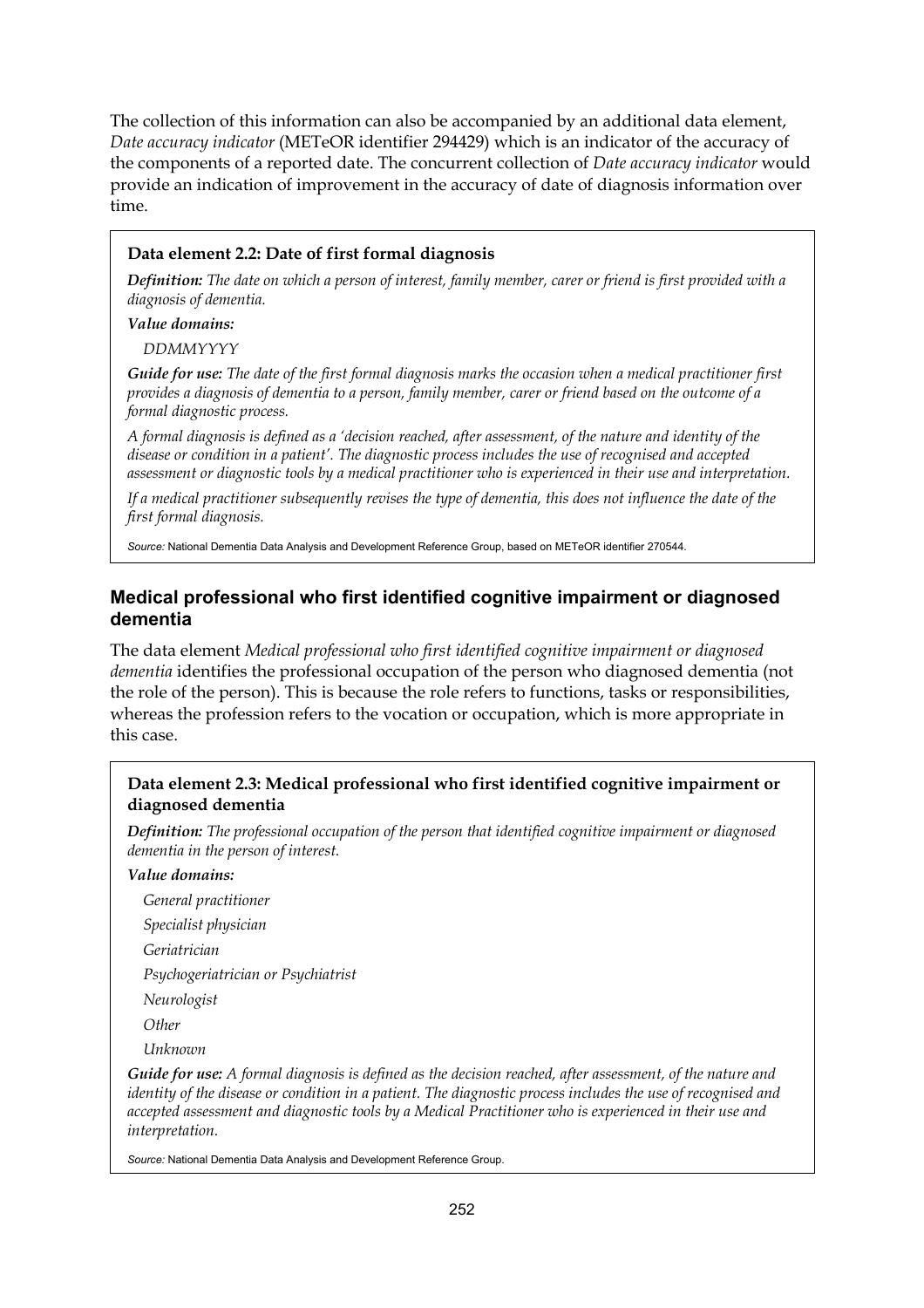## **Severity of dementia**

A data element that collects information about the severity of dementia has been included because of the importance of information about the extent of the condition and the impact it has on the person with dementia and those caring for them. The severity of dementia can be measured using any of a number of severity scales currently in use. For example, the Global Deterioration Scale (GDS) is used to assess severity and comprises part of a clinical rating system called the GDS staging system (Reisberg et al. 1982). There are three independent measures included: the GDS, the Brief Cognitive Rating Scale and the Functional Assessment Staging Measure.

A consistently used severity scale would allow the collection of nationally comparable data about dementia severity. Developing a data element for this concept, however, needs to take account of the diversity of approaches used by clinicians and care providers to ascertain severity. Two options to achieve this include the development of a data element whose value domains are mappable to a range of severity scales, or the development and implementation of a data element based on an agreed nationally consistent standardised approach to measuring severity.

The Clinical Dementia Rating (CDR) scale is an example of a scale that could be used as the basis of a data element. It describes six domains: memory, orientation, judgement and problem solving; community affairs; home and hobbies; and personal care (Hughes et al. 1982, Morris 1993). The severity categories are *Healthy*, *Questionable dementia*, *Mild dementia*, *Moderate dementia* and *Severe dementia*. It is usually administered by clinicians in the setting of detailed knowledge of the individual patient. Clinicians using this tool require training in its use. A scoring algorithm is used to calculate the severity of dementia. The CDR requires that the assessor determine the score only if it is due to cognitive loss, but this could be difficult to determine. If one domain of the score cannot be completed due to characteristics other than cognitive impairment, this would influence the outcome of the score.

Whatever scoring system is used as the basis of a data element, the element is not the assessment tool; it records the result of the assessment or evaluation. The user guide should specify that a value cannot be allocated without the use of the assessment tool and/or calculation of the algorithm used to derive a result.

Data element 2.4 presented below is based on the CDR. There is some research which suggests that there may be value in adding an additional category of *Advanced dementia* (characterised by complete dependence on carers for all aspects of daily living and with no semblance of memory function) (Draper 2004). Further, most dementia severity scales include a value for no dementia—'no cognitive decline' (GDS) or 'healthy' (CDR scale). This reflects that the scales are used to detect both the presence and severity of the disorder. The proposed data element below is intended to be collected about people with dementia so no value for normal has been included.

The AIHW considers that this data element should be the subject of further work and consultation with clinicians and care providers in order to determine the most appropriate basis for an agreed national data element.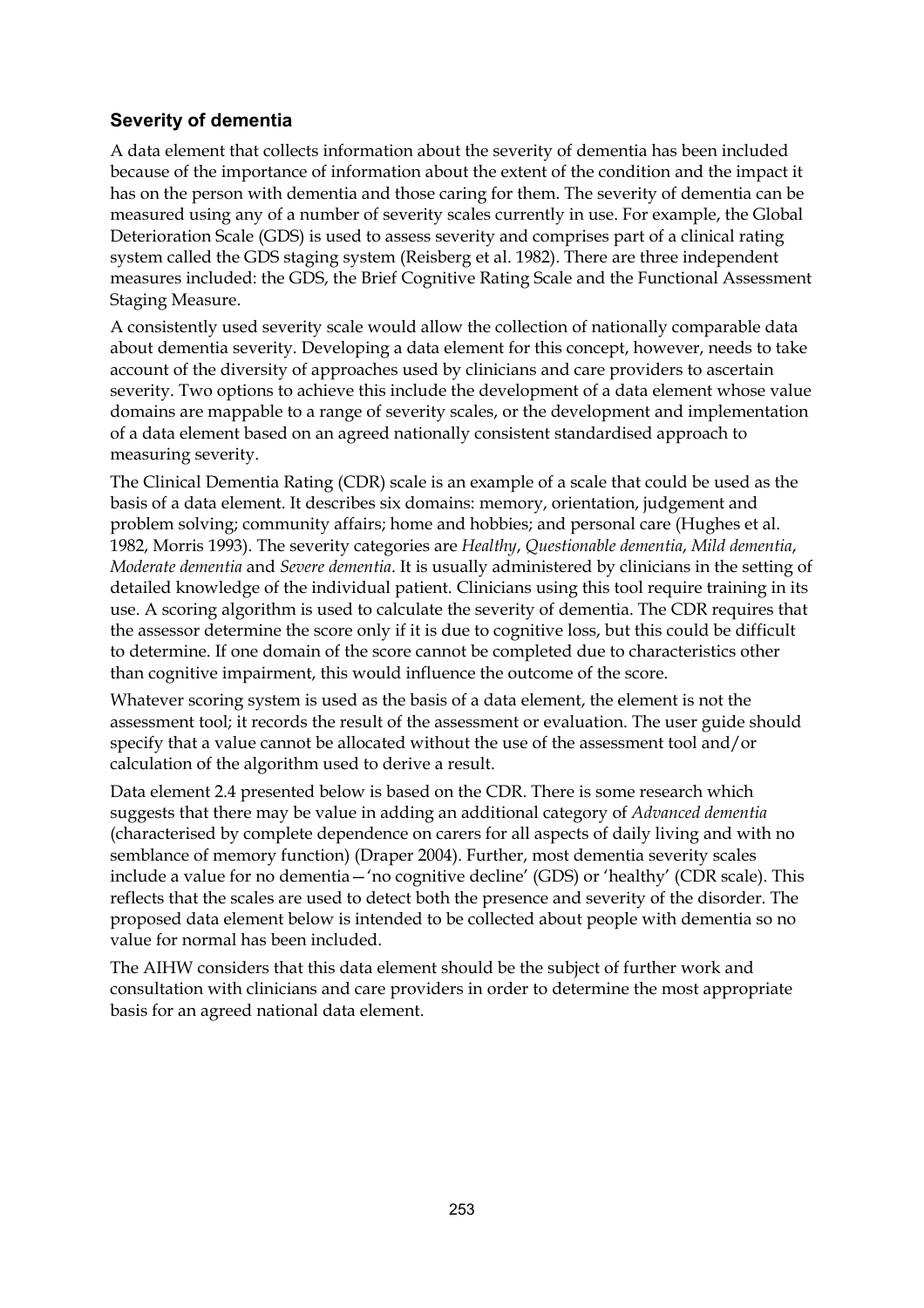| Data element 2.4: Severity of dementia                                                                                                                                                                                     |
|----------------------------------------------------------------------------------------------------------------------------------------------------------------------------------------------------------------------------|
| <b>Definition:</b> A code set representing the extent of the dementia.                                                                                                                                                     |
| Value domains:                                                                                                                                                                                                             |
| Very mild                                                                                                                                                                                                                  |
| Mild                                                                                                                                                                                                                       |
| Moderate                                                                                                                                                                                                                   |
| Severe                                                                                                                                                                                                                     |
| <b>Guide for use:</b> This data element should be based on the assessment of a clinician who has had training in<br>the use of the Clinical Dementia Rating scale based on a detailed knowledge of the person of interest. |

*Source:* Based on Hughes et al. 1982 and Morris 1993.

## **Treatment with medication**

The data elements that describe treatment with medication for dementia are proposed to capture information relevant to medication usage in people with dementia. Pharmacological interventions for people with dementia are most commonly prescribed to manage behavioural and psychological symptoms and other effects of cognitive impairment. These pharmaceuticals are not limited to cholinesterase inhibitors but include antipsychotic medication that is prescribed to manage behavioural problems.

The collection of information about medication for cognitive impairment allows for the analysis of usage of commonly prescribed medication to assist cognition. Because the range of currently available medications is limited, the proposed data element (2.5) names individual medications. Together with the information about *Type of dementia* it would be possible to identify changing prescribing patterns, reflecting the expansion of usage of antidementia medication for vascular and Lewy Body dementia.

The data elements that deal with medication usage include a value domain '*No medication taken'*. This is to ensure the relevance of the data element for the whole population whether or not they are taking medication, and is intended to improve the accuracy of the data and their application. If a decision is made to collect this data element, it should be collected for all people in the collection, not only those taking medication. Collecting the information about the whole population will enable the estimation of medication usage rates for the total population. If the question is only completed for persons who take medication there would be uncertainty about whether those who had not responded were not taking medication, or they chose not to answer or they were not asked the question. The ambiguity of a simple 'no' response (sometimes called the 'flavours of null') can influence the accuracy and completeness of the data collected. The proposed data elements aim to minimise the adverse influences on aggregated data as much as possible.

The wording of the proposed data elements asks about what medication is being taken as opposed to what medication is prescribed. This recognises that although medication can be prescribed, it is not necessarily taken. Similarly, it allows for the inclusion of complementary medications.

The collection of the name of the medication in data element 2.5 ensures that the lowest level of granularity is available. It can then be aggregated for analysis and reporting and could be allocated to classes of the Anatomical Therapeutic Chemical (ATC) classification system if required. If only aggregated information is collected it cannot be disaggregated to identify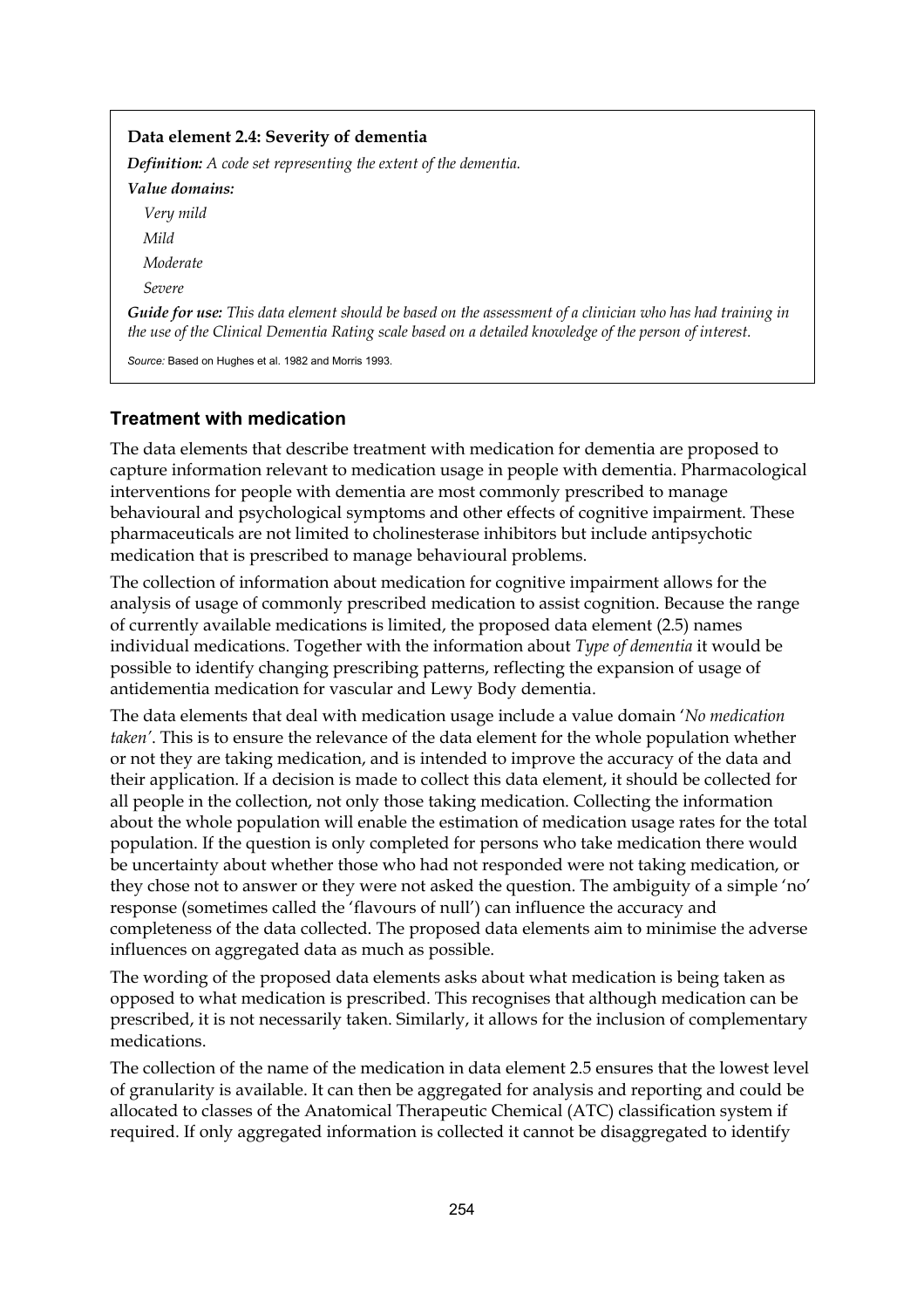specific medications. This approach also supports the most common way in which medication usage is ascertained (i.e. 'What medicines, tablets or drugs are you taking?').

This list only includes currently prescribed medication. As newer medication becomes available it would need to be coded initially to the *Other medication* value. When introducing the data element to a specific collection, the guide for use should specify that this is the approach to be taken. A review of the *Other* category should be undertaken at defined intervals. This category usually comprises 5–10% of responses. Once the percentage of response in this category rises above an agreed level, the specified medications that have been recorded should be reviewed and if necessary the value domains should be updated.

Complementary medications (also known as 'traditional' or 'alternative' medicines) are not separately included in the list of medications, but this does not preclude collection of this information in the *Other* category. The same approach to incorporating this information into changes to the data element can be used.

## **Data element 2.5: Treatment with medication for cognitive impairment due to dementia**

*Definition: The medication, if any, the person of interest is currently taking to manage cognitive impairment.* 

#### *Value domains:*

*No medication taken Donepezil (Aricept) Galantamine hydrobromide (Reminyl) Rivastigmine (Exelon) Memantine (Ebixa) Other medication (please specify) Not stated/inadequately described* 

*Source:* National Dementia Data Analysis and Development Reference Group.

Data element 2.6 records information about the class of medication rather than the individual trade names of medications. This is because a wider range of possible medications are available for the treatment of behavioural and psychological symptoms. The use of this data element requires allocation of the medication to a category, which can increase time and burden for those who are reporting the data. A list of commonly used medication and the classes they belong too should be included in the guide for use to allow data collectors to allocate medication to a specified class.

The categories that are currently included in the data element 2.6 are restricted to those in the Psycholeptics and Psychoanaleptics levels (pharmacological/therapeutic subgroup) within the Nervous system group of the ATC classification. More detail is available at lower levels of the classification. The ATC has been endorsed by the National Health Information Group for inclusion in the Australian Family of Health and Related Classifications, and as a national health data standard for reporting on therapeutic drug use.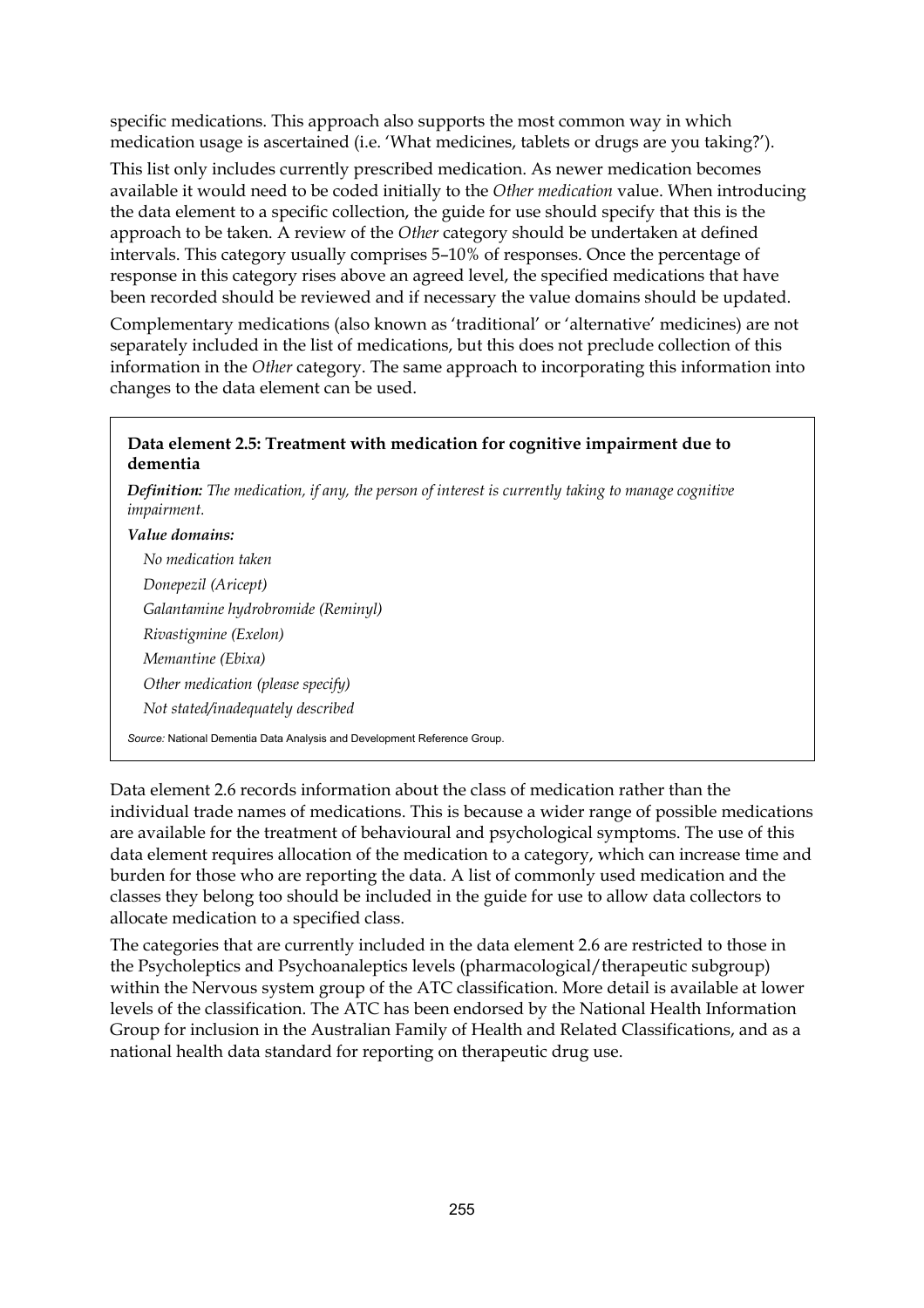### **Data element 2.6: Treatment with medication for behavioural and psychological symptoms related to dementia**

*Definition: The class of medication, if any, the person of interest is currently taking to manage behavioural and psychological symptoms of dementia.* 

| Value domains:                                    |
|---------------------------------------------------|
| No medication taken                               |
| Psycholeptic                                      |
| Antipsychotics (typical and atypical)             |
| Anxiolytics                                       |
| Hypnotics and sedatives                           |
| Psychoanaleptics                                  |
| Antidepressants                                   |
| Psychostimulants and nootropics                   |
| Psycholeptics and psychoanaleptics in combination |
| Antidementia drugs                                |
| Other medication (please specify)                 |
| Not stated/inadequately described                 |
| Source: ATC classification                        |

**Current behaviour related to dementia and its impact on care** 

Challenging behaviour is described as 'any behaviour associated with the dementing illness which causes distress or danger to the person with dementia and/or others' (Bird 2003). An integral part of the description is the impact the behaviour has on the person with dementia and on others, not only the type of behaviour. A description of current behaviour is insufficient on its own. The person with dementia and care providers will vary in terms of the extent to which behaviours are experienced as disrupting or challenging. Training and support for carers may also increase their capacity to manage some behaviours more effectively, thereby reducing their disruptive effect. At the same time, caregiver attributes and behaviour may contribute to behavioural and psychological symptoms in the person with dementia (Sink et al. 2006).

Quantification of behavioural disturbance is important in determining disease severity and prognosis and has a significant impact on carer stress. It is not known whether changes in behaviour result from disease-related neuro-chemical imbalance, from psychological reactions to the cognitive deficits associated with the dementing process or from concomitant physical or psychiatric illness (Baumgarten et al. 1990). The data element *Nature of current challenging behaviour* (3.1) does not encompass the psychological causes of the behaviour, but the manifestation.

It is recommended that detailed information about the nature of psychological symptoms experienced by the person with dementia, including depression and anxiety, is collected using the data element *Coexisting health conditions* (4.1) that is described later in this chapter.

The goals of managing challenging behaviour are to reduce the disruptive effects of the behaviour and/or amelioration of distress or danger (Bird et al. 2002). Management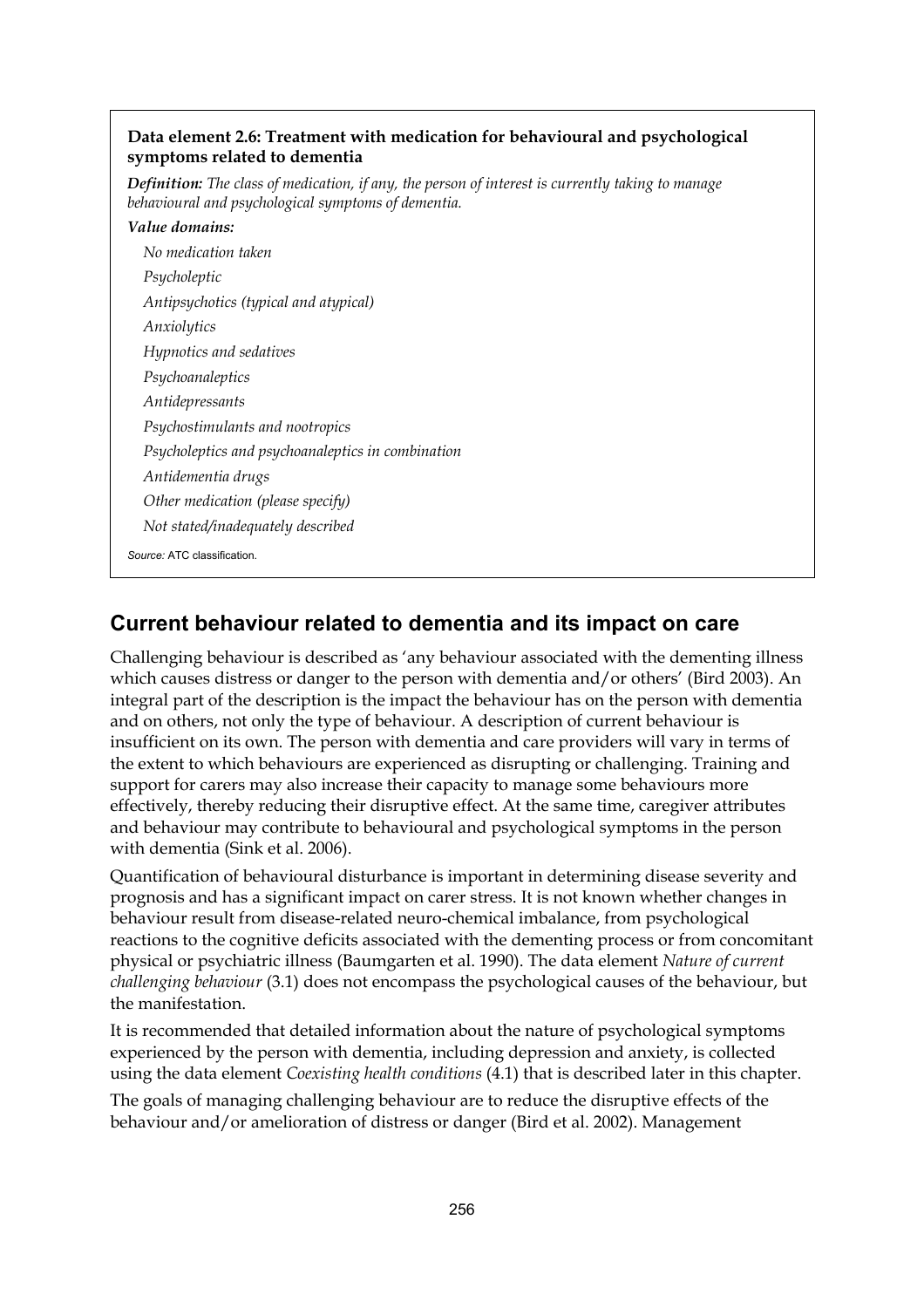strategies include psychosocial approaches, pharmacotherapy, and education and support for carers or nursing staff.

The impact of the behaviour on the person with dementia, family members, carers, friends or other people determines whether it is considered challenging rather than the behaviour itself and may lead to referral to specialist services for help. Additionally the impact of the behaviour depends on the environment and setting in which it occurs; wandering at home into a garden without a secure fence is more likely to cause concern that wandering in a secure facility.

The guide for use for the data element *Nature of current challenging behaviour* defines current behaviour as 'any behaviour occurring over the previous four weeks'. This definition of 'current' could exclude people who manifest challenging behaviour very infrequently but some constraint on the period over which the behaviour is occurring is usually required in order to capture reliable information about behaviour of concern to family members, carers or health and care workers. A further difficulty with this proposed time period is that it may result in the capture of information about behaviours which are occurring in response to significant changes in the person's environment (e.g. entry to residential aged care, or loss of a carer). On the one hand, these behavioural responses may be atypical of the individual's usual pattern and the collected information may not be regarded as useful for understanding the impact of dementia. On the other hand, any such behaviour requires a care and/or treatment response at the time and may be typical of the individual's response to stressful situations.

The primary focus of the data elements below is to collect a range of information about current challenging behaviour from the perspective of those around them, particularly carers. The inclusion of the data elements *Frequency of occurrence of current challenging behaviour* (3.2) and *Duration of episodes of current challenging behaviour* (3.3) reflects that the frequency and duration of challenging behaviour are important indicators of its impact.

It may not be appropriate to collect both *Frequency of occurrence of current challenging behaviour* and *Duration of episodes of current challenging behaviour*. Some types of behaviour may feel disruptive because they occur often (e.g. hiding things, throwing things). Other behaviours are best defined by how long they last when they do occur, as well as how often they occur. Yelling, screaming or pacing are examples. Both data elements are included here. However, the appropriateness of collecting either or both will depend on the nature of the behaviour manifested.

If the appropriate set of data elements is used they can describe the multifaceted nature of challenging behaviour and assist in understanding the reasons why carers and family members find the behaviour distressing and disruptive. This can be used to guide the development and provision of appropriate information, support and assistance to those caring for people with dementia who manifest these behaviours. Collection at different intervals would facilitate monitoring changes in behaviour and its impact over time, although these would not be sufficient for evaluation purposes.

Collecting information about the frequency of behaviour is most useful if it can be collected in respect of each behaviour. The matrix in Table A12.1 is an example of how this could be achieved.

Data element 3.1 is based on the Cohen-Mansfield Agitation Inventory. Other scales and inventories of challenging behaviours also exist, such as the Dementia Behaviour Disturbance Scale (Baumgarten et al. 1990) and the Problem Behaviour Checklist (Brodaty & Hadzi-Pavlovic 1990). No single existing scale was considered by the National Dementia Data Analysis and Development Reference Group to be completely satisfactory. The Cohen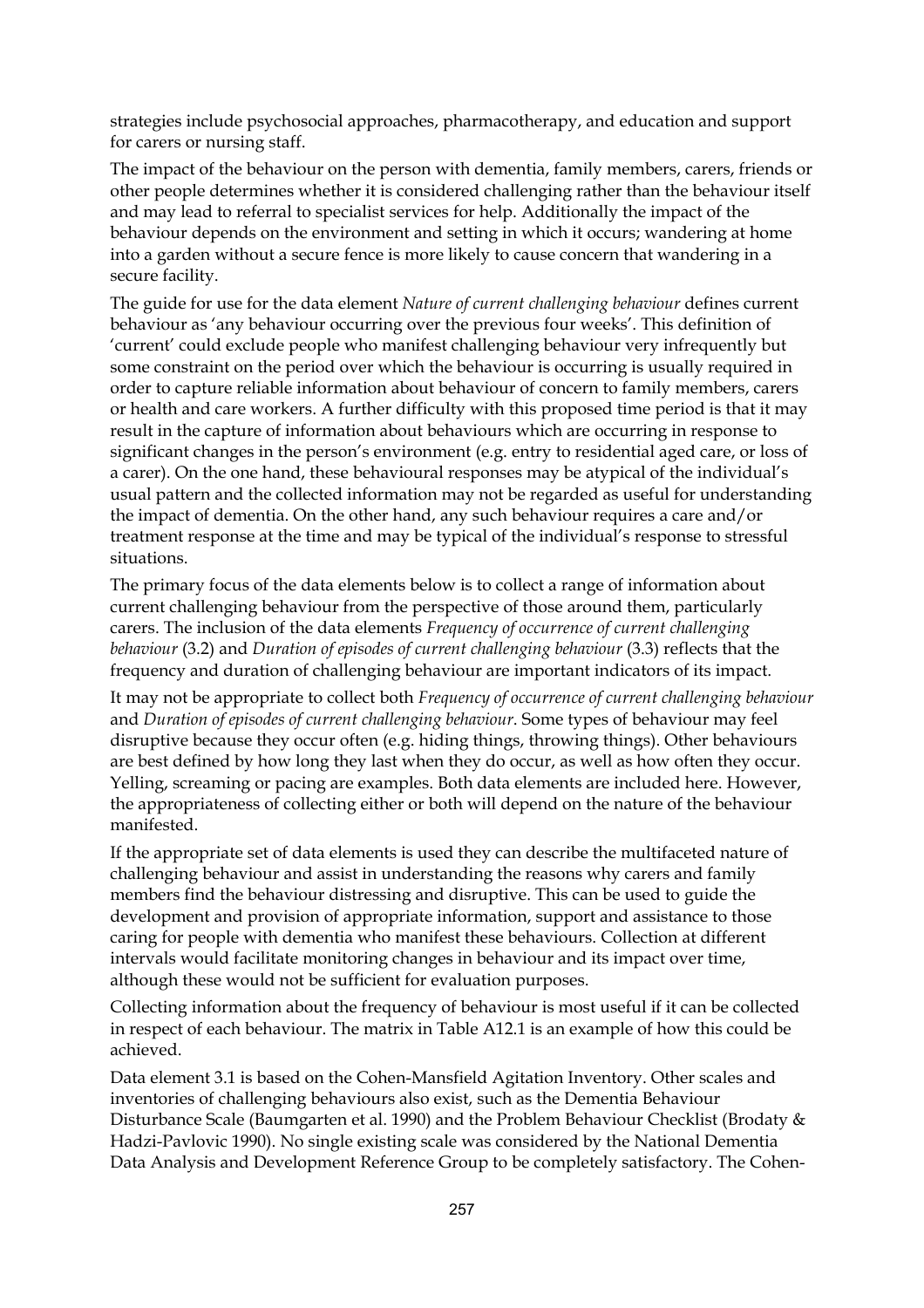Mansfield Agitation Inventory is widely used, including by the trial ACFI, and hence has been proposed as the basis of data element 3.1. One limitation of the Cohen-Mansfield inventory is that it doesn't give any measure of severity or impact. Further work is required to develop this data element, including issues associated with interpretation and weighting of responses to individual items.

| Data element 3.1: Nature of current challenging behaviour                                                                                                                |
|--------------------------------------------------------------------------------------------------------------------------------------------------------------------------|
| Definition: The challenging behaviour the person exhibits.                                                                                                               |
| Value domains:                                                                                                                                                           |
| Does not exhibit challenging behaviour                                                                                                                                   |
| Verbal aggression                                                                                                                                                        |
| <b>Hitting</b>                                                                                                                                                           |
| Grabbing                                                                                                                                                                 |
| Tearing things                                                                                                                                                           |
| Pushing                                                                                                                                                                  |
| Biting                                                                                                                                                                   |
| Spitting                                                                                                                                                                 |
| Physical sexual advances                                                                                                                                                 |
| Pacing                                                                                                                                                                   |
| Inappropriate robing/disrobing                                                                                                                                           |
| Performing repetitive mannerisms                                                                                                                                         |
| Trying to get to a different place                                                                                                                                       |
| Handling things inappropriately                                                                                                                                          |
| Throwing things                                                                                                                                                          |
| General restlessness                                                                                                                                                     |
| Constant requests for attention                                                                                                                                          |
| Repetitious sentences/questions                                                                                                                                          |
| Complaining                                                                                                                                                              |
| Negativism                                                                                                                                                               |
| Making strange noises                                                                                                                                                    |
| Screaming                                                                                                                                                                |
| Verbal sexual advances                                                                                                                                                   |
| Hiding things                                                                                                                                                            |
| Hoarding things                                                                                                                                                          |
| Other                                                                                                                                                                    |
| Not stated/inadequately described                                                                                                                                        |
| Guide for use: Challenging behaviour is any behaviour associated with dementia which causes distress or<br>danger to the person with dementia and/or others (Bird 2003). |
| Current behaviour includes any behaviour occurring over the previous four weeks.                                                                                         |

*Source:* National Dementia Data Analysis and Development Reference Group, based on Cohen-Mansfield Agitation Inventory.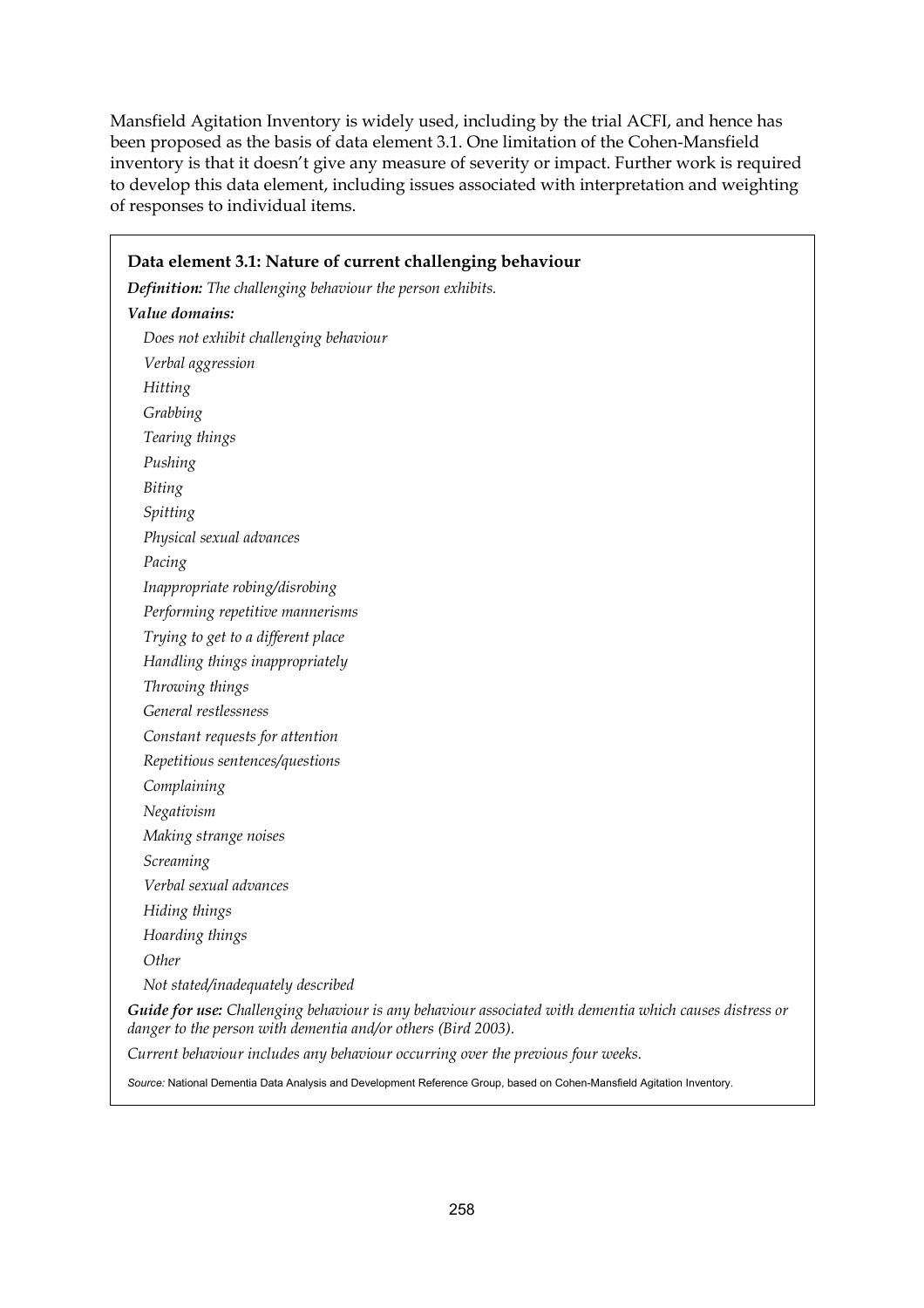#### **Data element 3.2: Frequency of occurrence of current challenging behaviour**

*Definition: How often a person exhibits challenging behaviour due to dementia.* 

#### *Value domains:*

*Not applicable Less than once a week, but still occurring Once or twice a week Several times a week (three or more) Once or twice a day Several times a day (three or more) Several times an hour (two or more) Other* 

*Not stated/inadequately described* 

*Guide for use: Challenging behaviour is any behaviour associated with dementia which causes distress or danger to the person with dementia and/or others (Bird 2003).*

*Current behaviour includes any behaviour occurring over the previous four weeks.* 

*Source:* National Dementia Data Analysis and Development Reference Group, based on Cohen-Mansfield Agitation Inventory.

#### **Data element 3.3: Duration of episodes of current challenging behaviour**

*Definition: The average number of minutes, from start to finish, that a person exhibits challenging behaviour due to dementia.* 

#### *Value domains:*

*Not applicable* 

*Number (MMMM)* 

*Not stated/inadequately described* 

*Guide for use: Challenging behaviour is any behaviour associated with dementia which causes distress or danger to the person with dementia and/or others (Bird 2003).*

*Current behaviour includes any behaviour occurring over the previous four weeks.* 

*Source:* National Dementia Data Analysis and Development Reference Group.

The above data elements can be used to describe the characteristics of challenging behaviour. However, the extent to which such behaviour contributes to distress for the person with dementia, family members and carers is highly variable. The impact of this behaviour cannot be simply explained by differences in frequency or the apparently less disruptive behaviour of pacing compared with screaming. The impact of challenging behaviours is also affected by personal factors, the extent to which modifications to the physical environment have facilitated the management of the behaviour, the development of effective strategies for managing the behaviour, and the nature and type of support and education available for the carer.

In order to understand the impact of challenging behaviours, it is also necessary to collect data which specifically focus on the extent to which the carer finds the behaviour stressful or disruptive (Caldwell & Bird 2004). As discussed earlier, these data elements record subjective measures of the impact.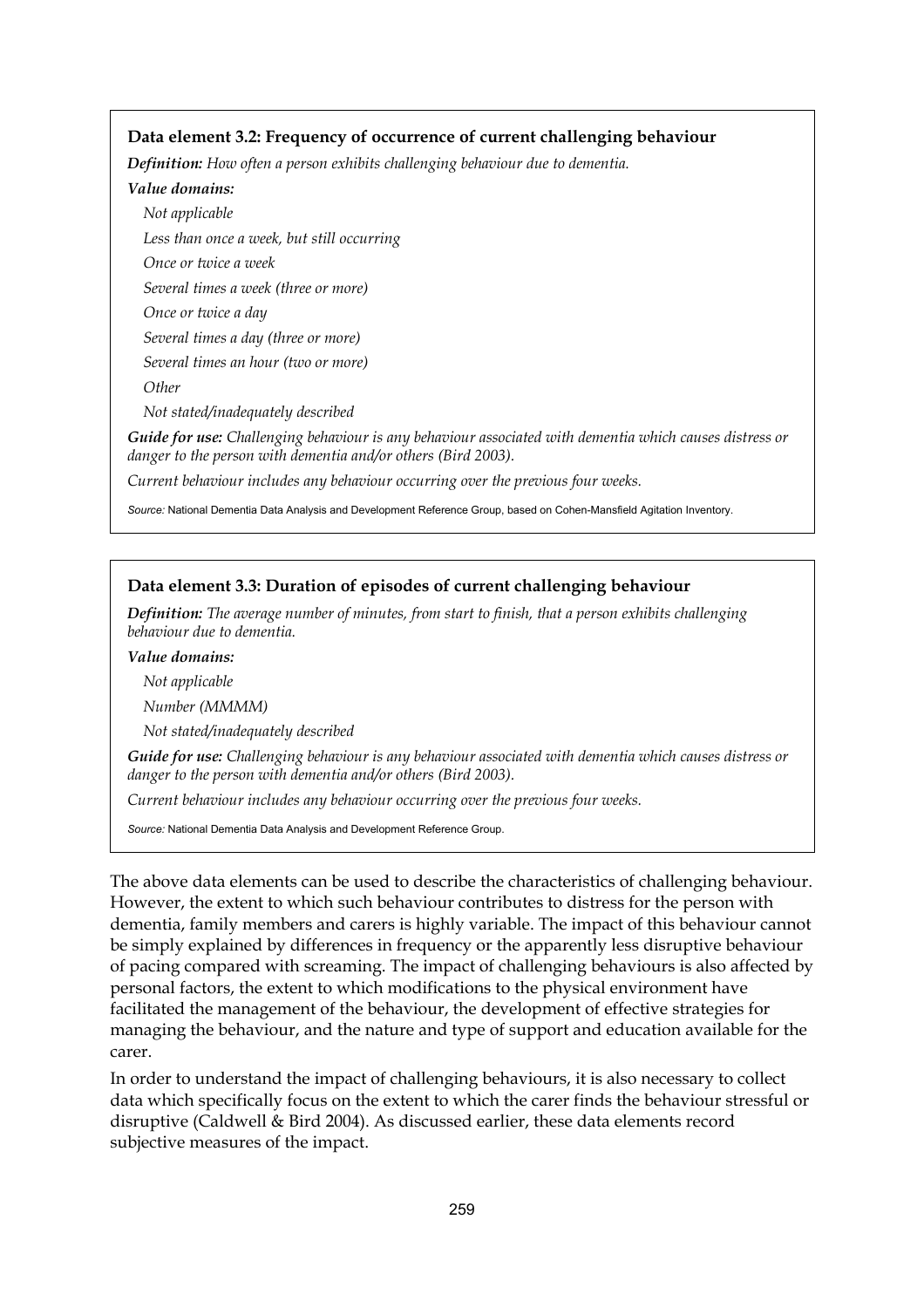### **Data element 3.4: Disruption due to current challenging behaviour**

*Definition: The extent of disruption to usual activities that results from the challenging behaviour.* 

*Value domains:* 

*Not disruptive* 

*Mildly disruptive* 

*Moderately disruptive* 

*Very disruptive* 

*Extremely disruptive* 

*Guide for use: Challenging behaviour is any behaviour associated with dementia which causes distress or danger to the person with dementia and/or others (Bird 2003).*

*Current behaviour includes any behaviour occurring over the previous four weeks.* 

*Source:* National Dementia Data Analysis and Development Reference Group, based on Caldwell & Bird 2004.

## **Data element 3.5: Stress experienced as a result of current challenging behaviour**  *Definition: The extent of stress experienced by a family member, carer, friend or other person in response to challenging behaviour. Value domains: No stress Little stress Moderate stress High stress Extreme stress Guide for use: Challenging behaviour is any behaviour associated with dementia which causes distress or danger to the person with dementia and/or others (Bird 2003). Current behaviour includes any behaviour occurring over the previous four weeks. Source:* National Dementia Data Analysis and Development Reference Group, based on Caldwell & Bird 2004.

## **Coexisting health conditions**

Chapter 5 reported data which reveal that people with disabilities and dementia have a higher average number of comorbidities compared with others. The existence of comorbid conditions has implications for the diagnosis, treatment and care management of people with dementia.

A coexisting condition is one that exists at a point in time, usually the time when the information is collected. These conditions include pre-existing conditions, conditions that have become evident after the diagnosis and conditions that have arisen because of dementia or the care received for dementia.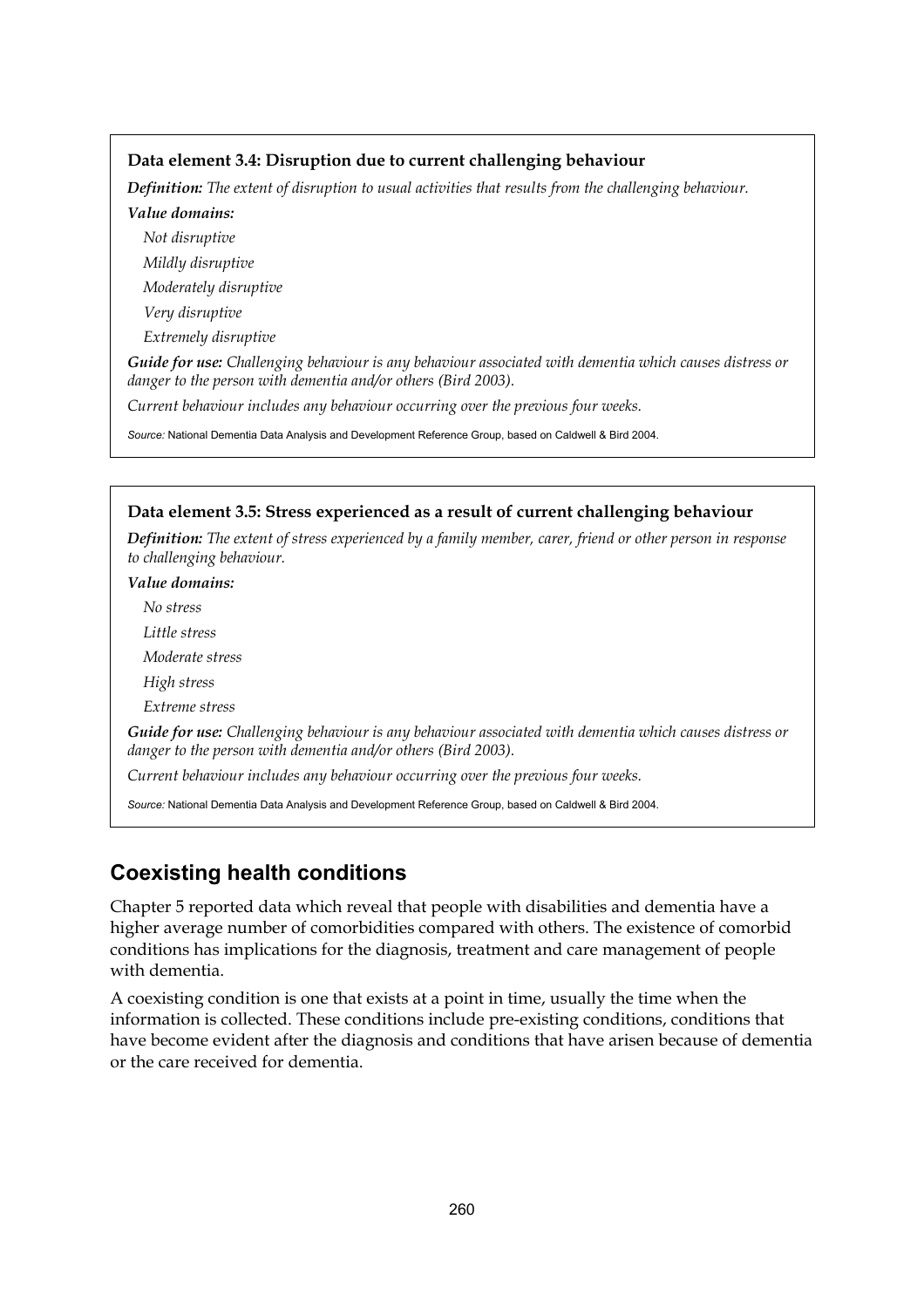#### **Data item 4.1: Coexisting health conditions**

*Definition: Coexisting diseases and conditions that have been diagnosed by a clinician and are currently being treated, including mental health conditions, and other diseases, illnesses or conditions.* 

*Value domains: No coexisting health condition Certain infectious and parasitic diseases Neoplasms Diseases of the blood and blood-forming organs and certain disorders involving the immune system Endocrine, nutritional and metabolic disorders Mental and behavioural disorders Diseases of the nervous system Diseases of the eye and adnexa Diseases of the ear and mastoid process Diseases of the circulatory system Diseases of the respiratory system Diseases of the digestive system Diseases of the skin and subcutaneous tissue Diseases of the musculoskeletal system and connective tissue Diseases of the genitourinary system Certain conditions originating in the perinatal period Symptoms, signs and abnormal clinical and laboratory findings not otherwise specified Injury, poisoning and certain other consequences of external causes Guide for use: The presence of a coexisting health condition may indicate a need to engage other clinical support.*

*Source:* Based on ICD-10-AM.

The presence of a coexisting health condition may indicate a need to engage other clinical support. The list of health conditions that are included in the data element that is proposed is not extensive or detailed enough to reflect the intricacies of clinical management but merely provides an indication of the need for additional care, not the specific nature of that care. Although the list includes some conditions that are risk factors for dementia, accurate identification of risk factors is more suited to the collection of detailed medical histories rather than by the use of this data element.

Health conditions can be either self-diagnosed or diagnosed by a clinician. In this data element self-reported health conditions are excluded to enhance the reliability of the information collected. Health conditions are included if they are currently being treated, and excluded if they occurred in the past and are no longer current or being treated, for example, postnatal depression.

The coexisting conditions are grouped into the chapter headings of the ICD. This classification was used in order to maximise the comparability of information collected about health conditions across collections. It is used as the basis of health condition collection in the Australian Bureau of Statistics collections.

Only the chapter headings are included in the data element; the suggested list of conditions based on the ACAP code list for *Health condition—short* is included in Table A12.2 (AIHW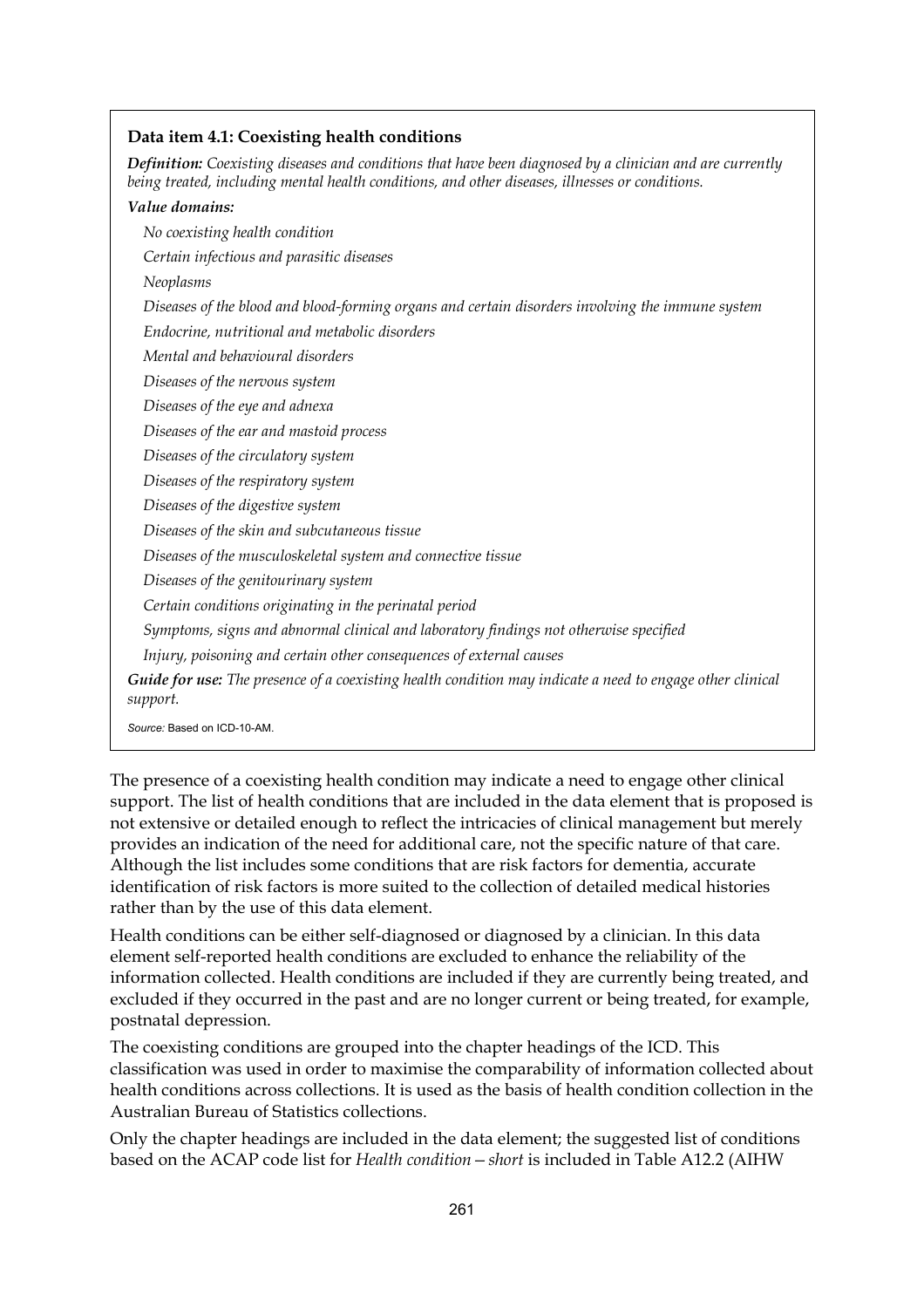2002a). The contents of the list are not exhaustive and may not meet the data needs of all agencies. It can be expanded within the existing chapter structure to meet the needs of individual collections, particularly in respect of conditions and symptoms which are integral to dementia.

For example, anxiety and depression are particularly common amongst people with dementia. Between 30% and 50% of people with Alzheimer's disease have depression and similar rates occur in other types of dementia (Olin et al. 2002). Some symptoms of depression such as sleep disturbance, apathy, lethargy and decreased concentration are common to dementia, and may result in certain types of behaviour (e.g. negativism or general restlessness) which would be captured through the data element *Nature of current challenging behaviours.* These conditions are included in the Mental and Behavioural disorders chapter of the ICD-10 (*psychoses and depression/mood affective disorders; phobic and anxiety disorders).* It is important to collect information about the presence of these conditions at a sufficient level of detail through the data element *Coexisting health conditions*. However, care should be taken to only record depression or anxiety if they have been diagnosed by a medical practitioner, using tools specific to assessing depression in people with dementia such as the Cornell Scale for Depression.

## **Measuring the impact of caring**

The provision of care by the family and friends of people with dementia constitutes the largest care sector for people with dementia. This is not unique to people with dementia. However, there is increasing recognition that the provision of treatment and care for people with dementia needs to acknowledge the part carers play. Service provision needs to include both carers and people with dementia—people in care relationships—and there is growing evidence that support for carers is an essential component in the provision of care and treatment for the person with dementia (AIHW: Hales et al. 2006). Indeed some services, such as those provided by Alzheimer's Australia, initially helped carers; people with dementia became clients in more recent times. Understanding the impact of caring is critical to understanding how carers can be supported.

Although data about the impact of caring is not a dementia-specific data requirement, the inclusion of such data elements is recommended for any level 3 collection. These data elements should go beyond the information collected by data element 3.5 *Stress experienced as a result of current challenging behaviour*, which does not capture the overall impact of the caring role. This would particularly be the case where behavioural disturbances are either absent or infrequent (which may be the case in 'advanced' stages of dementia as described by Draper 2004:66). Similarly, if the behaviours occur but do not cause the carer to feel stress, other aspects of their caring role such as feelings of isolation or financial disadvantage may contribute to carer stress.

Chapter 6 discussed research suggesting that caregivers of those with an intellectual disability reported significantly more positive components of caregiving than the caregivers of those with a dementia-related disorder, and carers of those with dementia or undiagnosed memory loss were more likely to express anger and resentment than carers of those with a physical impairment. Research in the United States by Clipp & George (1993) (cited in Parks & Novielli 2000) suggests that caring for someone with dementia is associated with a higher level of stress than caring for someone with functional impairment from another type of chronic illness. Data collected through the inclusion of these data elements will contribute to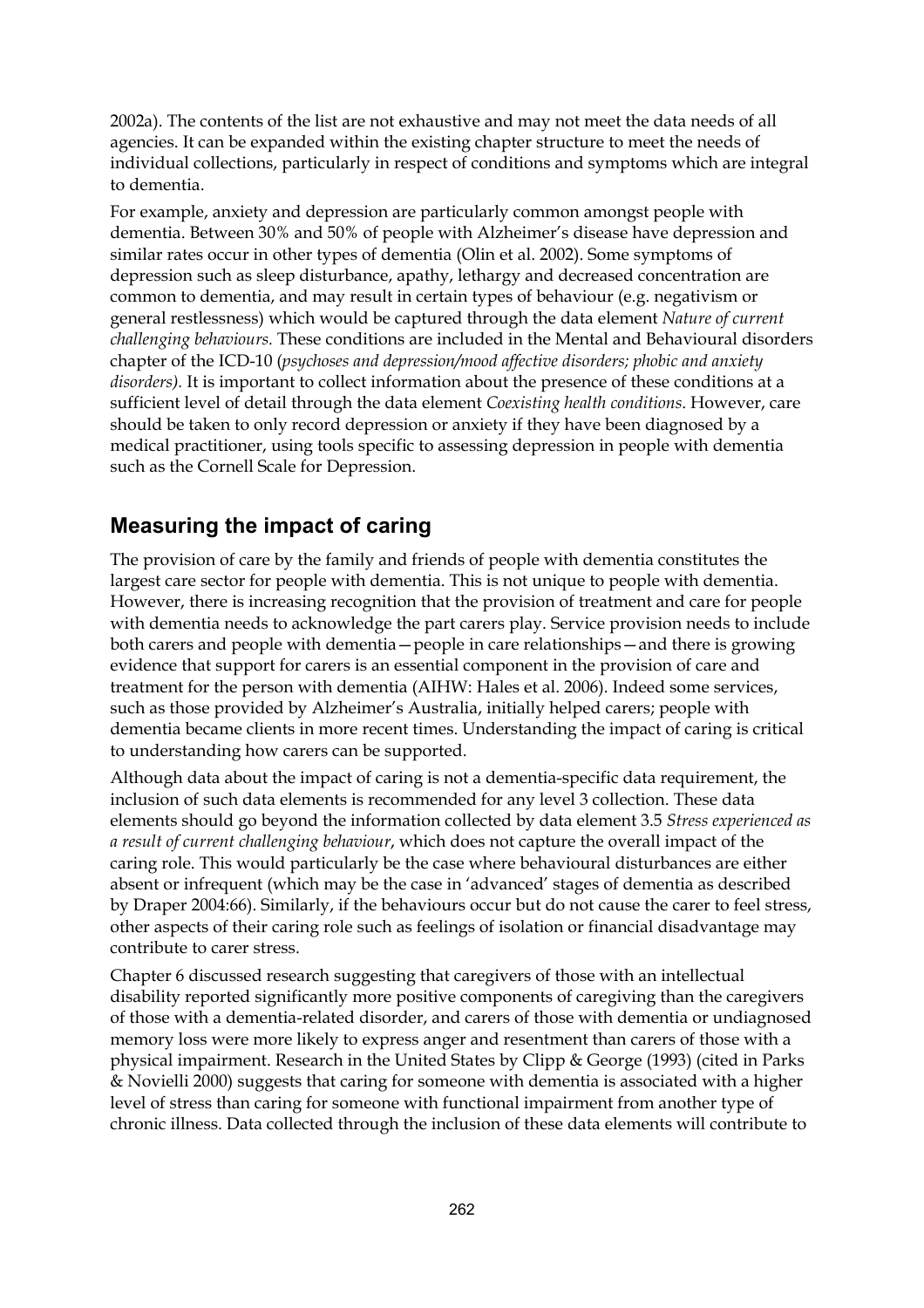better understanding whether and in what ways the needs of this group of carers differ from those of other carers (e.g. carers of people with an intellectual disability).

Caring for a person with dementia can cause adverse impacts on the carer although not all carers experience caring negatively. 'Carer burden' is a term that has been used to describe the negative impacts on carers and been defined as 'the physical, psychological or emotional, social and financial problems that can be experienced by family members caring for impaired older adults' (George & Gwyther 1986:253, cited in Vitaliano et al. 1991:67). The impact of caring is not restricted to family members but includes anyone who provides care. The stress of caring is a widely recognised risk factor for entry to a long-term residential aged care facility and for formal service use in general. The stress that can arise from caring is recognised as causing psychiatric and physical consequences. Depression and anxiety are the most commonly observed psychiatric conditions observed in carers, whilst activation of the hypothalamic-pituitary-adrenal axis and impaired immune function in older caregivers, and increased systolic blood pressure in carers who had ceased employment, were observed. In addition carers are at an increased risk of injury due to the physical demands of caring (Volicer 2005).

Amongst carers who experience stress, the impact has been defined as both objective burden (e.g. disruption of family life) and subjective burden (e.g. caregiver response to the situation). Objective burden reflects disruption to finances, role, family life, supervision and neighbour relations, whilst subjective burden refers to feeling embarrassed, overloaded, trapped and resentful and excluded (Thompson & Doll 1982, cited in Vitaliano et al. 1991). Not all caregivers experience both types of burden nor would they necessarily use the word burden to define the impact of their role, but measures that capture the impact of caring should ideally be able to capture both objective and subjective burden. Subjective measures are harder to collect even when collected with a standardised measurement tool (AIHW 2003a).

Predictors of an adverse carer impact identified in a multinational review include the care recipient characteristics such as severity of the dementia, behavioural disturbance, the gender and age of the care recipient at disease onset and the hours of care required. Carer characteristics include the gender and age of the carer, the duration of caregiving, the relationship to the patient, the socioeconomic status of the care and their self-rated competence or self-efficiency (Torti et al. 2004).

There are a number of possible scales of carer stress or carer burden which would be appropriate for use in collecting such information. This project does not recommend any particular scale for use. Its recommendations are limited to the following:

- Data elements about the impact of care should be included at least in Level 3 collections.
- The data element(s) should be based on a reputable and validated instrument that covers a range of possible impacts.
- The data element(s) should be mappable to the ABS SDAC, thus facilitating comparison with the general population of carers.
- Reporting should include an overall score of carer stress, along with scores on individual items making up the scale or instrument used.
- The same scale should be used for repeat measures as appropriate to monitor change over time.

Two widely used scales used for measuring caregiver burden are the Zarit Burden Interview and the Caregiver Strain Index (CSI).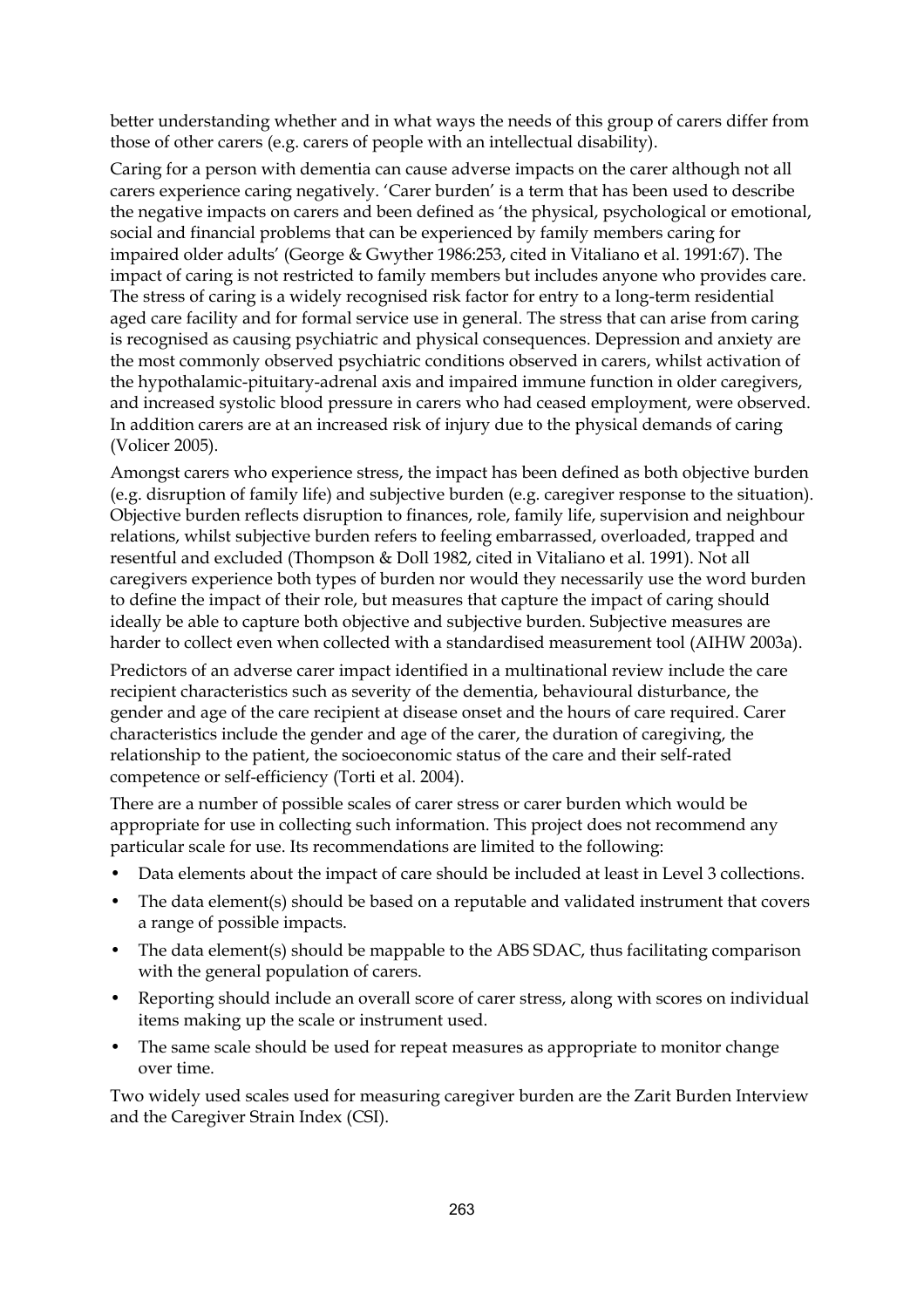The Zarit Burden Interview is a 22-element self-reported inventory that examines burden associated with functional and behavioural impairments and the home care situation, and includes questions such as: 'Do you feel stressed between caring for your relative and trying to meet other responsibilities for your family or work?' and 'Do you feel your health has suffered because of your involvement with your relative?*'* (Zarit et al. 1980). The elements are worded subjectively focusing on the affective response of the caregiver (Vitaliano et al. 1991). A high score correlates with higher level of burden.

The CSI was developed using responses from 85 individual carers of older patients who had returned home after hospitalisation for a major episode of illness or surgery (Robinson 1983). In this 13-element self-report scale, scoring is dichotomous and subjective burden can be inferred through the endorsement of certain elements (Vitaliano et al. 1991). It is included in the Australian Government Department of Veterans' Affairs outcome measurement guidelines and in the Queensland Ongoing Needs Identification assessment guidelines.

Experience in the Aged Care Innovative Pool dementia and disability services evaluation conducted by the AIHW suggested that service providers often feel more comfortable requesting caregivers to complete the CSI than the Zarit Burden Interview (AIHW: Hales et al. 2006). A positive screen (7 or more elements positive) on the CSI indicates a need for more in-depth assessment to facilitate appropriate intervention.

| Here is a list of things that other people have found to be difficult when caring for someone who needs support. Please<br>circle YES if they apply to you or NO if they do not apply to you. |          |
|-----------------------------------------------------------------------------------------------------------------------------------------------------------------------------------------------|----------|
| 1. My sleep is disturbed (e.g. because the person I care for is in and out of bed or wanders around all night)                                                                                | YES / NO |
| 2. It is inconvenient (e.g. because helping takes so much time or it's a long drive over to help)                                                                                             | YES / NO |
| 3. It is a physical strain (e.g. because of lifting in and out of chair; effort of concentration is required)                                                                                 | YES / NO |
| 4. It is confining (e.g. helping restricts my free time or I cannot go visiting)                                                                                                              | YES / NO |
| 5. There have been family adjustments (e.g. because helping has disrupted routine; there has been no privacy)                                                                                 | YES / NO |
| 6. There have been changes in personal plans (e.g. had to turn down a job; could not go on holiday)                                                                                           | YES / NO |
| 7. There have been other demands on my time (e.g. from other family members)                                                                                                                  | YES / NO |
| 8. There have been emotional adjustments (e.g. because of severe arguments)                                                                                                                   | YES / NO |
| Some behaviour is upsetting (e.g. incontinence, trouble remembering things, or accusing people of taking<br>9.<br>things)                                                                     | YES / NO |
| 10. It is upsetting to find the person I care for has changed so much from his/her former self (e.g. he/she is a<br>different person than he/she used to be)                                  | YES / NO |
| 11. There have been work adjustments (e.g. because of having to take time off)                                                                                                                | YES / NO |
| 12. It is a financial strain                                                                                                                                                                  | YES / NO |
| 13. Feeling completely overwhelmed (e.g. because of worry about the person I care for; concerns about how I will<br>manage)                                                                   | YES / NO |
| <b>Total score (count YES responses)</b>                                                                                                                                                      |          |

#### **Table 12.2: Caregiver Strain Index**

*Source:* Robinson 1983.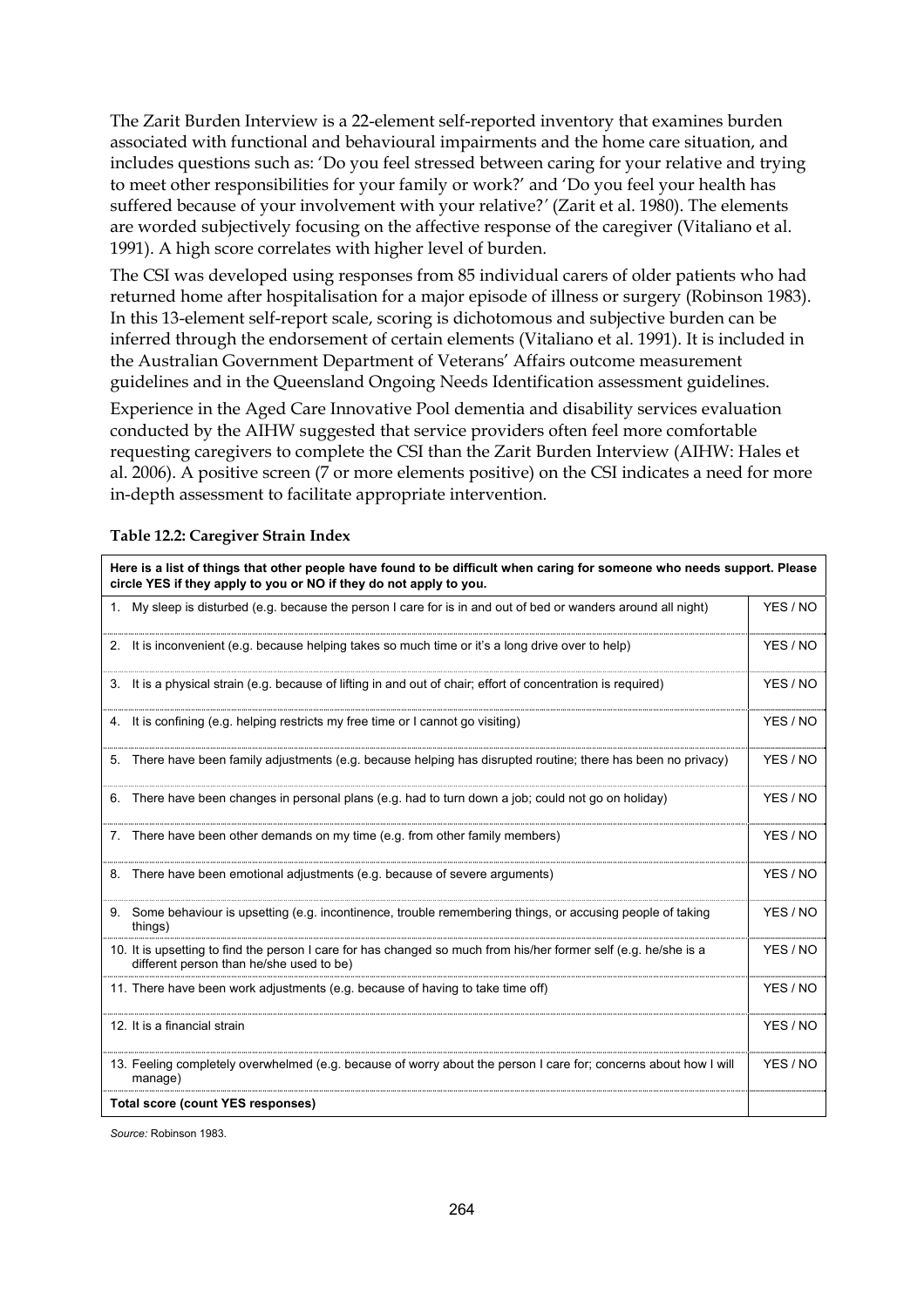A data item on the effect of the caring role on carer wellbeing was proposed in a related project (*Australian incontinence data analysis and development*) (AIHW 2006a). The item is modelled on selected relevant data items collected in the ABS SDAC. Each of the values in the value domain is drawn from questions directed to primary carers in the SDAC, and concern the carer's physical and emotional response to the caring role, and the effect of the caring role on their relationship with the person being cared for, other family members and friends.

A similar data element might also be considered for the collection of information about the impact of caring for a person with dementia with the inclusion of additional value domains:

- No effect of caring role (to cater for carers who do not experience effects on their physical and emotional wellbeing)
- Other effect of caring role on physical and emotional wellbeing
- Not stated/inadequately described.

| Box 12.1: Dementia – effects on carer physical and emotional wellbeing                                                                       |
|----------------------------------------------------------------------------------------------------------------------------------------------|
| <b>Definition:</b> The effects on a carer's physical and emotional wellbeing associated with assisting a person to<br>manage their dementia. |
| Example value domains:                                                                                                                       |
| Feels weary or lacks energy due to caring role                                                                                               |
| Sleep frequently interrupted due to caring role                                                                                              |
| Feels worried or depressed due to caring role                                                                                                |
| Feels angry or resentful due to caring role                                                                                                  |
| Relationship with person being cared for affected due to caring role                                                                         |
| Relationships with other family members affected due to caring role                                                                          |
| Relationships with friends affected due to caring role                                                                                       |
| Other effects                                                                                                                                |
| No effect due to caring role                                                                                                                 |
| Not stated/inadequately described                                                                                                            |
| Source: Based on ABS Survey of Disability, Ageing and Carers.                                                                                |

Finally, screening tools such as the 28-item General Health Questionnaire (e.g. GHQ-28) could be used to collect data on the mental health of carers. However, this tool is focused on subjective aspects of carer stress and does not include items relating to disruptions to work, relationships and family life.

The AIHW considers that a data element to collect information about the effect of the caring role on carers of people with dementia should be the subject of further work and consultation with care providers and clinicians in order to determine the most appropriate basis for an agreed national data element.

## **Reporter details**

As discussed earlier, understanding the source of reported information provides an indication of the accuracy of the information collected. Gradual decline is a key characteristic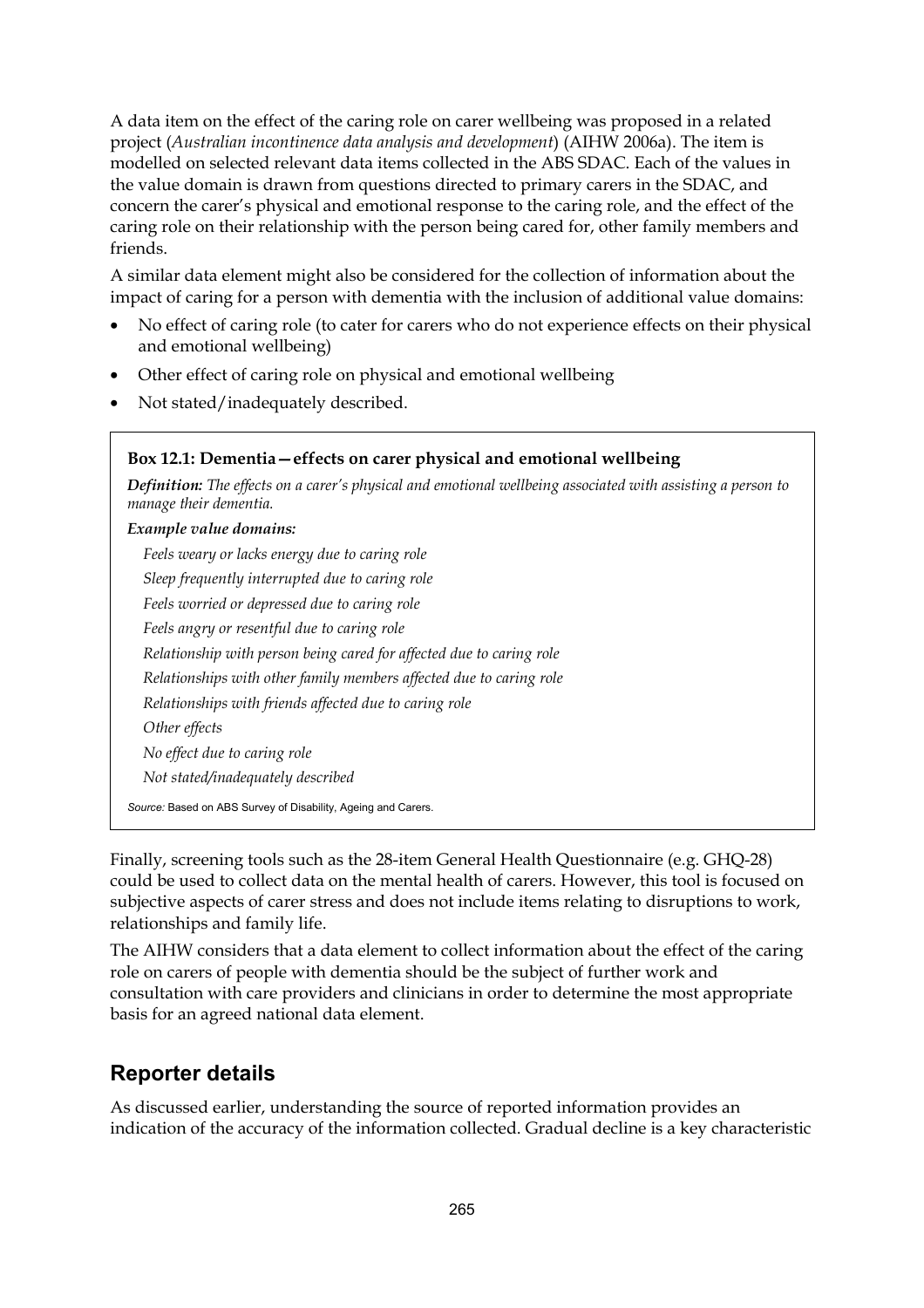of dementia and the nature and extent of the decline can only be appreciated if the proxy reporter has known and been able to observe the person with dementia for some time.

In addition to the data element *Reporter status* (6.1), one other element is proposed: *Relationship of proxy reporter to person of interest* (6.2). This element captures information that can provide an indication of the accuracy of the reported information based on the nature of the relationship between the reporter and the person of interest.

## **Data element 6.1: Reporter status**

*Definition: The source of reported information regarding the person of interest.* 

*Example value domains: Self-reported Reported by another person (proxy reporter) Not stated/inadequately described Guide for use: If another person reports on behalf of the person of interest, that person is a proxy reporter.*

*Source:* National Dementia Data Analysis and Development Reference Group.

### **Data element 6.2: Relationship of proxy reporter to person of interest**

*Definition: The nature of the relationship between the proxy reporter and the person of interest.* 

*Example value domains:* 

*Clinician/Medical practitioner Care worker Spouse or partner Family member other than spouse or partner Friend or neighbour Other Not stated/inadequately described* 

*Source:* National Dementia Data Analysis and Development Reference Group.

# **12.4 Recommendations for future data development**

This report reviewed Australian data collections to determine the nature and extent of data about dementia that are currently collected in Australia, and to guide the development of draft data elements for possible inclusion in future collections.

This chapter proposes 14 data elements that may be used to collect information on the prevalence, type, severity, behavioural manifestations and impact of dementia among Australians, and the types of medications they use to manage their dementia. The chapter also recommends that data about the impact of caring should be included in collections. Data about functional limitations is clearly also of importance. However, the focus of this project was on dementia-specific data. It is assumed that data about functional impairment and other relevant sociodemographic characteristics are already (or will be) collected.